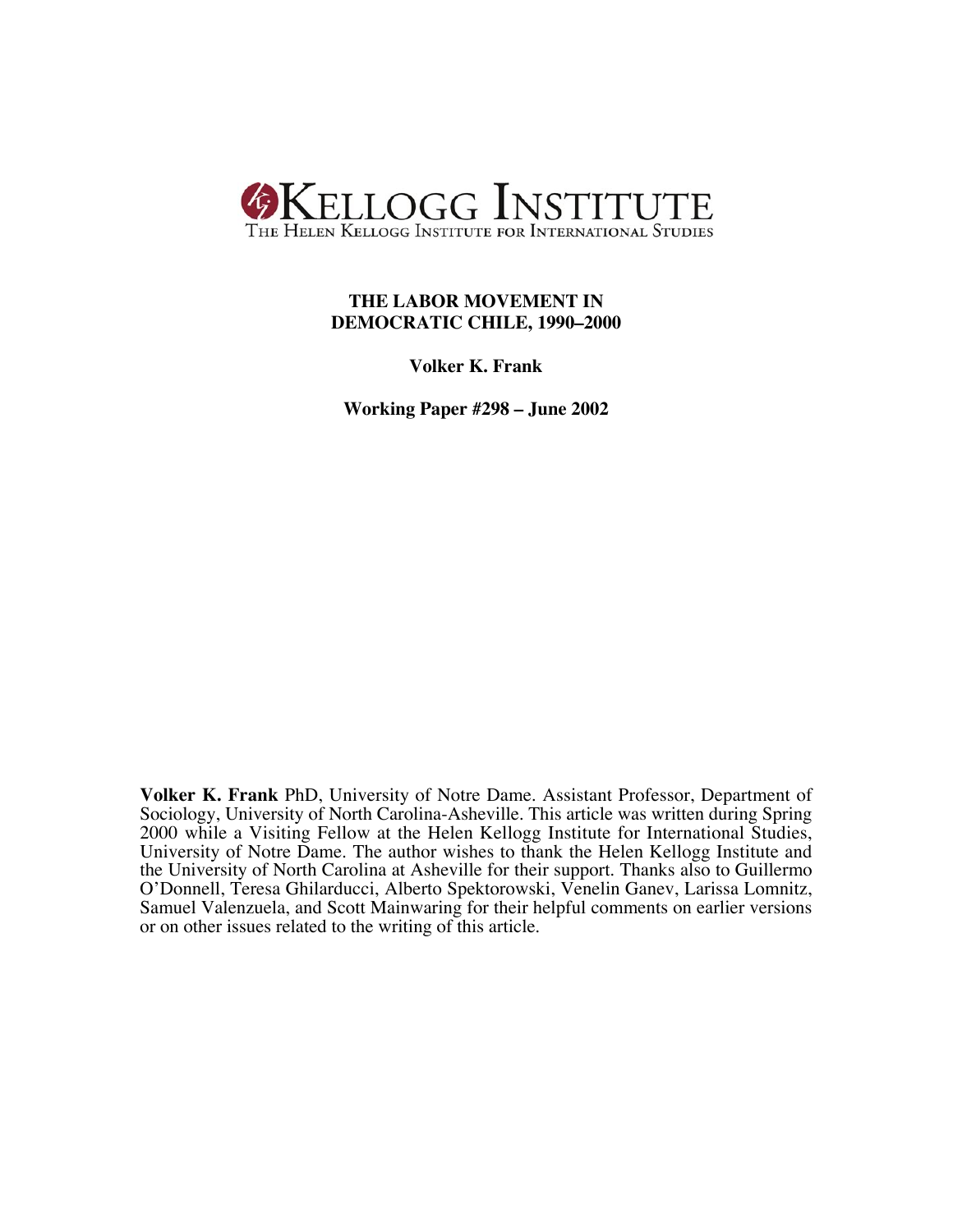## **ABSTRACT**

This article examines the experience of the Chilean labor movement during the first decade of democracy. In so doing, it calls attention to the need for further study of how institutional variables, such as labor legislations, influence labor movement strategies across different political regimes (authoritarian and democratic). Evidence from the Chilean case demonstrates that while important, exogenous variables such as new democratic governments and new labor legislations have only limited explanatory power with regard to labor movement strategies. This warrants a closer look at internal organizational aspects.

#### **RESUMEN**

Este artículo examina la experiencia del movimiento obrero chileno durante la primera década de gobierno democrático. Este examen llama la atención sobre la necesidad de profundizar el estudio de cómo las variables institucionales, tales como la legislación sobre el trabajo, influyen sobre el movimiento obrero en diferentes regímenes políticos (autoritarios y democráticos). La evidencia del caso chileno demuestra que, aunque importantes, las variables exógenas como los nuevos gobiernos democráticos y las nuevas leyes laborales tienen un poder explicativo solamente limitado en lo que refiere a las estrategias del movimiento obrero. Esto amerita un análisis más cuidadoso!de los aspectos organizacionales internos.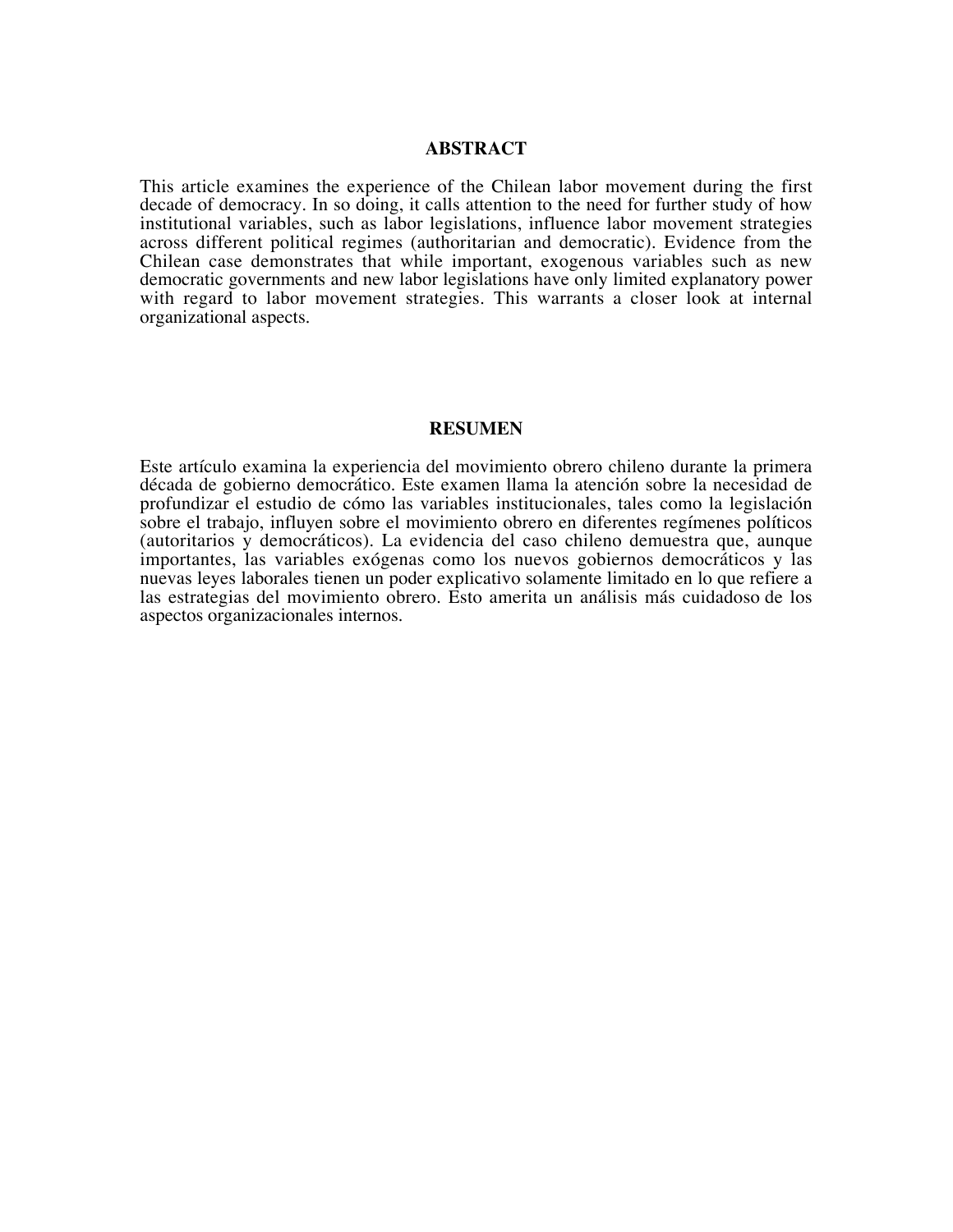## **I. INTRODUCTION**

A decade of re-democratization in Chile gives reason to reflect on how labor organizations  $1$  have experienced these last ten years. What can we learn about democracy by examining the experience of the organized working class? How have labor organizations fared in democracy? How do labor organizations respond to challenges in the new democracy? What strategies do they put forward to represent rank and file interests? This study seeks to shed more light on these questions. Even though there is by now a huge literature on Chile after Pinochet, surprisingly little has been written or published on labor. This absence of labor studies may reflect scholars' bias towards political or economic analyses, which in turn is perhaps at least in part a reflection of the predominance of political and economic themes or issues put on the consolidation of democracy agenda by Chilean political and economic elites. This is not to say, however, that social actors, such as labor unions and their organizations, matter little or not at all—regardless of what political and economic elites may say or do. As this study will attempt to show, an examination of labor movement strategies in democratic Chile can be a useful contribution to economic and political analyses.

Moreover, I shall argue that Chile's progress toward becoming a more democratic society<sup>2</sup> cannot be adequately understood without also looking at labor's experience during these past ten years. This admittedly strong argument is in part derived from the author's own work on the return to democracy in Chile.<sup>3</sup> It is generally an accepted fact that the transition to democracy was made possible by the then *Concertación de Partidos por el No*, which, once Pinochet was defeated in the 1988 plebiscite, became today's coalition government (the Concertación). The Chilean transition was elite-led to the degree to which it was above all the political elite that steered the opposition movement toward the victory over the authoritarian regime. Yet that assumption ignores the crucial role played by labor organizations, in particular the *Central Unitaria de Trabajadores* (CUT), in facilitating the emergence of the coalition in the first place and in pushing these parties toward the electoral road, that is the confrontation with the Pinochet regime via the plebiscite, and not, as many among the coalition believed for the longest time, by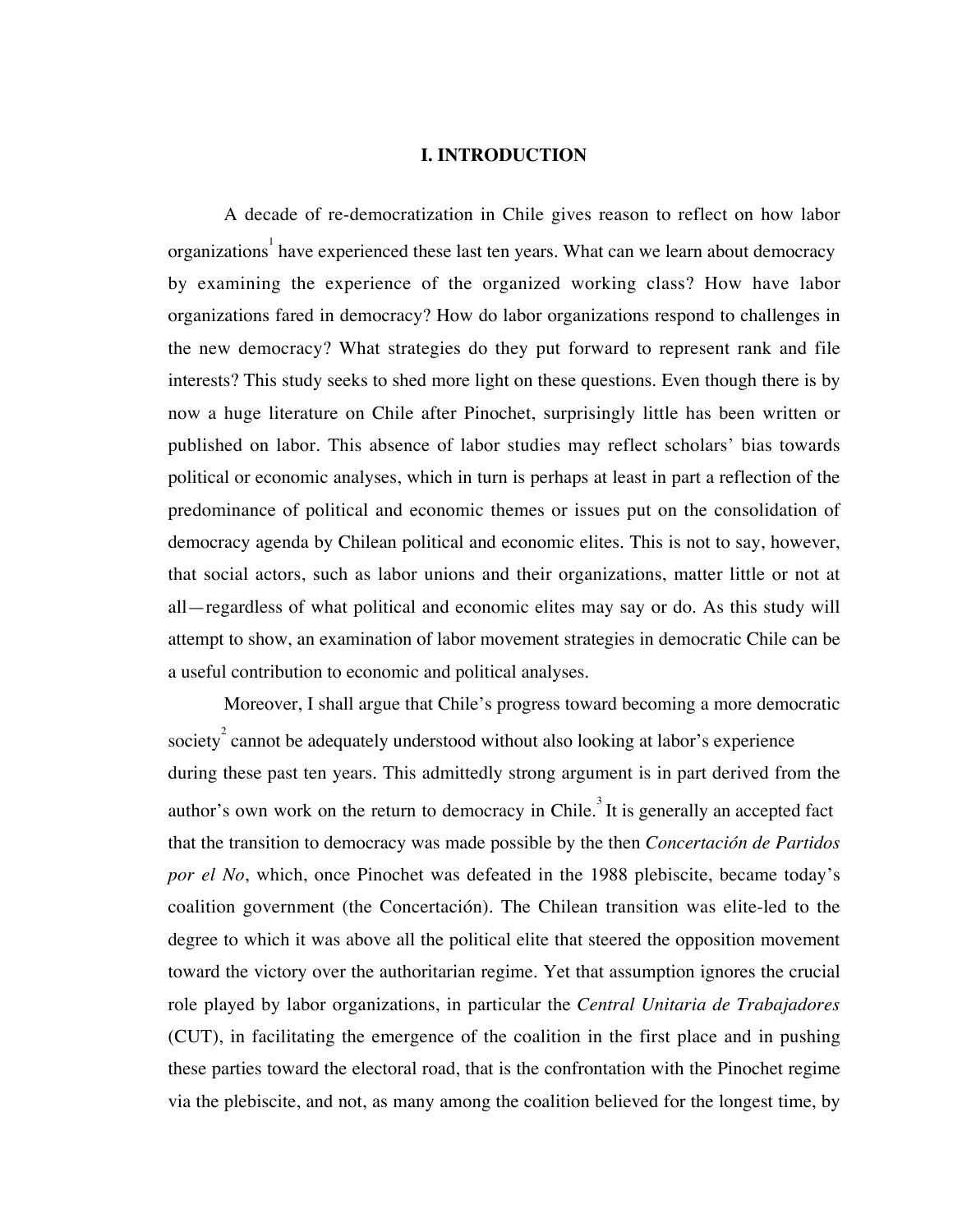insisting on "free" elections—a demand the Pinochet regime always rejected since it would have violated the 1980 Constitution. So what is often overlooked is the role played by social actors in those processes. In order to more fully understand processes of redemocratization, one should therefore avoid making the same mistake twice—that is, ignoring the crucial role played by labor in bringing about a return to democracy as well as ignoring the social dimension of new democracies by explaining them exclusively in political and economic terms.

This is all the more relevant because CUT's ability to play a vital role in the return to democracy is itself the result of a complicated interplay of several factors—not the least of which have to do with yet another overlooked group in transitions to democracy and the ensuing consolidation process: plant-level leaders and their unions. Without the resurrection of the local union, Chile's labor movement would not have been able to survive the severe repression of the Pinochet regime and, importantly, would not have been able to create a strong, politically and organizationally unified, and effective labor movement. This finding has important comparative and theoretical implications—for both transition and consolidation phases of re-democratization. The following considerations guide the discussion of this article: $\frac{4}{3}$ 

First, despite two labor reforms in democracy (1991–92, 1994–present), many labor leaders argue that the institution inherited from the Pinochet regime (the Plan Laboral of 1979) has remained basically the same. What is the significance of the change in labor laws, and what is the response of labor to those changes? Regardless of what labor leaders say, is the disappointment over the reforms really so important for labor unions' ability to devise strategies to defend rank-and-file interests? The answer to this question is interesting because, quite paradoxically, repressive and/or restrictive labor laws are not necessarily delivering the expectations of authoritarian regimes and many times, instead of weakening labor, a repressive labor legislation is quite instrumental in reviving plant-level resistance. Plant-level activism following some reform of labor legislation was enormously important for the Spanish and Brazilian case. In both countries, as well as in Chile, unions were able to revitalize their organizations around collective bargaining, which in turn provided an ever-growing space for autonomous and hence also opposition activities. In Brazil, this development had major consequences for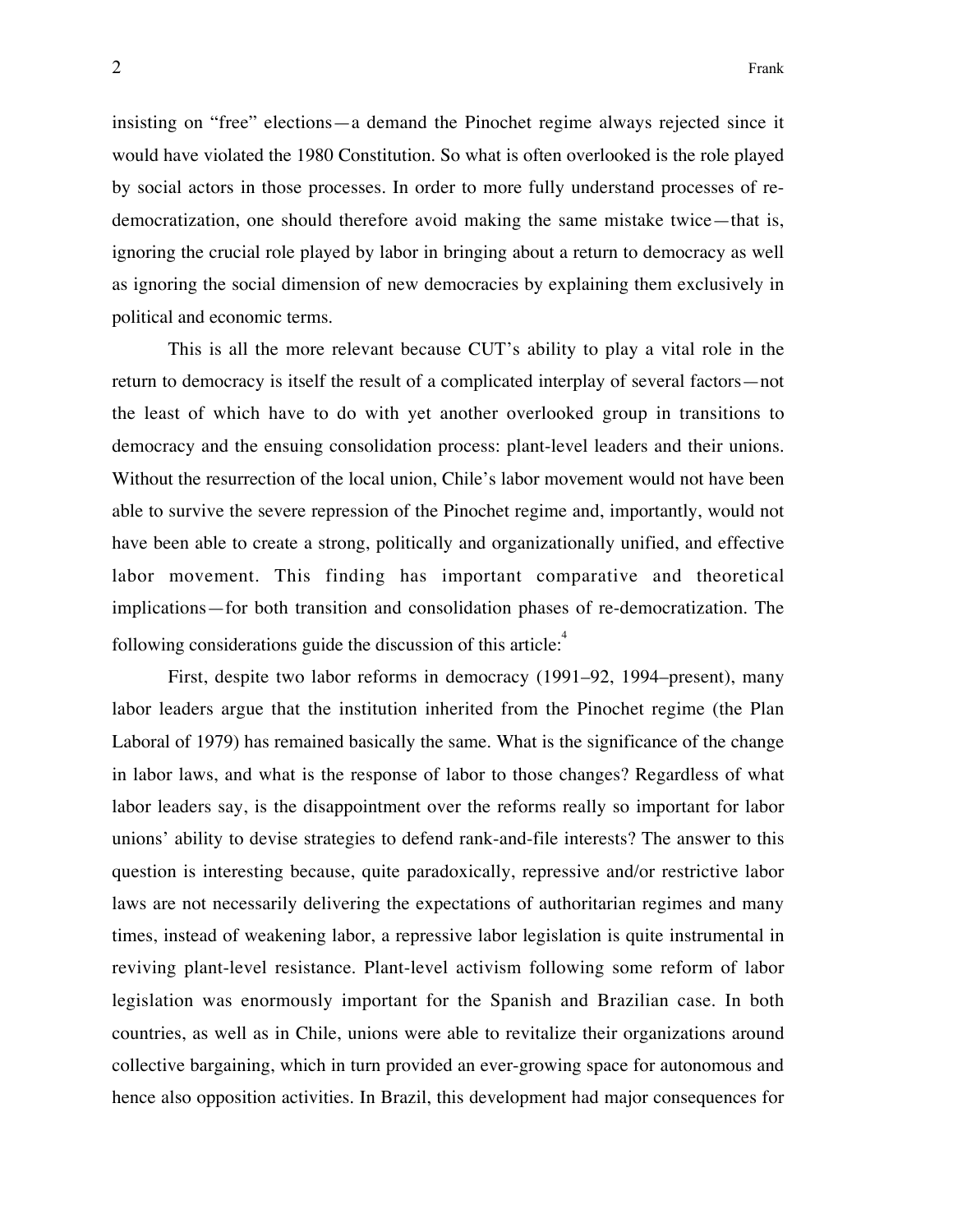the emergence of a "new unionism." In Spain, the institutionalization of *jurados de empresa* provided the necessary space for *comisiones obreras* to slowly but surely become a major force among organized labor.

A second issue guiding the discussion of labor movement strategies pertains to labor–party relations. It is well known that the most influential and largest political parties within the Concertatión (in terms of voter support) are the DC and the PS/PPD. These are also the parties that have historically been most closely associated with the labor movement. In the past, that is, up to the coup in 1973, the relation between parties and the labor movement was often characterized as a party-dominated labor movement. That is certainly an exaggeration. The relationship was—and is—more complex. It is the case that at times both groups or actors came dangerously close to confusing not only students of the labor movement but more importantly, the interests of their respective constituency (as was the case with Louis Figueroa, who was CUT president and Labor Minister under Allende, as well as an important figure within the Communist Party [PC]). Yet, labor leaders were never a simple "transmission belt" for their parties, and not even the more radical among the leaders came close to being that. Depending on the political party or even political coalition there has always existed a considerable, if in many ways contested, autonomy of the labor movement from political parties. This complicated coexistence survives today. To be sure, it is different from past versions, but it is nonetheless there. This calls for caution in the analysis of labor movement strategies, particularly but not exclusively in relation to the top national organization CUT. Yet despite all the above disclaimers to the contrary, one thing is for sure: with the return to democracy, nearly all labor leaders, from the plant level up to the national organization, expected that their former allies would take seriously the legal and economic predicament the organized working class inherited from the authoritarian regime and hence expected that the new government would work toward an improvement in labor's situation.

This expectation was reinforced by labor's perceived role in the defeat of Pinochet in the 1988 plebiscite as well as its supportive role in making political parties a viable and ultimately winning coalition. Hence both the "old" as well as the immediate past became important elements in labor organizations' assessment of "how we (the country) got to democracy." Many hoped the Concertatión would abrogate the old labor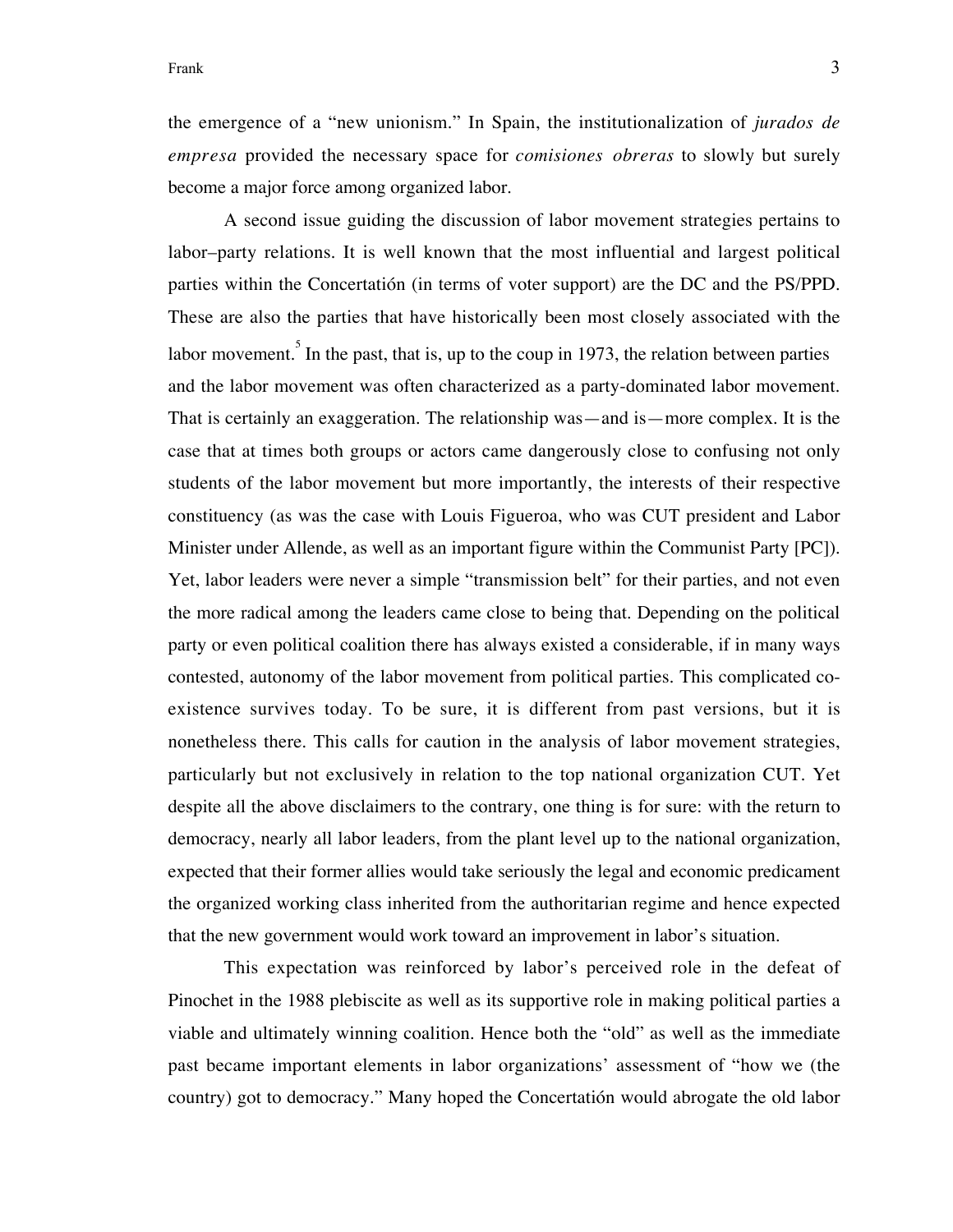legislation, that it would pay the *deuda social* (lost wages during the Pinochet regime), and that many other aspects, ranging from pensions to health care, vocational training, and improved wages would "be taken care of."<sup>6</sup>

The previous discussion serves as the context in which I place the analysis of labor movement strategies in democratic Chile. Thus, labor movement strategies are understood as choices and responses of labor leaders at various levels of the labor movement structure (plant/federation/confederation/national organization) to a set of circumstances. These circumstances can be abstract, such as the form of the leaders' political and ideological orientation, itself in part informed by their memory of a glorious past where a socialist government (Allende) attempted to create a workers' state. In many cases, leaders' reading of labor's place and role in history may go back even further to the origins and first battles of an incipient labor movement. The fact that this happened long ago does not preclude the possibility that labor leaders will use these early experiences as guiding principles for contemporary action. There are also more concrete factors influencing labor leaders. Their personal experience under the dictatorship and the degree to which they felt or were actually persecuted and punished are both important criteria leaders take into consideration in their choice of action.

As already mentioned, yet another set of variables that shape leaders' strategies pertains to the institutional context in which any labor activity is embedded. Important here is the type of industrial relations system and the degree to which the labor legislation inherited from the previous authoritarian regime has been modified. Unfortunately, what complicates matters here is not only the measurable objective change in labor legislation, but the subjective assessment of every labor leader. In other words, to what degree all this, that is, the reform, really matters depends on the perception of the individual leader, and may be different for factory leaders than for those at the top of the union hierarchy.

It is also important to take into consideration the degree to which labor leaders perceive the new government as supportive of labor demands. Since the reform of the labor legislation was ultimately taken over by the Concertatión government $\vec{i}$  it is possible to separate the legal-institutional dimension from political factors, such as the government, which influenced the creation of the new labor legislation and hence the new institution itself. In other words, the reform of the labor legislation has a dual character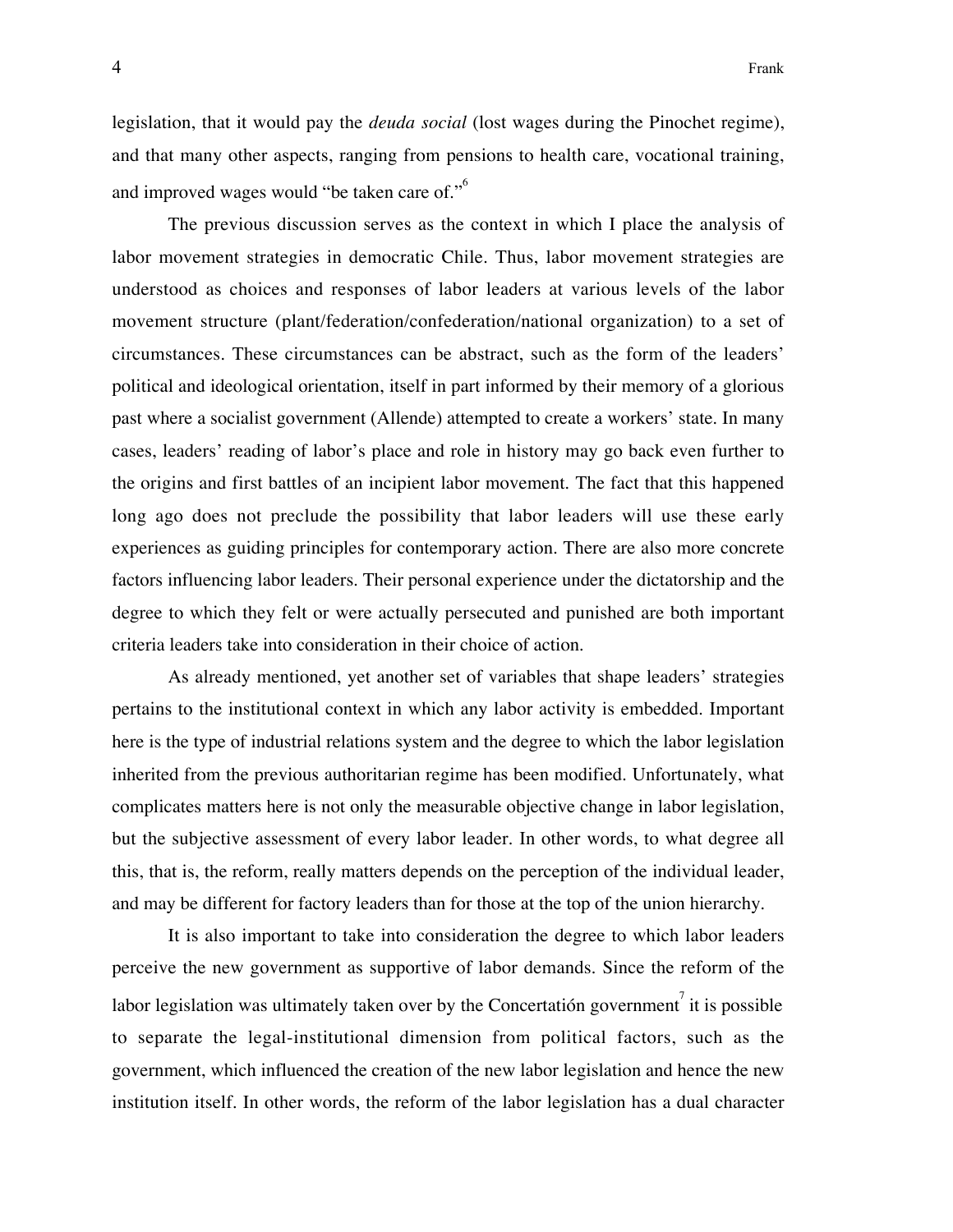for labor. The first is the legislation as such and to what degree it limits or fosters labor activity, to what degree it allows for the effective defense of workers' interests and so on. The second is the leaders' perception of the role of their government in producing this institution.

Yet the government is not necessarily a unitary actor, more so when it is made up of a coalition of political parties. Hence, depending on the leader's political orientation or party identification, he/she may be more or less inclined to think that labor unions ought to support the government. Moreover, the leader's actions are not limited to what the government does or does not do with regards to the reform of the labor legislation. There are dozens of other issues important for labor: economic policies of the government, unemployment insurance, health insurance, educational programs, minimum wage, pension plans, privatization of state enterprises, particularly copper, among others. Finally, important characteristics of the labor movement itself such as its degree of affiliation by economic sector, its overall affiliation rate, and its sectoral unity (the degree to which individual sectors have one, two, or several federations, and confederations) are also significant in shaping the selection of labor activities. Even more important, given the high degree of decentralized collective bargaining, is the individual plant-level leader and whether he or she has a more accommodationist or more confrontational approach to collective bargaining. This approach is informed by yet another set of variables, such as the economic position of the firm and its position in the national and international market.

It should therefore be clear that it is extremely difficult, if not impossible, to consider all these variables in order to construct an encompassing theory of labor movement strategies in processes of re-democratization. The sheer heterogeneity of variables makes it impossible to construct a model of labor strategies by way of induction. Moreover, something that has not been stated yet, but is equally important, is the relationship between leader and rank and file and the degree to which strategies reflect the latter group rather than the former, or the degree to which it is a mix of both. One could reasonably argue that leaders are in general responsive to their rank and file (demonstrated by their generally long tenure in office), however, this does not in itself justify the use of the notion of labor movement when in fact we are only talking about the leaders of the movement. These considerations should not lead the researcher to forfeit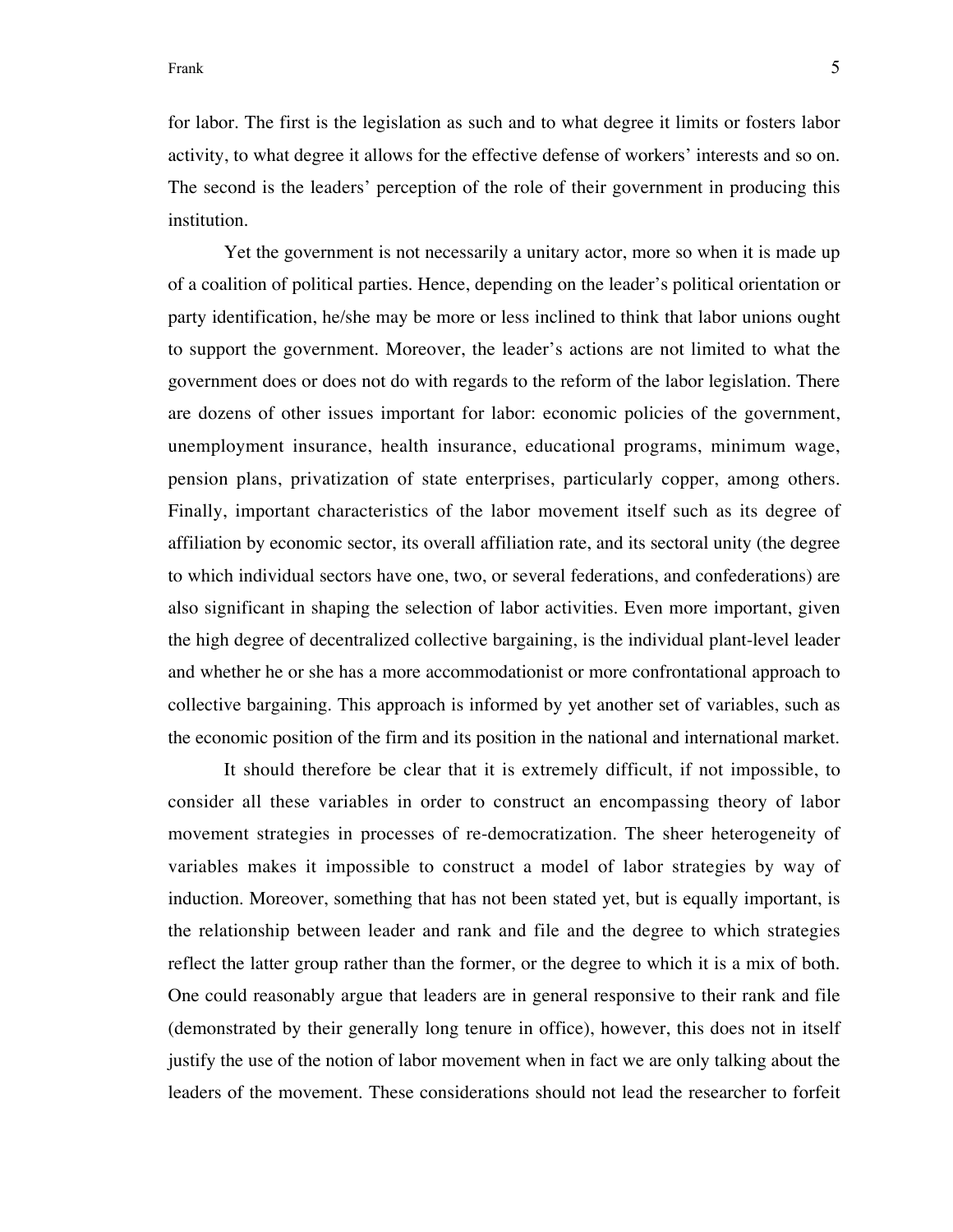any approach to a more systematic analysis of the role of labor movements in processes of re-democratization. It does mean, however, that certain compromises must be made if we are to move beyond the level of hypotheses.<sup>8</sup>

Hence I propose to consider only a limited number of variables in the analysis of labor movement strategies. This is undoubtedly insufficient for theory building, yet my objectives here are more modest as well. In examining some of the contextual variables that shape labor movement strategies, I attempt to provide a perspective that may be useful for further investigations and theory construction. The arguments made here are in part informed by excellent case studies on Chilean labor unions in democracy, and in part they derive from my own research on labor in democracy. Hence, to return to the outset of this study, the purpose is to document how the Chilean labor movement has experienced the past decade of re-democratization.

Two issues will be examined. First, the labor legislation inherited from the Pinochet regime, its reform under the first two democratic governments, and possible limits it puts on labor movement activities. Second, the Concertatión government (with some consideration for political parties) and its perception by the labor movement, in particular its top representative, the CUT. The analysis seeks to show how institutional and political variables shape the context in which labor movement responses in Chile took place during the past ten years. Once the context has been described, the analysis will then focus on specific labor movement activities. To repeat, the approach here does not claim to be inclusive, in fact, probably the opposite is true; given the enormous simplification of this "model" it remains doubtful how much labor movement activity is really explained, or perhaps, how "representative" of "the labor movement experience" this description is.

The study here is also guided by conceptual considerations. The use of "contested spaces" implies that labor movement strategies are carefully orchestrated responses to historic, political, and economic conditions. Labor movement strategies are thus a reflection of an ongoing struggle by organized labor to, frankly, fight capitalism. Hence the notion of contestation. The Chilean industrial relations system and the core institutional feature, the labor legislation, challenge labor unions to come up with ideas to defend workers' interests, to make gains primarily in remunerations and to secure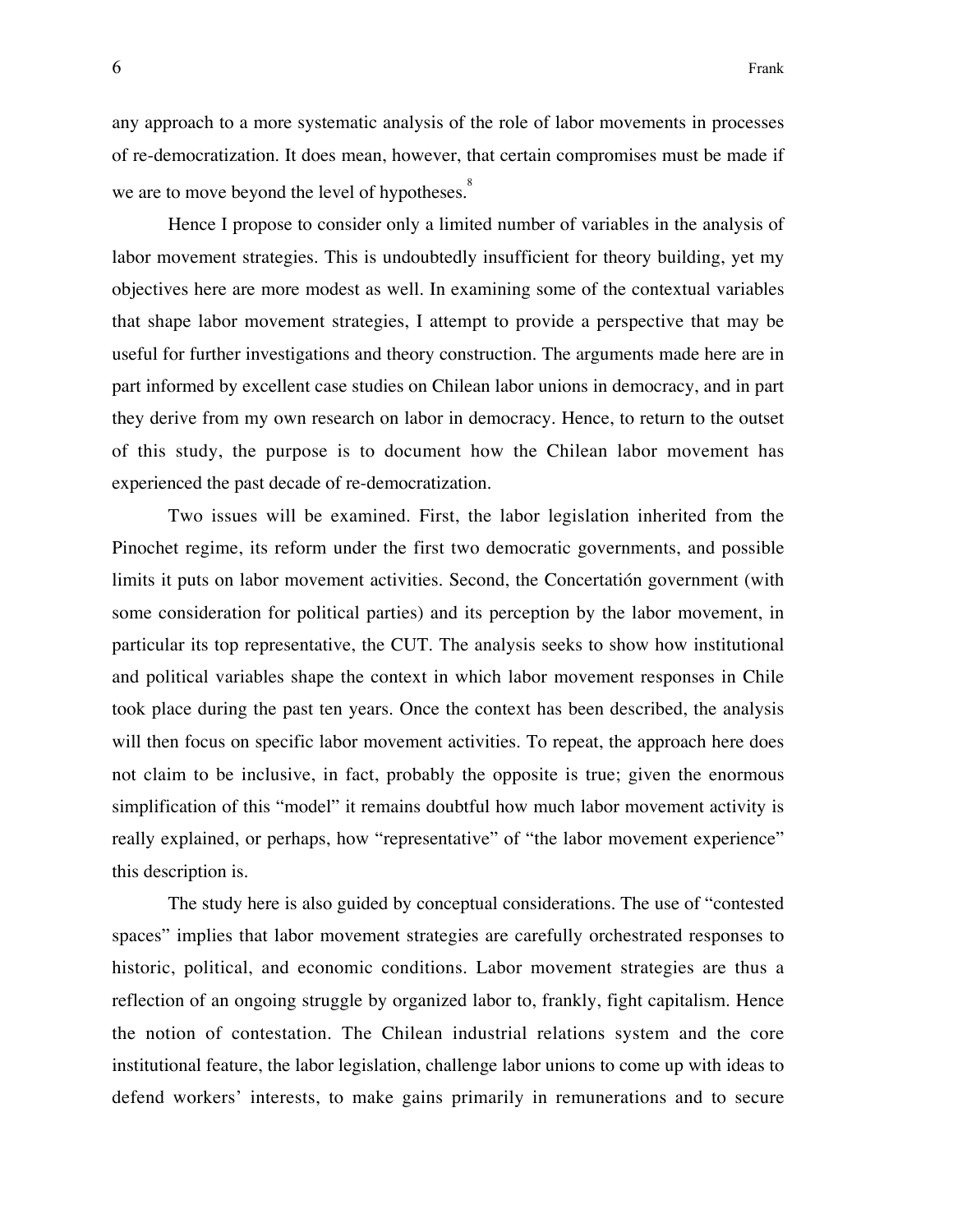employment, but to make this possible in a humane context, with good working conditions, sanitary and safe arrangements and health benefits, and some assurance in case of accidents or unemployment. It is here where the labor movement expects a greater presence from the government than in the "management" of the economy. What is at stake in Chile is not the economic model; that seems firmly rooted in the neo-liberal camp. What is contested is labor's ability to shape this model and to find a place in it. In Chile's new democracy, labor organizations thus attempt to construct a place, an existence, which is far from given or accepted. Thus, the study of new democracies requires an examination not only of formal arrangements but also of substantive issues. To perceive labor movement strategies as taking place in contested spaces, or as a struggle for space, is in many ways then not a story about the return of democracy, but about its survival.

### **II. THE INSTITUTIONAL SPACE OF LABOR MOVEMENT ACTIVITY**

The adoption of neo-liberal economics in Latin America was often accompanied by a change in labor law. Argentina initiated economic reform in the late 1980s and labor reforms quickly followed in 1991, 1993, and 1995, and are underway today. Brazil began economic reforms in the 1990s, and the reform of the labor legislation in 1988 as part of the new Constitution anticipated these. Other examples include Paraguay (economic reform in 1991, labor reform in 1992 and after), Peru (economic reform in 1992, labor reforms in the 1980s and 1990s), Ecuador (economic reform in 1990, labor reform in 1991) (see Cook 1998: 324).

The particular path  $^{9}$  labor reform would take in each country depended on a number of variables, for which the outcome is different in each case. Among these factors are: the degree to which labor organizations were able to shape the outcome of the labor legislation; the character of the previous authoritarian legislation and the historic configuration of industrial relations preceding the authoritarian regimes (such as the "corporatist" type in Brazil or Argentina, or the "political bargaining" type [Drake 1996] in Chile or Uruguay). The degree to which economic reforms and labor reform coincided with political re-democratization is yet another important factor influencing the path of the new labor legislation.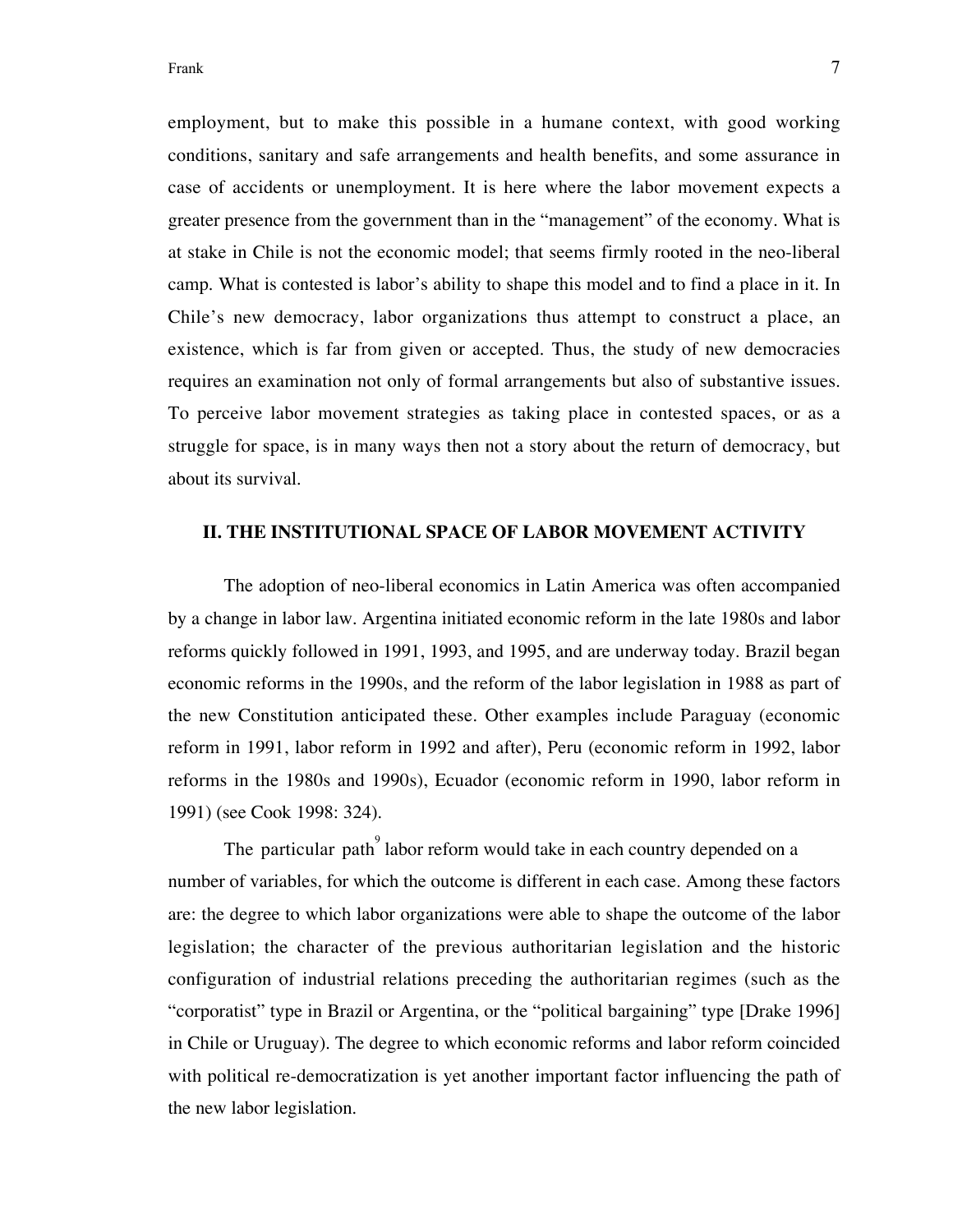The Chilean case is interesting because unlike Argentina, Brazil, Paraguay, Peru, or Ecuador, re-democratization in Chile started in 1990 (or, if we take the plebiscite and its political and constitutional consequences into consideration, in 1988) and hence redemocratization in Chile comes after economic reform. Therefore, the particular sequence of the Chilean case—economic reform (starting in 1975), combined with a labor law (1979), followed by political transition (1988–90 and beyond) put the reform of the authoritarian labor legislation, the Plan Laboral, squarely on the transition to democracy agenda. Curiously, while that was the consensus between the incoming Concertatión government and labor organizations in 1988–90 ("no democracy without labor reform"), after 1992, that is, after the first reform to the Plan Laboral, the importance of labor reform slowly but surely disappeared from the government's agenda.

The reader may rightfully ask what should be curious about that, after all, there was a reform, hence what else would or could labor want? This section seeks to answer this question by presenting a balance sheet of sorts of how much of the previous legislation was changed and also a result of labor movement participation in the reform process, which, following Cook's model, should be reflected in the outcome of the reform. And how far has the reform of the authoritarian legislation advanced in democracy? These questions are important because they provide us with a crucial yardstick with which to measure the new institutional space of labor movement activities. This, in turn, is relevant because it speaks to the social, as compared to economic or political dimension of the Chilean re-democratization.

## **1. The New Labor Legislation of 1990–1992**<sup>10</sup>

The most important of all changes concerns the new law on collective bargaining. The legislation of 1979 drastically limited the scope of collective bargaining by making subject to negotiations only the initial wage readjustments, the time period for inflationary adjustments (usually every three to four months), and the levels of inflation adjustments. Unions are strictly prohibited from including other topics in the negotiations that pertain to the "organization, direction and administration of the firm." This has not always been the case, in fact the previous legislation allowed them to discuss promotions, work crews, machinery, and other production-related issues (Valenzuela 1979: 257).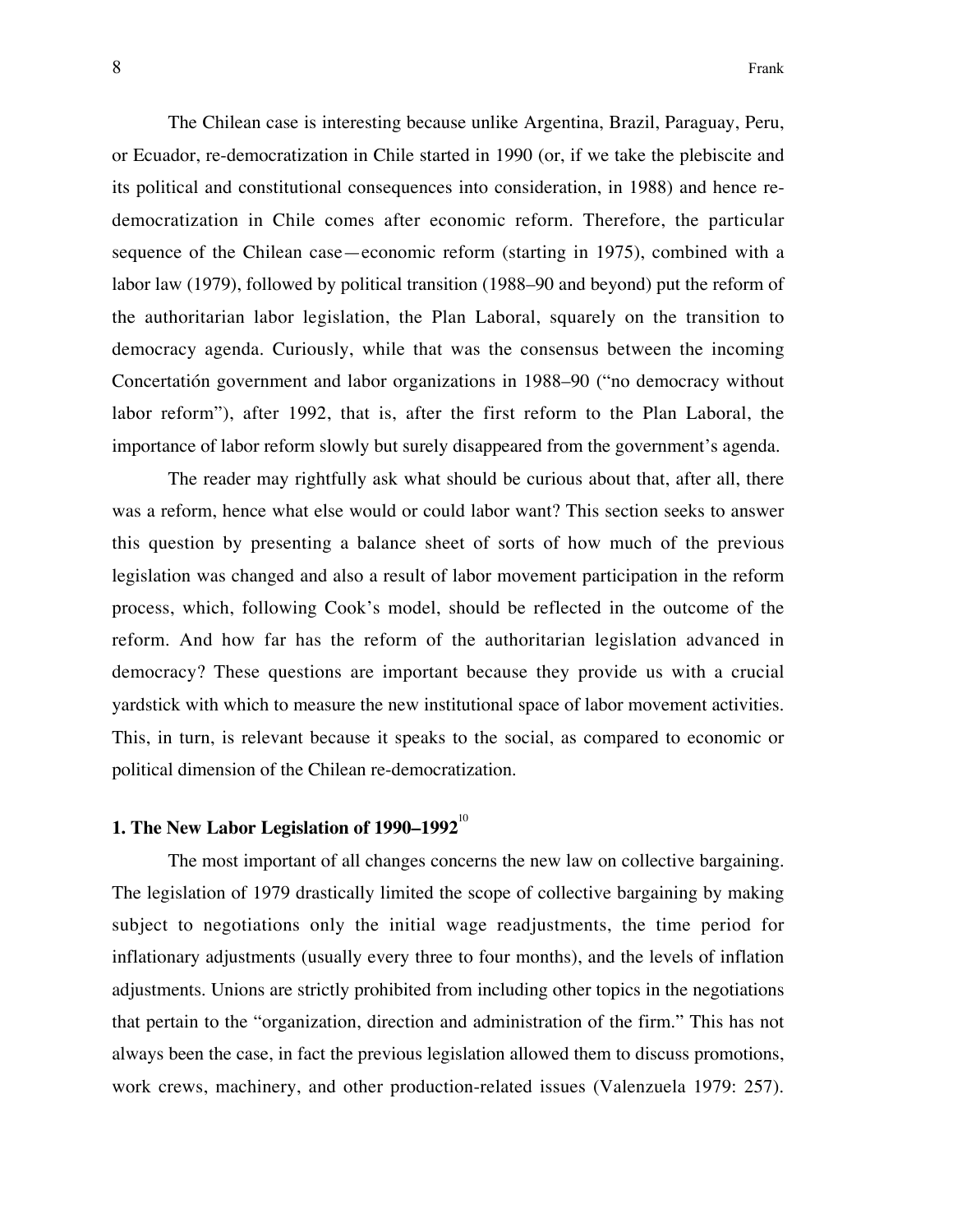Should the negotiating commissions decide to reject the employer's final offer, it must, in no later than five days, invoke a vote on whether or not the union should go on strike. This vote must be secret, and in the presence of a notary public. The employer must send a copy of his/her last offer to the union as well as to the labor inspectorate and place a copy of the offer in conspicuous places within the firm. The decision to go on strike must be approved by an absolute majority of the union and must be realized no later than three days after the vote.

The most important novelty with regard to collective bargaining, and thus in a way of the entire reform, resides in the employer's last offer to the union. In case this offer includes a) identical stipulations as those of the old contract and b) a minimum wage readjustment of at least the inflation level, the employer has the right to replace striking workers from the first day. Although the new law states that those who participate in collective bargaining cannot be fired ten days prior to the presentation of the union's new demands until the signing of the new contract, in practice, from the moment a strike begins, workers do not know whether they will be able to keep their jobs, and it may not be of much help to know that they have the option of crossing the picket line after the fifteenth strike day. Should, however, the employer's last offer not include criteria a) and b), he/she can only replace strikebreakers after the fifteenth day, and workers can start reintegrating themselves into the workforce after the thirtieth day. But even if the workers should decide to opt for crossing the picket line, the employer has the right—regardless of the type of offer he/she makes—to reject them and continue to rely on his/her strikebreakers. Hence, at that point, the worker will know whether or not he or she is dismissed. The reader may correctly argue that this last argument is contradictory. It is. By law, every worker who participated in a strike should, after having been replaced by strikebreakers, be allowed to return to the workforce. In practice, however, this is not what happens, since the new laws simply require employers "to justify" the dismissal of a worker.

## **2. The Second Reform to the Labor Legislation 1994–?**

In light of the many shortcomings of the first reform, and partially as result a of continued CUT opposition to the reform, the second democratic government under Frei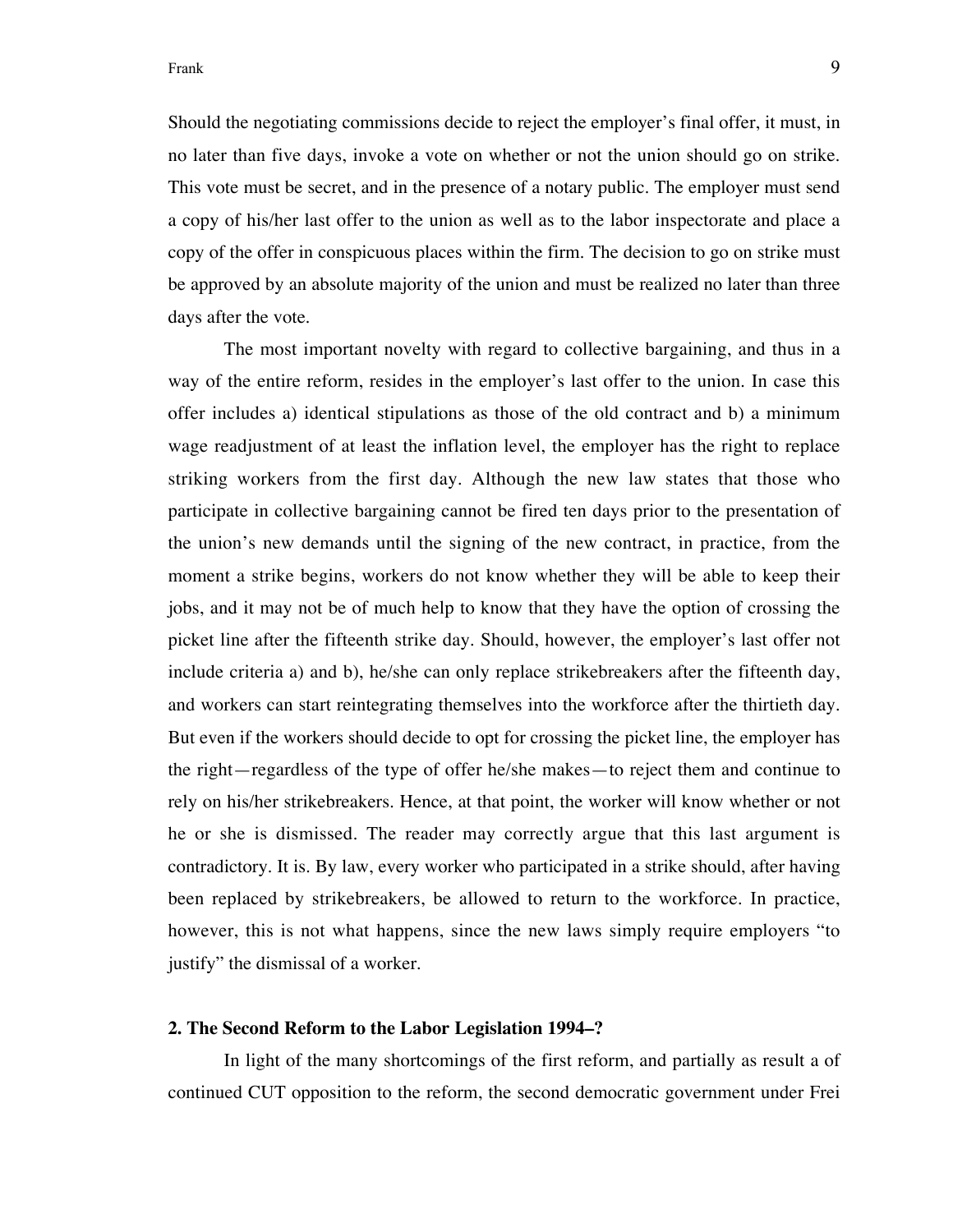promised to attempt further changes that would be closer to labor organizations' idea. This new legislation  $11$  envisions major changes that would indeed limit the employers' abusive powers, which a very flexible labor market has given them in the first place. In this sense, unlike the first reform of 1990–92, this second one does move much more toward a "protective" labor market—to use Cook's (1998) terminology. First, the new legislation proposes to amplify collective bargaining. Working conditions, productivity, and negotiations with regard to product quality, incentive pay, and so on, can now all be included in collective bargaining, whereas previously all this depended on the employer's good will. In short, flexibility is more negotiated than simply imposed or offered by one side. This is quite novel, since any discussion concerning productivity was anathema to employers.

Second, and quite contradictory to the first point, all this is only possible if both sides agree. Hence employers cannot be forced to include all these themes in collective bargaining. This *de jure* "line item veto" makes the objectives of the first point *de facto* useless.

Third, the new law would finally give so-called transitory unions the right to bargain collectively. Again, this is potentially quite good, because many unions can now only present a written proposal (*convenio colectivo*) but cannot negotiate new terms (*contrato colectivo*). This new law is particularly relevant for construction workers and for many of the miners who move from one place to another to set up the huge mining infrastructure to be used later for mining itself. In other words, this law would give workers a much-needed tool to defend themselves against the increasing use of flexible contracts in such important sectors as mining, agriculture, construction, and port work.

The new law would also make collective bargaining obligatory for supraenterprise levels *provided the unions themselves* are able to propose such negotiation. Again, this is in itself a good innovation, not because all plant-level leaders would favor industry-wide bargaining, or because they would be given an instrument to counter the power of national organizations (which was disputed in Argentina early 2000), but because conditions exist at the intermediate level of federations and confederations where such negotiations might actually be quite useful.<sup>12</sup> This law signifies another potential victory for labor since the provisions of 1990–92 only make the supra-enterprise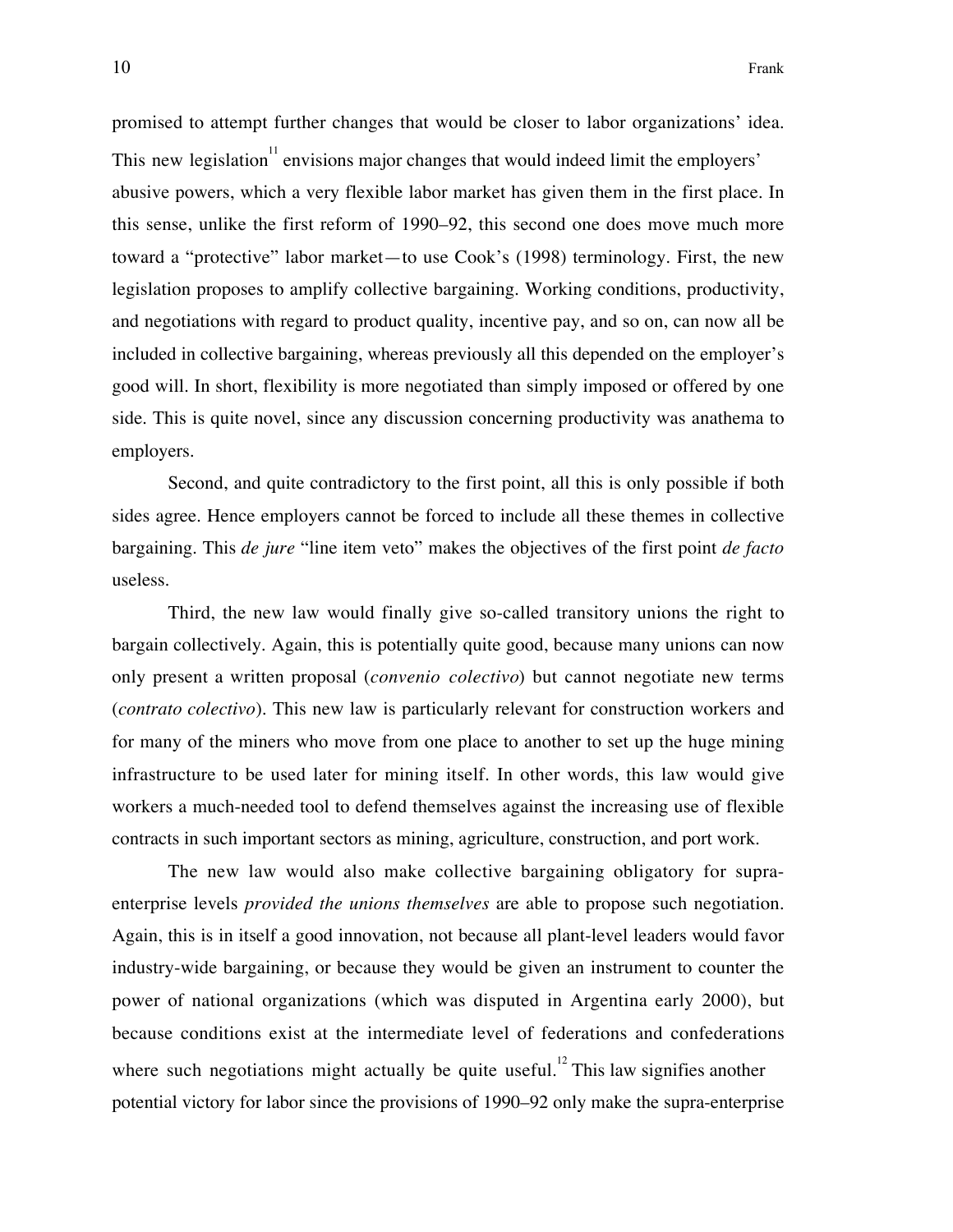Frank 11

negotiations an option if both sides agree. This led to perhaps five to ten such negotiations between 1990–94.

Fifth, employers can no longer replace striking workers. Similar to the fourth stipulation, this is also somewhat of an intermediate step. This stipulation puts pressure on employers to come to an agreement with workers since their production, or most of it, will eventually come to a halt.

Sixth, all workers engaged in collective bargaining are protected up to 30 days after the bargaining. This gives workers more employment protection. To give the reader an idea of the significance of this aspect, a few statistics may help. In light of CUT's and unions' repeated complaints that employer abuse of article 161 (the right to fire workers if "necessary" for the firm) was rampant, the *Dirección del Trabajo* initiated a series of surveys among Chilean unions. The results confirm unions' complaints. In one of those surveys 5,500 firms were interviewed and in those companies, a full 32% of the labor force had been fired no less than three months after the last round of collective bargaining. Firms with high rates of unionization among the labor force correlated well with dismissal rates; those firms with 70% or more of the labor force in unions fired 40% of the labor force one month after collective bargaining (DT 1996: 48). It should be added that participation in collective bargaining is not necessarily the same as participating in, or even voting for, a strike.

Seventh, the proposal also includes a stipulation that the employer must justify his/her position with regard to the union's demands by more than a simple acceptance or rejection of it. In other words, it forces the employer to share much more information about the firm with the labor force. Unfortunately, the new law does not stipulate precisely what kind of information the employer has to relinquish and the employer has considerable leeway in his/her judgment, also because whatever is deemed "confidential" information is excluded from this stipulation.

In sum, this new proposal to expand the scope of labor reform in democratic Chile can be seen as moving away from a more flexible labor market regulation toward a more liberal and protective legislation as conceptualized at the beginning of this section. The state assumes a more protective role for labor interests and rights by specifically anchoring new, or expanded rights, in the labor code. Yet to a considerable degree, these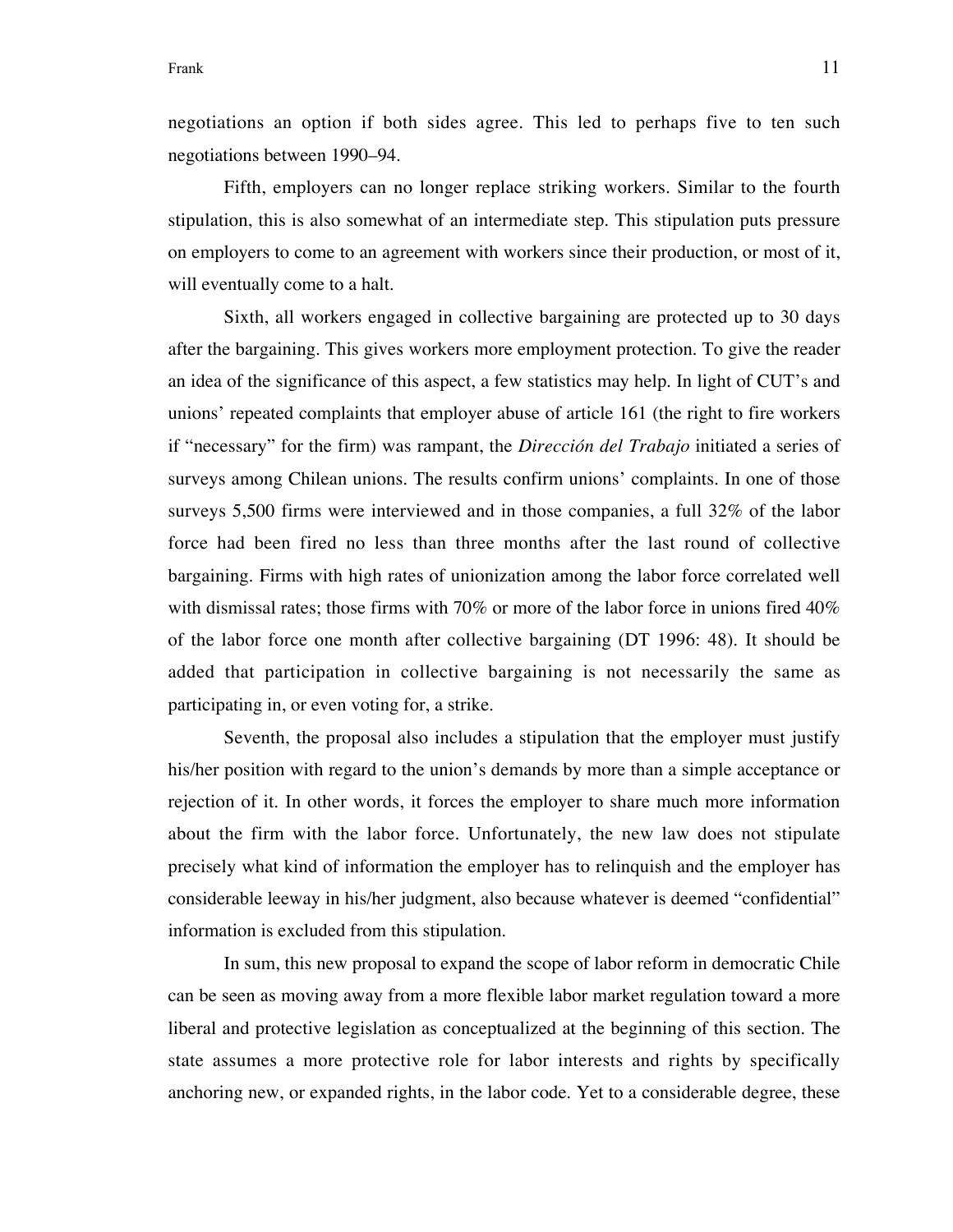new rights are simply a frame of reference and do not necessarily regulate outcomes, as demonstrated by the new criteria for collective bargaining. This gives workers a reasonable assurance that they have at least certain minimum rights.<sup>13</sup> Unfortunately, this second reform to the labor legislation was never ratified in Congress. Due to heavy employer opposition and because of the strength of opposition parties in Congress, a full six years have passed since the original proposal. The new government has promised to revitalize the reform of the labor legislation, but how much Lagos and his team can accomplish remains to be seen.<sup>14</sup>

### **3. Collective Action and Economic Gains**

Despite the goodwill gesture of the Frei government (and Lagos has already promised to deliver a new reform), chances for improvements in labor unions' bargaining power are still limited by what was accomplished in the first reform. It is very likely that this has immediate consequences for the economic situation of organized labor. For example, the number of unions involved in collective bargaining  $15$  increased with the return to democracy, including even the last year of the Pinochet regime (1989). There is also a tendency toward shorter readjustment periods. Thus, during the 1980s, the average period was 6–7 months, whereas since the 1990s, the average readjustment period has shortened by about one month. These are positive changes. However, there is little change in terms of "the deal" unions were able to strike in collective bargaining. For example, the average future wage readjustment has been consistently below inflation rate. This does not mean that unions could not obtain wage readjustments equal to or even higher than inflation during collective bargaining. It does mean, however, that as inflation persists, automatic wage readjustments—even if they occur sooner—will be below inflation rate. This puts enormous pressure on the union to obtain a relatively high initial wage readjustment that is sufficiently above inflation so that over the course of the next two years (the next time the union bargains with the employer) hopefully inflation may not be able to catch up with their wages.<sup>16</sup>

These examples show that the readjustment of wages is often just barely above the inflation rate, and if the future readjustment is taken into consideration, wages continue to be right at the level of the inflation rate. These numbers, admittedly only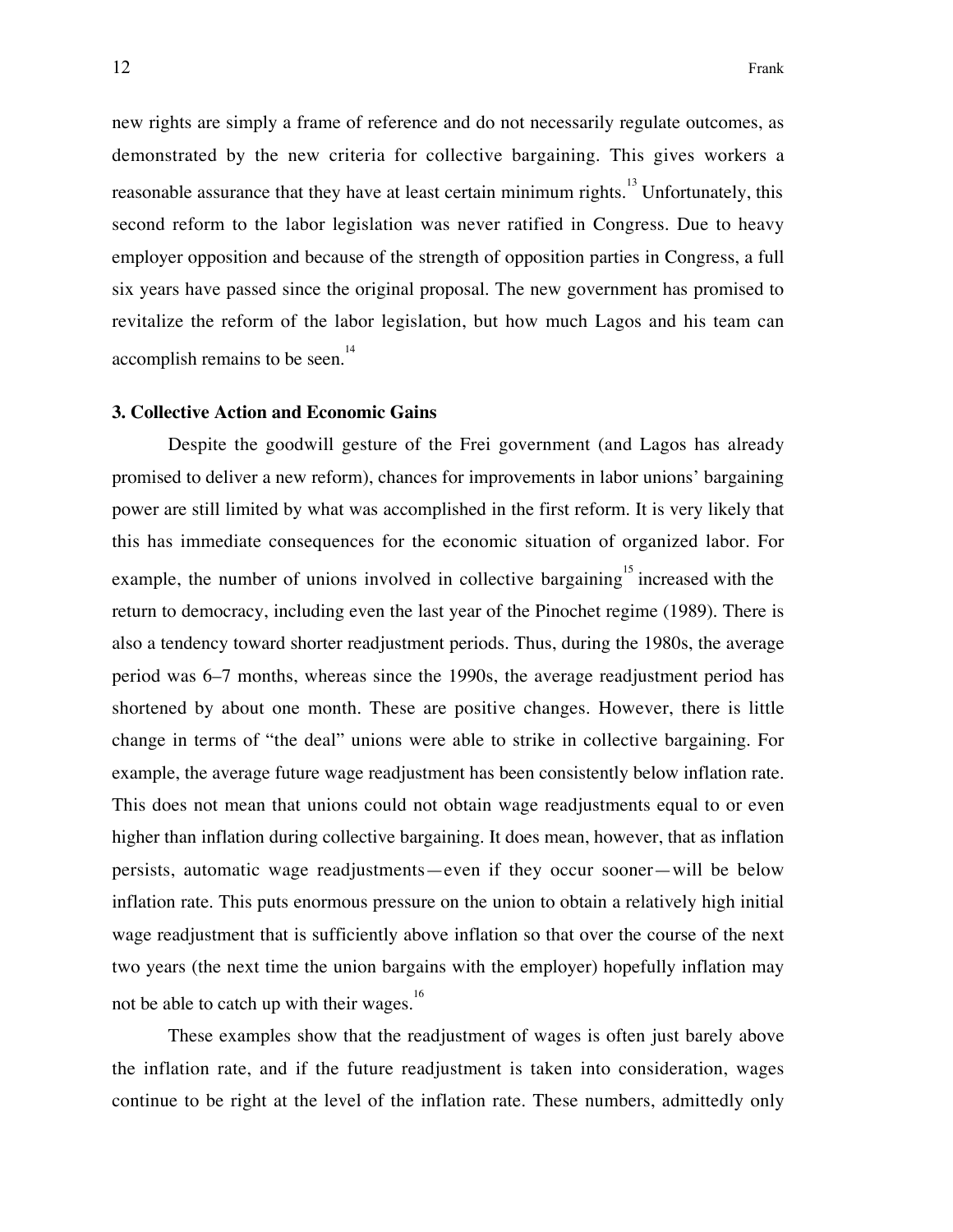Frank 13

samples, refer specifically to unionized workers but should be kept in mind when considering statistics on the labor force in general. Here, the picture is slightly different. Real wages during the 1980s were at about 85–92% of the 1970 level. Around 1990–91, they began to show improvement: 96.9% in 1991, 101.3% in 1992, 109% in 1995, and 117.4% in 1996 (PET 1998: 276).

This generally positive trend varies again by sector. It is very likely that during the 1990s, real wages improved for most workers. However, the improvement is not big and there is variation across sectors. One could argue that the recent economic crisis witnessed in Brazil, Argentina, and Chile in the aftermath of the "Asian crisis" of 1997–98 had something to do with the poor showing of real wage increases for Chilean workers. This may be true, but all the statistics cited point to a consistent and hence more important long-term trend: for organized labor, wage improvements tend to be uncomfortably close to the level of inflation. Therefore, combining initial and future readjustment levels depicts a less favorable but more precise image than the one given by statistics on improvements in real wages for all workers. This somewhat paradoxical result should not lead to the conclusion that organized labor fares worse than workers that are not organized. The survey by the *Dirección del Trabajo* shows that union leaders generally believed that readjustments and wages as well as incentive pay are better for unionized workers (DT 1998: 9–10). But the meager results are an important corrective to aggregated statistics and should be taken as a reason for concern, particularly with regard to conflicts between unions and employers.

Despite labor's inability to obtain better deals in collective bargaining, there are few conflicts between labor and capital, at least when measured by strike levels. Some people might argue that precisely because labor's hands are tied in collective bargaining we see relatively few strikes.<sup>17</sup> And given employers' ability to fire strikers at will, which union leader can be expected to take his/her union all the way towards the final showdown? A few statistics on strikes are instructive (see Table 1).

According to Table 1, the increase in the number of strikes coincides with the return to democracy. Keeping in mind, however, that as strikes are economic demands in the first place, it is necessary to take this analysis with caution. It is possible that unions, anticipating the return to democracy, were more aggressive or defensive in collective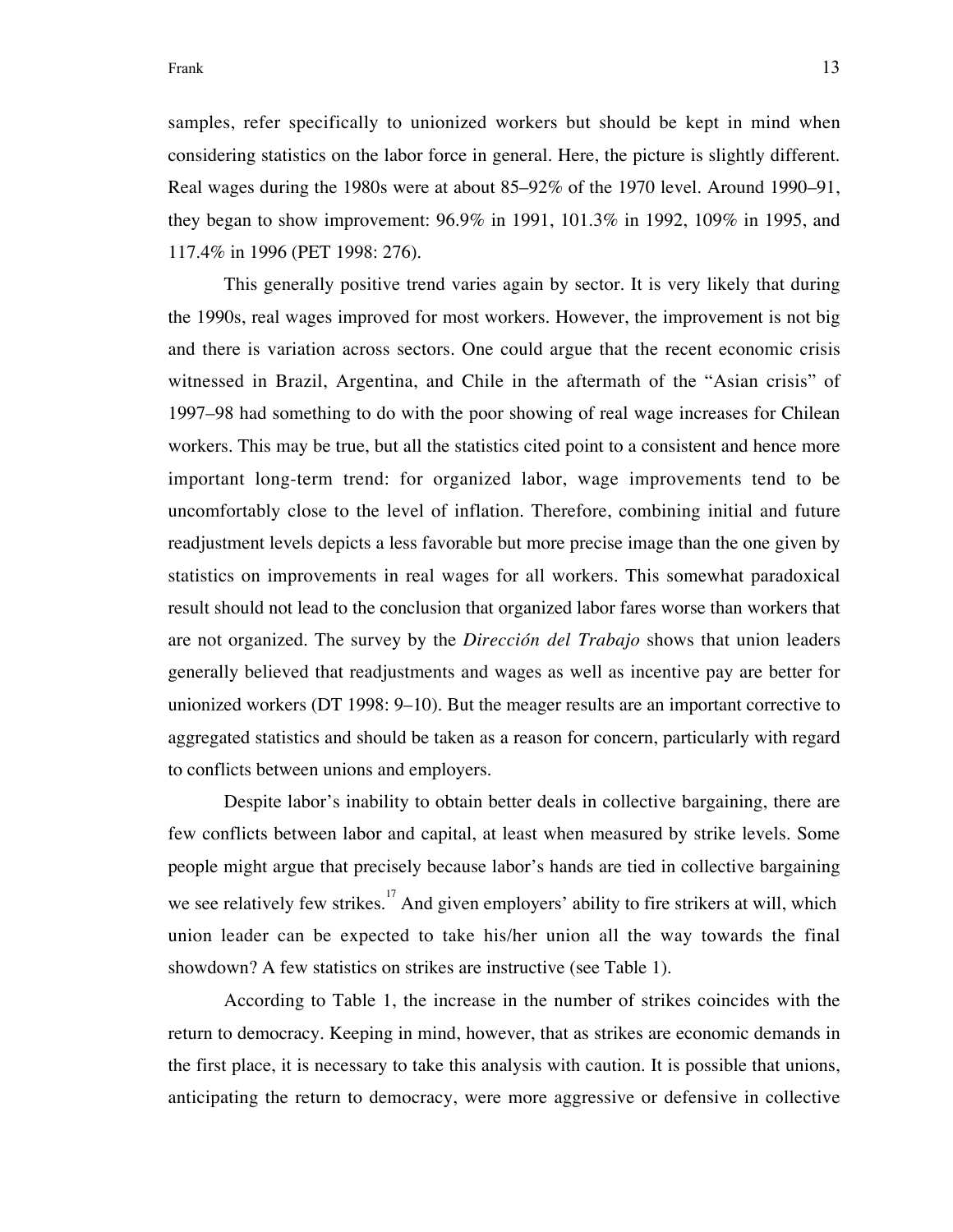bargaining, assuming that repression was less in those years. But that tells us little about the economic reason that usually lies behind the strike. There is a decrease in the number of strikes after 1992, the year of the first reform to the labor legislation. Hence, after reaching a high of 247 strikes in 1992, the number of strikes has leveled off in subsequent years to a low of 179 in 1997. Strikes lasted on the average 12 days, which is not a particularly long period. But again, this may have more to do with union finances or other issues than with the nature of the conflict that caused the strike to emerge in the first place. Better information is needed to make more precise arguments with regard to strike behavior during those years. In general, there is a relative labor acquiescence in democracy and a low level of open conflicts between unions and employers (see Frank 2000).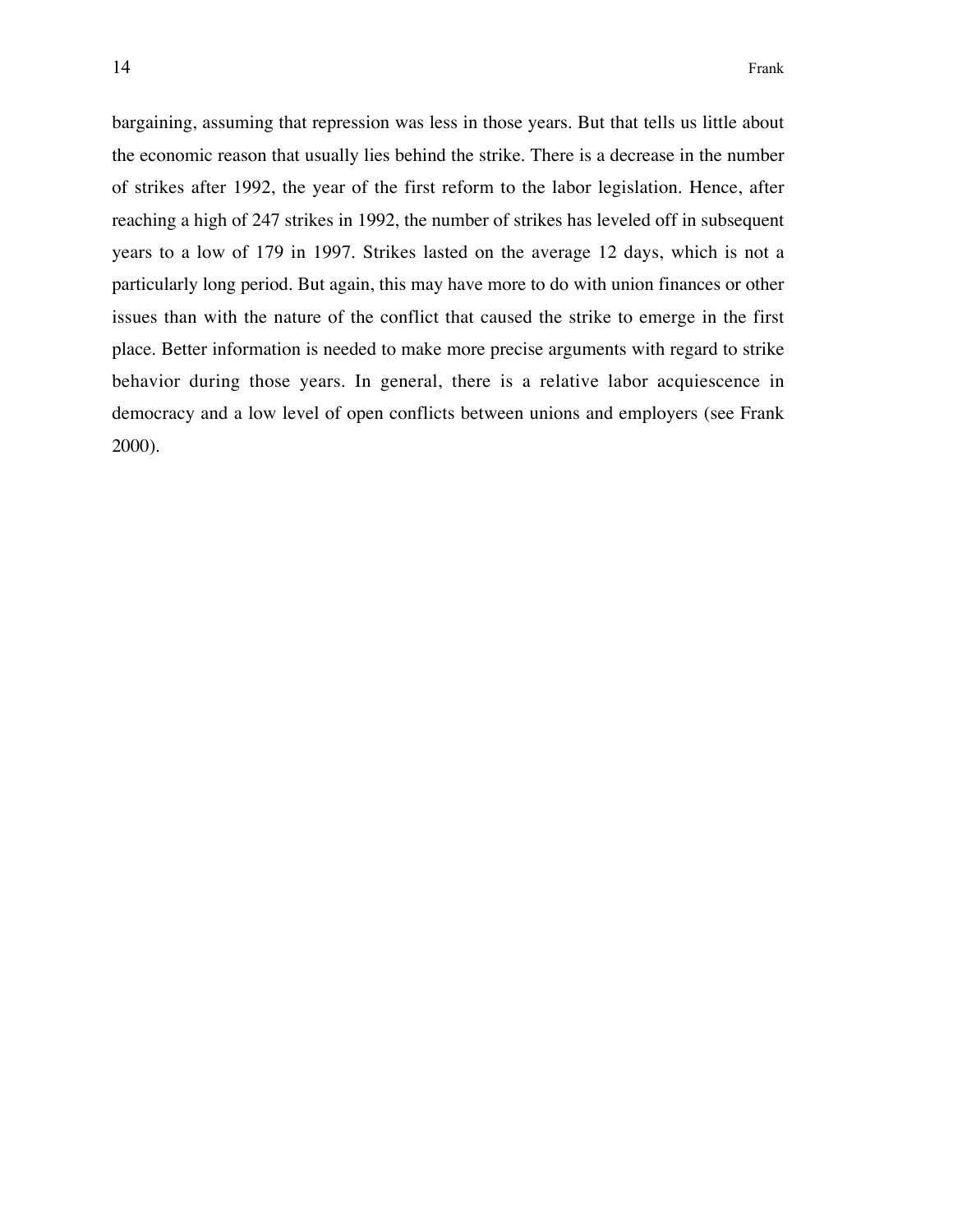|                            |          |               |       |               |                |                 | TABLE <sub>1</sub> |                                                               |               |               |               |               |               |               |                |
|----------------------------|----------|---------------|-------|---------------|----------------|-----------------|--------------------|---------------------------------------------------------------|---------------|---------------|---------------|---------------|---------------|---------------|----------------|
|                            |          |               |       | Number        |                |                 |                    | of Strikes, Strikers, Average Size, Average Duration, 1983-97 |               |               |               |               |               |               |                |
| Year                       | 1983     | 1984          | 1985  | 1986          | 1987           | 1988            | 1989               | 1990                                                          | 1991          | 1992          | 1993          | 1994          | 1995          | 1996          | 1997           |
| Strikes                    | 36       | 38            | 42    |               | 5              | 72              | 101                | 176                                                           | 224           | 247           | 225           | 196           | 187           | 198           | 179            |
| <b>Strikers</b>            | 3,571    | 3,595         | 8,532 | 3,940         | 9,913          | 5,645           | 17,857             | 25,010                                                        | 46,215        | 26,962        | 25,153        | 16,209        | 24,727        | 25,776        | 19,278         |
| Avg. Size                  | ဓ္တ      | 95            | 203   | 96            | <u>있</u>       | $\overline{78}$ | 177                | 142                                                           | 206           | $\frac{8}{2}$ | 112           | 83            | 132           | $\frac{1}{4}$ | 108            |
| Avg. Days                  | م.<br>با | $\frac{2}{1}$ | ಸ     | $\frac{5}{1}$ | $\overline{4}$ | $\overline{4}$  | $\frac{6}{1}$      | 15                                                            | $\frac{1}{2}$ | $\frac{1}{2}$ | $\frac{2}{1}$ | $\frac{3}{2}$ | $\frac{1}{2}$ | ٥Ļ            | $\overline{C}$ |
| Source: Frías (1994, 1998) |          |               |       |               |                |                 |                    |                                                               |               |               |               |               |               |               |                |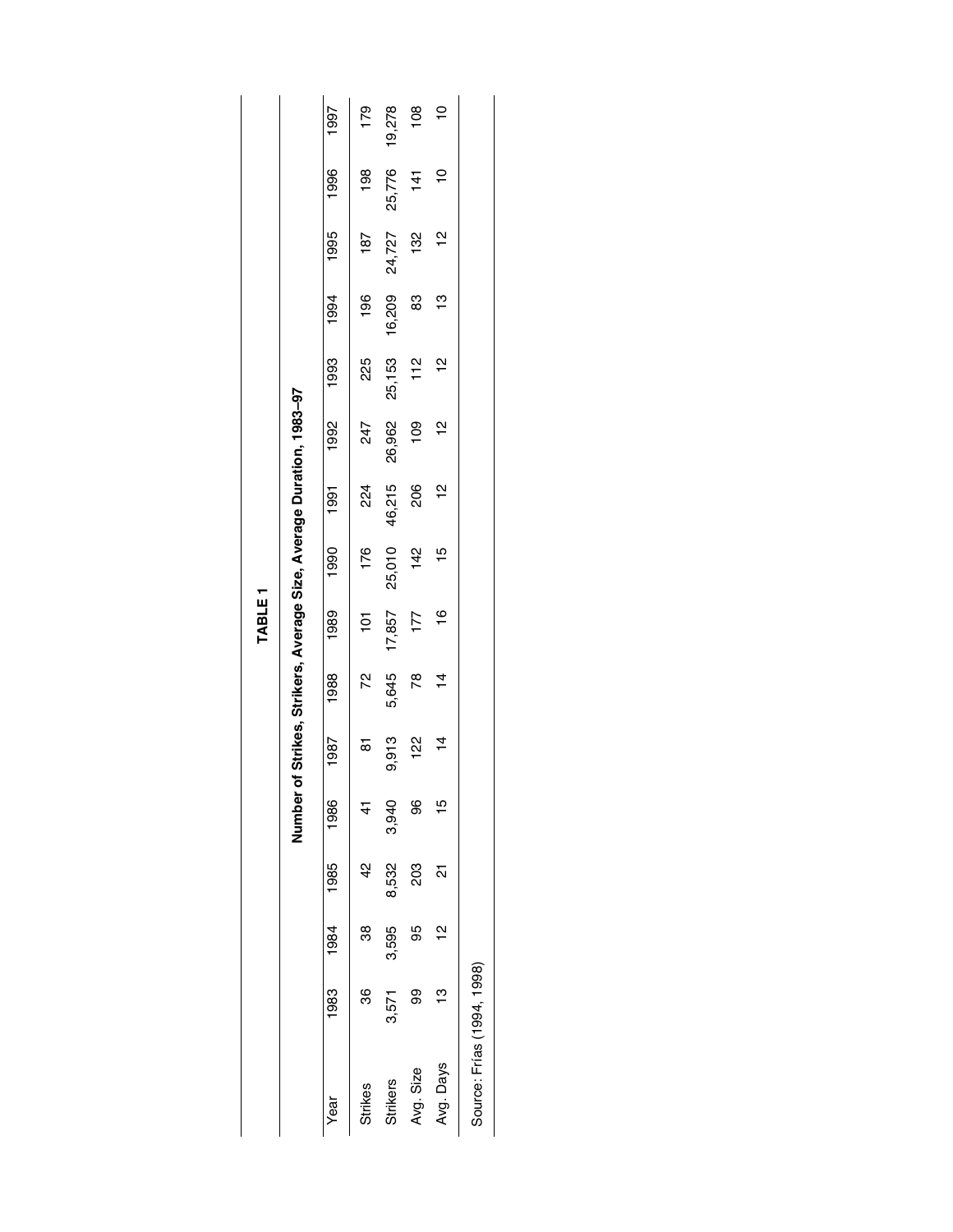Are meager wage increases and the absence of high strike levels a reflection of labor's weakness? Would better legislation, that is, labor laws that really protect workers from employer abuses and that really make collective bargaining a much stronger and effective tool in unions' hands, create more strikes, more combative unions? Certainly, it would put employers more on the defensive and perhaps even make them more willing to negotiate. Today, unions are in a much weaker bargaining position than their counterparts and therefore cannot risk demanding too much in collective bargaining. Even the strike, though it is no longer limited to 60 days, is a weak weapon for unions, as explained earlier. In the meantime, then, economic improvements of organized labor resemble more goodwill signs of employers who expect some "worker gratitude" in return than real economic victories of determined unions. However, despite the limitations imposed on unions by the labor legislation, the influence this institutional arrangement has on unions' strategies cannot be imputed so automatically. Counter to what should have been expected from the analysis of the labor laws, many labor leaders agree with the idea that the new labor laws do indeed create some room for action, and few leaders think the reform is "just bad" and constitutes no progress.<sup>18</sup>

This is not a contradiction to what was said before. Hence, to repeat, in its current version, the labor legislation does not make the strike an effective weapon. Yet this is not to say that the union's job ends here. On the contrary, if the strike is not effective, the union's work becomes even more difficult to obtain some results. The union still needs to come up with ideas to realize many rank-and-file demands, it is more difficult to keep rank-and-file solidarity, and so forth. It is thus easier to strike, and more difficult not to. This is a strong indicator that labor movement strategies are informed by contextual variables such as the labor laws, but the laws themselves have limited influence on what, exactly, the union's response will be in a given context, such as a dispute with the employer over remuneration. The laws also do not explain how the union comes up with a response, what considerations are taken into account, which alternatives are envisioned, and so forth. In all likelihood, more unions will tend to put aside their exclusive reliance on the law precisely because it does not provide them with a ready-made solution to its dilemma.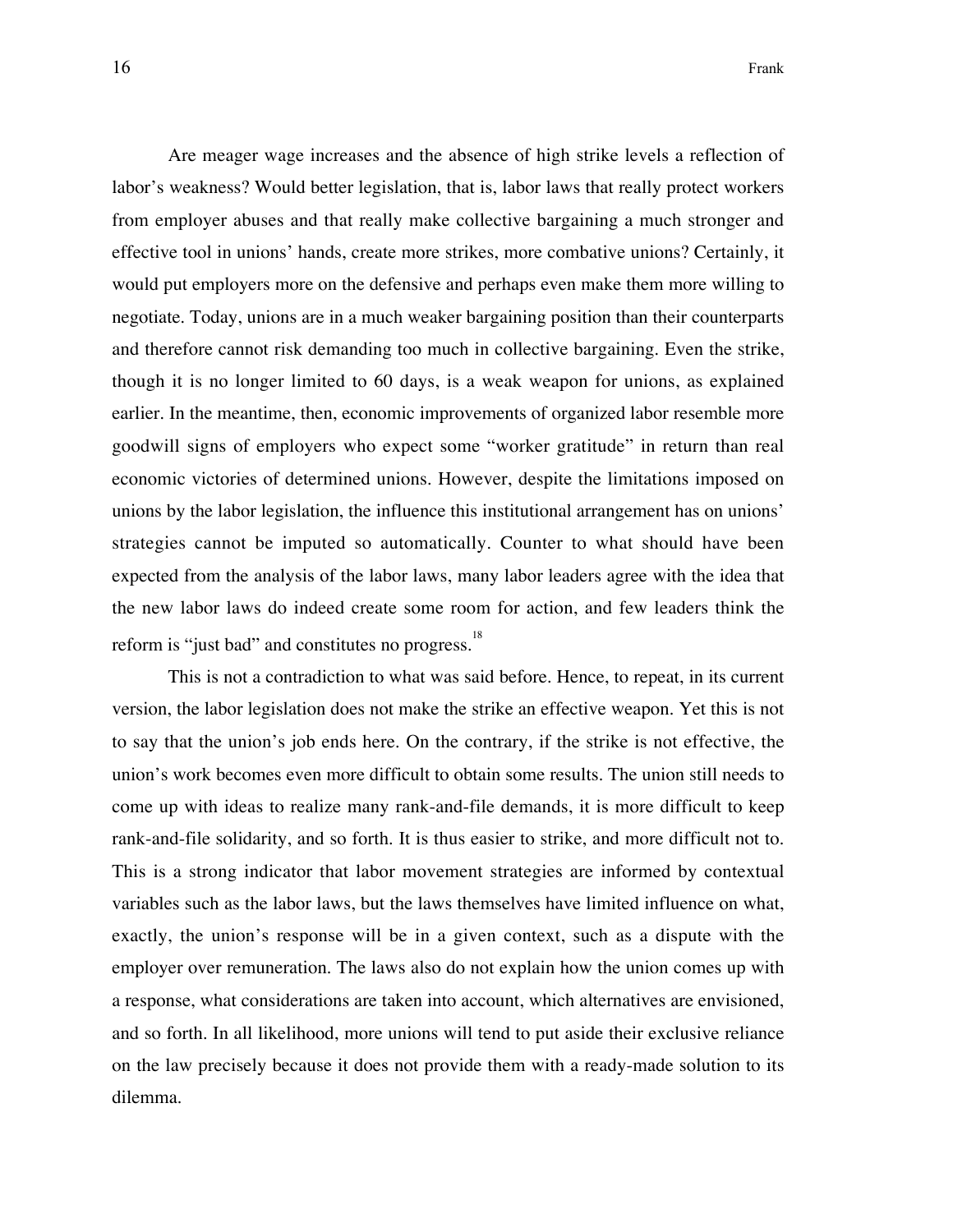## **4. Conclusions**

The institutional space of Chilean labor relations is complex and highly regulated. The labor laws themselves, as amended in the reform of 1990–92, are in many ways insufficient to accomplish what the new democratic government said it would set out to do: establish more equal relations between labor and capital and create stronger labor unions capable of effectively defending workers' interests. The "reform to the reform," sitting in Congress since 1994, would go further in trying to accomplish the goals set out by the Aylwin administration because it addresses major issues such as replacement of strikers, expansion of collective bargaining rights to important segments of the Chilean labor movement, and so on. All these real and potential changes must be seen in the context of a modernizing economy that grew throughout the 1990s. Workers, unionized or not, have by and large benefited from economic growth, at least in terms of real wages. Yet their economic gains have oftentimes been small, and if productivity gains outpaced real wage growth throughout the decade, it means that growth with equity is an ever more elusive goal for Chile's working class in general and organized labor in particular. A labor legislation that would shift the balance of power away from employers more toward the middle, and thus also a bit toward workers, could help improve this situation. Yet so long as the labor legislation is not modified, this goal remains out of reach. In the meantime, the economy continues to take advantage of a flexible labor market that makes increasing use of cheap, subcontracted, or temporary labor. From the perspective of employers, this is a profitable and relatively easy strategy, but it is also short-sighted.

What has been absent from the discussions in the 1990s are themes that in the long run will become ever more important for Chile's economy: the ability to compete in international markets with goods other than those from agriculture or mining, and with highly skilled labor (see Valenzuela 1993). Currently, many employers hesitate to invest more in their labor force because they continue to see labor primarily as an inferior and hostile group and staunchly oppose government proposals and even reject government subsidies geared toward modernizing production.<sup>19</sup> In sum, the "black hole of Chile's labor legislation" cannot be what the new democratic governments had in mind when they committed themselves to social concertation in 1990 and again in 1994. The state,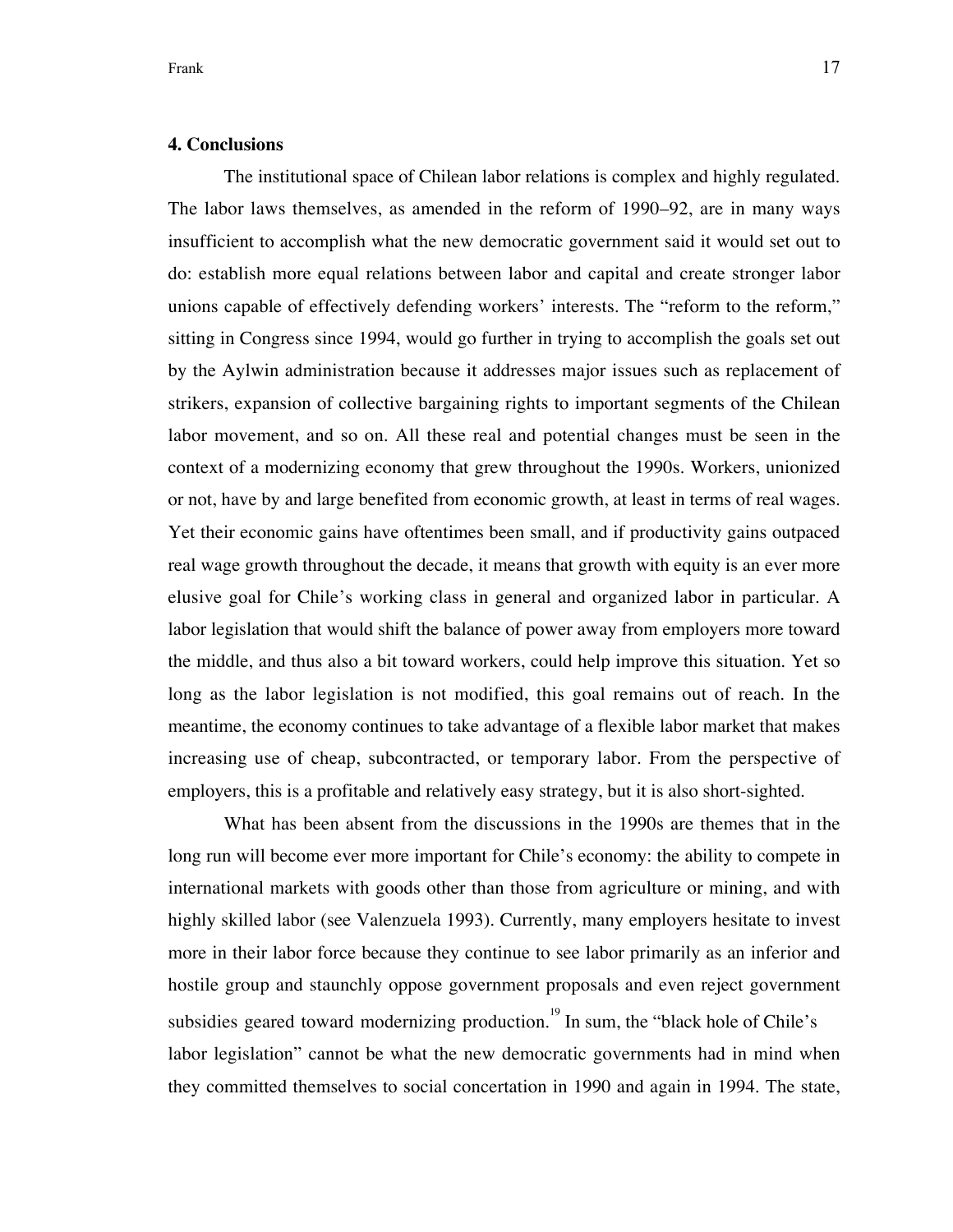which could be a vital mediator of conflicts between employers and workers, too often remains on the sidelines. Unfortunately, when industrial relations strongly favor employers over workers as they do in Chile, it is erroneous to equate "the new role of the modern state" with "autonomy and equality between social actors." To the degree to which the economy continues to grow, this "model" will remain sustainable, but it is unlikely that it will help Chile develop into a more equal society.

## **III. POLITICS AND LABOR IN DEMOCRATIC CHILE**

The past ten years have seen a curious yet interesting evolution of the relationship between, on the one hand, the Concertatión coalition and its constituent parties, and the labor movement on the other. Arguably, in Chile's new democracy (as in the region as a whole), we are witness to no less than a major break in the history of labor politics. Several questions will frame the discussion in this section: What specific aspects of this relationship should be analyzed? To what degree does a complicated history of unionparty relations influence both actors in democracy? What historic period are we talking about, 1973–90 or the entire 20th century prior to 1973? The following discussion also attempts to document some of the strategies employed and decisions made by the democratic governments of Aylwin and Frei. Together, these could be identified as the new "political environment" in which the Chilean labor movement finds itself and to which it must respond. Mention should be made that in many ways this political environment is more relevant for the top union organization CUT than the intermediate confederations and federations or the plant-level unions. The big exception to this "rule" is the reform of the labor legislation, which was very important for all unions. And this is perhaps a good point to start the discussion. As mentioned in the last section, most union leaders had hoped that with the return to democracy, the new Aylwin government would strongly push for a major reform of the *Plan Laboral*. This is not what happened. In addition, CUT's ambition to be an active participant in the writing of the new labor laws was given a serious blow when the government decided to hammer out the reform by negotiating a compromise with UDI and RN, the opposition parties in Congress. As a result, Labor Minister Cortazar and also Aylwin himself were often criticized by Bustos and other union leaders for not doing enough for Chile's workers. Yet the government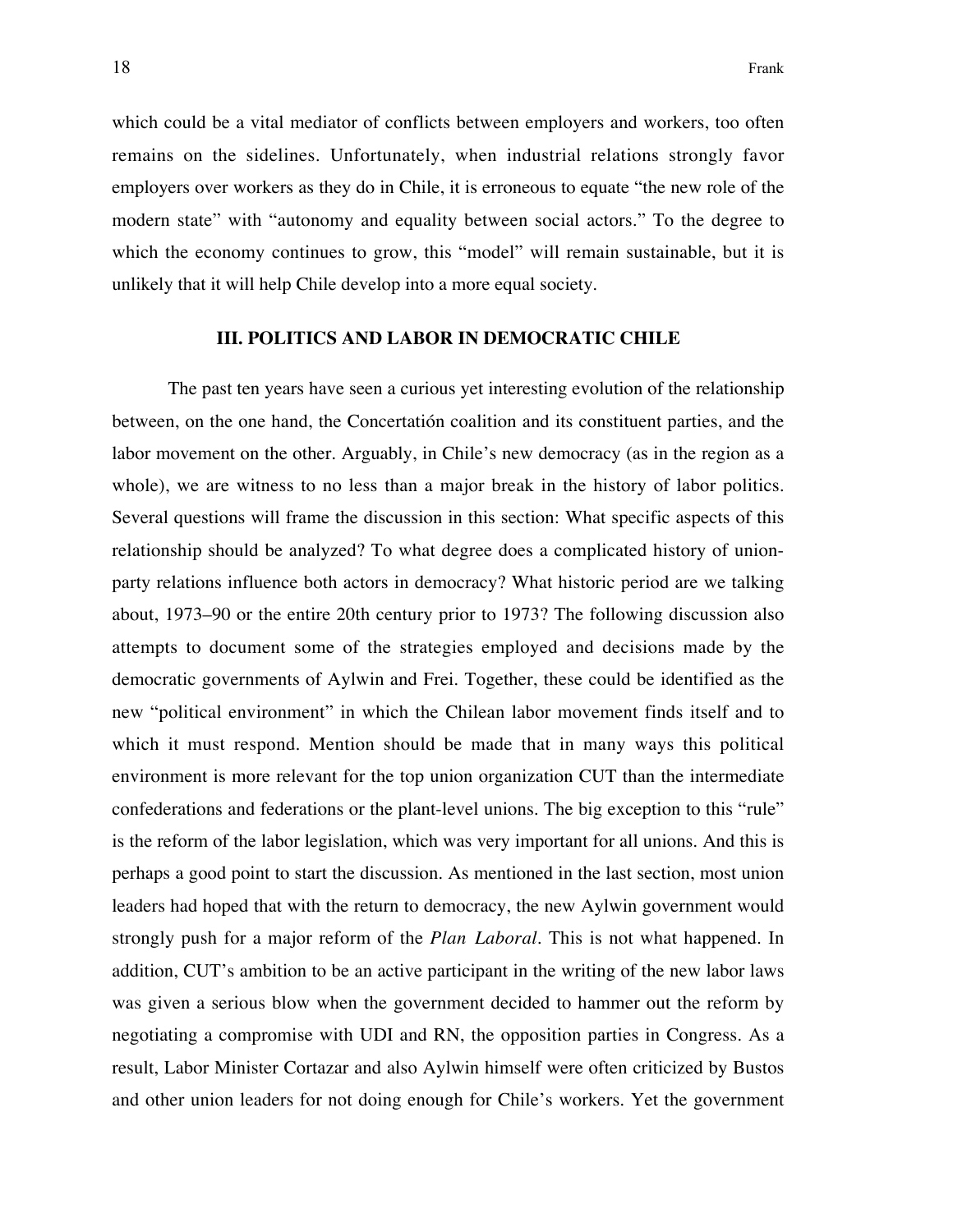## Frank 19

was quick to respond that given the distribution of political power in Congress, more could simply not be done. It was either this (so much reform) or nothing. This is certainly true. Due to Pinochet's constitution of 1980 as well as the binomial electoral system put in place by Pinochet, the opposition in Chile's Senate has been artificially strengthened and thus has enjoyed veto power throughout the past ten years.<sup>20</sup>

Hence the interesting, albeit hypothetical question: What would the Concertatión government have done in terms of labor policies if it had been stronger in Congress, specifically in the Senate? Because we are dealing with a hypothetical scenario, our interpretation is by necessity speculative and based merely on circumstantial evidence and therefore the question ultimately cannot be answered. Nevertheless, the material presented below should allow the reader to get an idea not of "what could have been" but "what has been." Why should this matter? What is the relevance of this new perspective in light of the fact that the Concertatión government was indeed constrained constitutionally, legally, and politically in what it could or could not do for labor? It matters because the ideas and even choices of the new democratic governments cannot be regarded as having been solely determined by the constitutional legacy of the Pinochet regime and the political reality of the 1990s. In other words, while these factors were significant constraints, the Aylwin and Frei governments also followed a political path of their own choosing, undoubtedly informed by, but not determined by, said political reality. As a result, labor's political environment proved oftentimes highly ambiguous, full of strategic if not outright manipulative maneuvers by the governments, and idealistic hopes by the labor movement itself, above all by CUT. This claim will be substantiated more fully in what follows below.

#### **1. History Teaches a Lesson**

Those politicians who were members of the Aylwin and Frei administrations all shared at least one conviction: To avoid past mistakes,  $2^{21}$  primarily Chile's and secondarily Latin America's. As for the former, years in exile or under repression at home had given these leaders time to think about the breakdown of democracy. In addition, the breakdown of democracy in 1973 came to be regarded as only one, albeit crucial, element in a history that almost inevitably led to the terrible outcome of 11 September 1973. The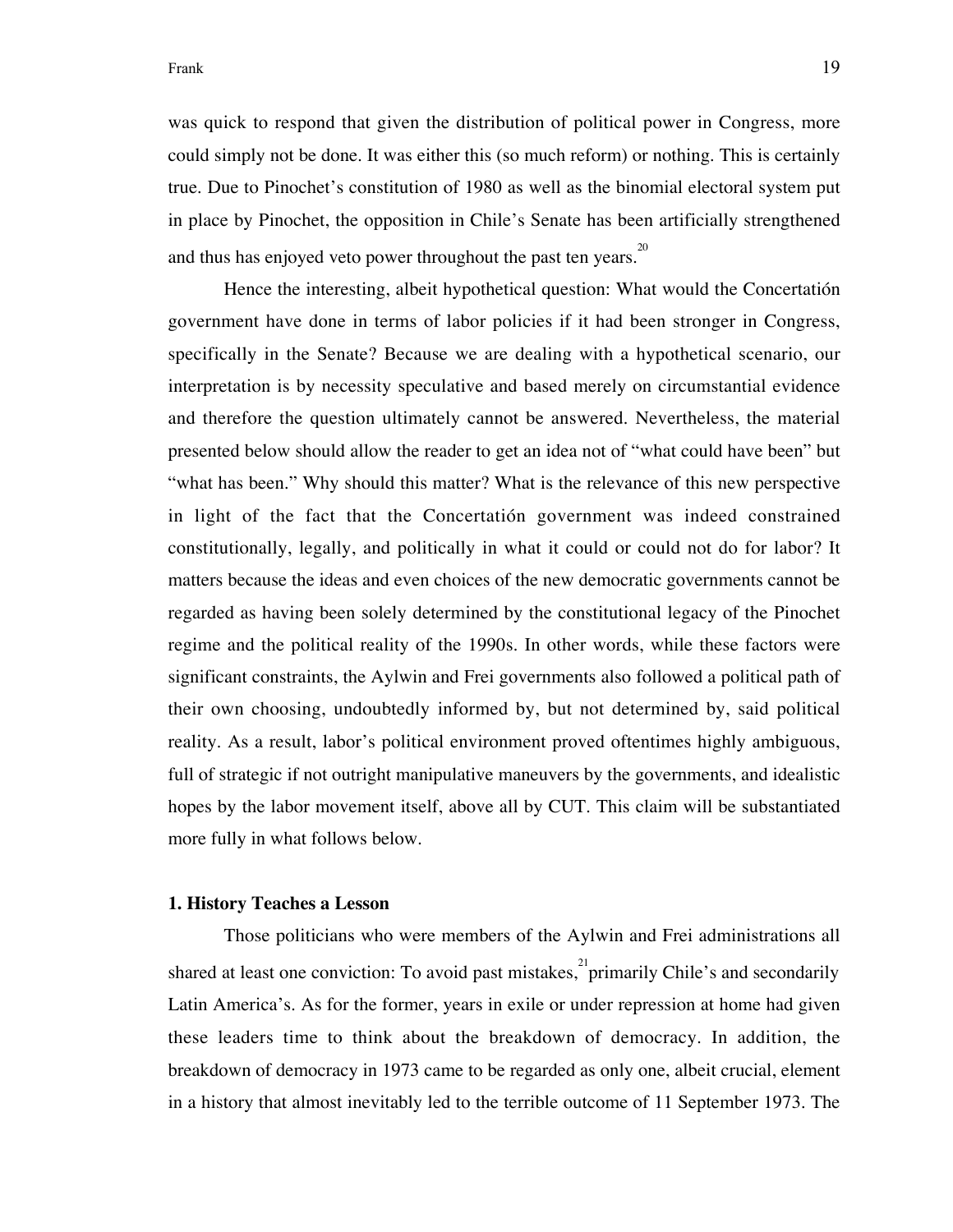dictatorship, too, had been important in the sense that it led the then opposition politicians to appreciate the values of (an absent) democracy and, at least up until 1988, the need for economic policies radically different from those of the regime. In short, populism, corporatism, authoritarianism, and perhaps other "isms" (certainly socialism and communism) were to be avoided if democracy were to have any chance for survival in Chile and in Latin America. The consequences in the Chilean case were many, but for our purposes, politicians and political parties (e.g., DC, PS, PPD, PR, PDS), with the possible exception of the PC (though given the party's exclusion from the governing coalition that mattered less), became much more pragmatic, "technical," and above all, oriented toward consensus and governability. In addition, because of the existence of the coalition, Concertatión parties clearly moved to second place in importance, making way for a "supraparty" government, which was, in theory, guided by party politics, but in reality more often driven by its own convictions. Moreover, the consensus among all the leading politicians of the coalition was that Aylwin and, later, Frei should govern with considerable autonomy from particular party concerns. Hence autonomy from parties, from social actors such as unions, or from civil society in general became perhaps one of the crucial concepts of the new regime. This fit well into the reading of past mistakes—where the state was often held hostage by the party or the coalition in power—and it fit well with the recipe for democracy.

## **2. Consensus Politics**

What is the (domestic) political factor behind the economic and social problems that have persisted throughout the 1990s? What accounts for the behavior of the Concertatión governments? In other words, why do they do what they do and what is it they do? This is not a problem of semantics. Instead, the issue is a compatibility dilemma between the type of economic policies—neoliberal with the state assuming a subsidiary role—and the proclaimed politics of social concertatión (see Raczynski 1999). The "tensions in the neoliberal-social concertationist state" of the 1990s manifested themselves quite openly in a lack of efficacy when it came to being able to translate economic growth into more social growth. Sometimes these tensions revealed themselves in bureaucratic inefficiency, which then diminished efforts to improve the social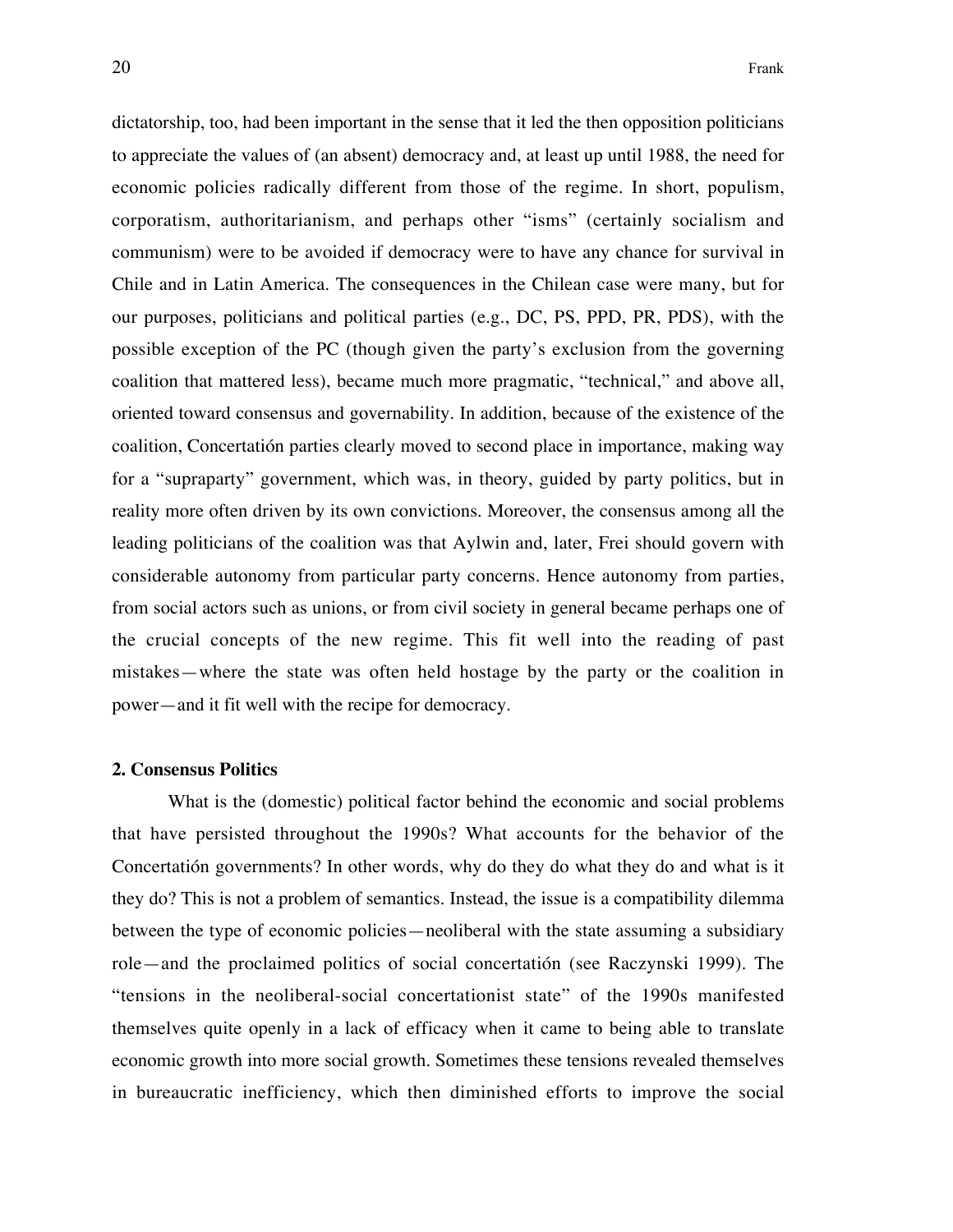conditions of the populace, and specifically of the poor (see Raczynski's 1999 analysis of MIDEPLAN, or Ruiz-Tagle's 1996 work on the poor).

There are two sides to the origins of these tensions. One (the "why" question) is related to the political learning of Chilean politicians—the grave mistakes that were made in the past and that ultimately led to the breakdown of democracy and a rectified vision (and oftentimes painful revision) of the developmental model of Chile and Latin America. This explains how former opposition politicians arrived at the plebiscite in 1988 (ideologically, strategically, personally) and how they prepared and handled the subsequent transition to democracy from 1988 to March 1990. This aspect has already been discussed previously. The other and more recent side of the tensions refers to what these politicians did with what they learned, or how they applied their ideas, ideology, and historic lessons.

Elsewhere (Frank 1995) I have argued that one of the important lessons of the Chilean re-democratization is that the coalition's understanding of social concertatión was quite different from the one of labor organizations and other social actors (see also Schedler 1992). Whereas to the coalition, social concertatión meant peace, consensus, and governability, to labor it meant democracy and participation. These different understandings led to different strategies and misunderstood behavior. The Aylwin government and particularly the core ministries under Boeninger and Correa (*Secretaria General de la Presidencia* and *Secretaria General de Gobierno*) and to a lesser degree, Foxley's finance ministry (*Hacienda*) made it clear from the first day that the new government intended to consolidate democracy on the "installment plan" (see O'Donnell/Schmitter 1986). The early tax reform in 1990, then the labor reform, then the municipal reform and municipal elections, then hopefully the reform of the electoral system, all were important building blocks of this program. Some critics (e.g., Garreton 1995) pointed out that instead of pursuing each of these reforms (and other issues) in an excessively pragmatic way, it may have been better to contemplate from the beginning a "project" for Chile's new democracy (see Flisfisch 1984). These proposals remained by and large ignored. Instead, keeping the democratic agenda in mind, the new policy makers were eager to engage in negotiations with the opposition in the belief that above all, a consensual approach to politics would be the most effective. This strategy, however,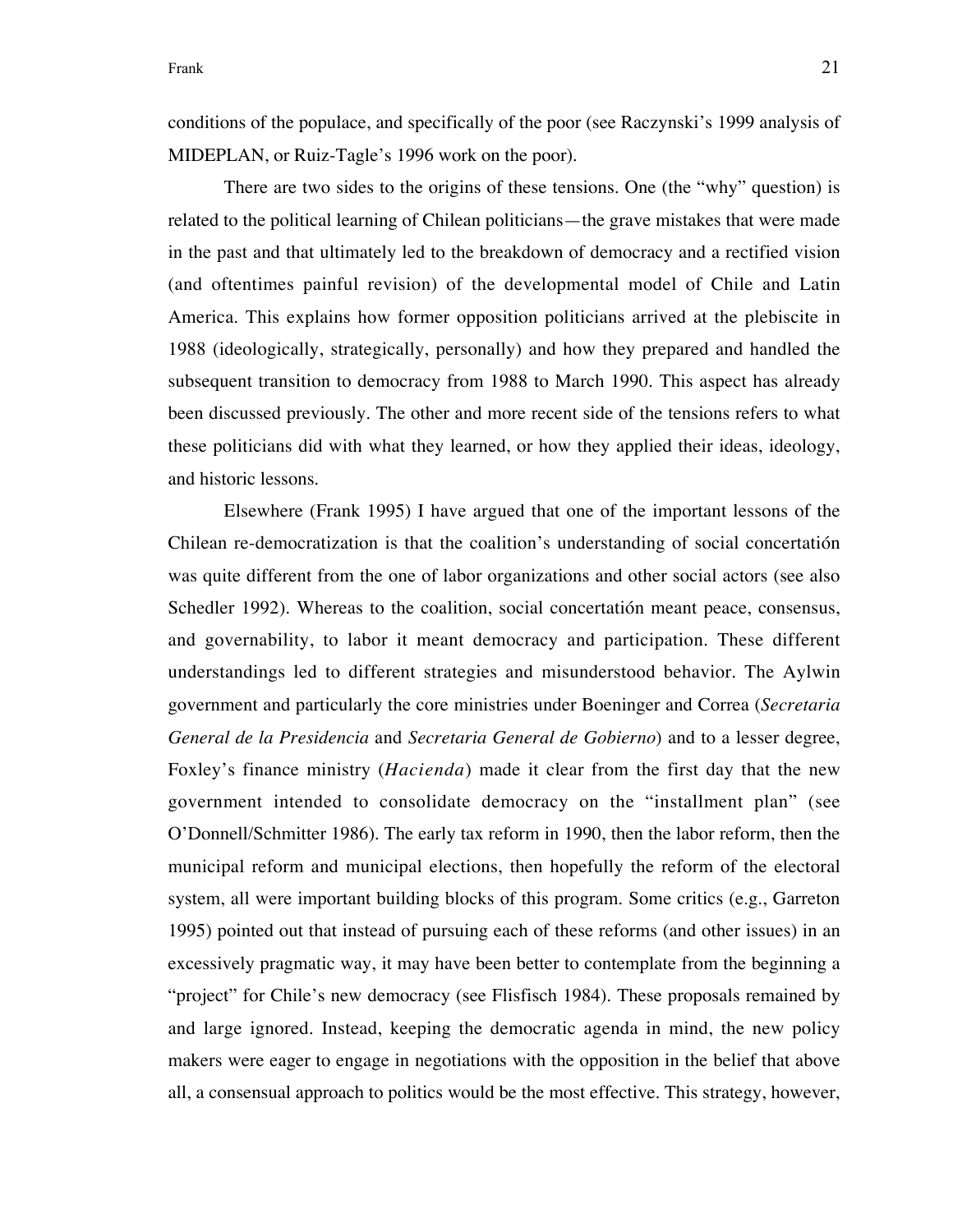proved ultimately to be just as or almost as radical as those employed prior to the military coup. How so? An important lesson from Chile's political history had been that many parties, including the Socialists, Communists, and Christian Democrats, slowly but surely became extreme (see A. Valenzuela 1978) in the sense that they all put their own politics and the realization of their goals above the interests of the nation. In other words, politics was more important than consensus (or negotiating). In post-1990 Chile, the reverse is true. Consensus is more important than politics. The reform of the labor legislation is a case in point. During that process, CUT often accused the Labor Ministry of ignoring its proposals, yet Cortazar and his team often did not really understand the complaint. To them, the mere presence of CUT leaders in conversations or technical committees was evidence enough of real participation, and hence real results and thus consensus (see Frank 1995). One advisor to Cortazar admitted that often, the primary objective was not concrete results, but dialogue.<sup>22</sup>

Both the Aylwin and Frei administrations made use of a strong presidency for which the Constitution provided. The historic lessons referred to earlier provided an additional incentive to give the Aylwin and Frei governments a supraparty character that allowed them to govern with as much autonomy as possible. Yet the problem of party representation in a coalition government was not ignored. Among others, ministries were equally divided among Christian Democrats and Socialists, and the top two positions in each ministry were occupied by leaders of the two major parties. This is certainly an original approach that had many virtues. Among others, conflicts between parties were in general quickly resolved because the top leaders of the government prevailed over a loyal party membership. Moreover, political differences between parties were by and large kept out of Congress, thereby allowing the Concertatión to speak as a unified voice, mostly. Yet this subordination of political parties to a strong government also signified a closure of sorts to a historic conflict between two major parties (or political camps) that had lasted from the days of the Frente Popular  $(1936)^{23}$  to the Unidad Popular (1973), if not until the creation of the Concertatión of Parties for Democracy in 1988. In many ways, this conflict had dominated the second half of  $20<sup>th</sup>$ -century politics, yet it had also greatly contributed to major socioeconomic advances in Chile. In no small way, it had been an important engine for change (Garreton 1995).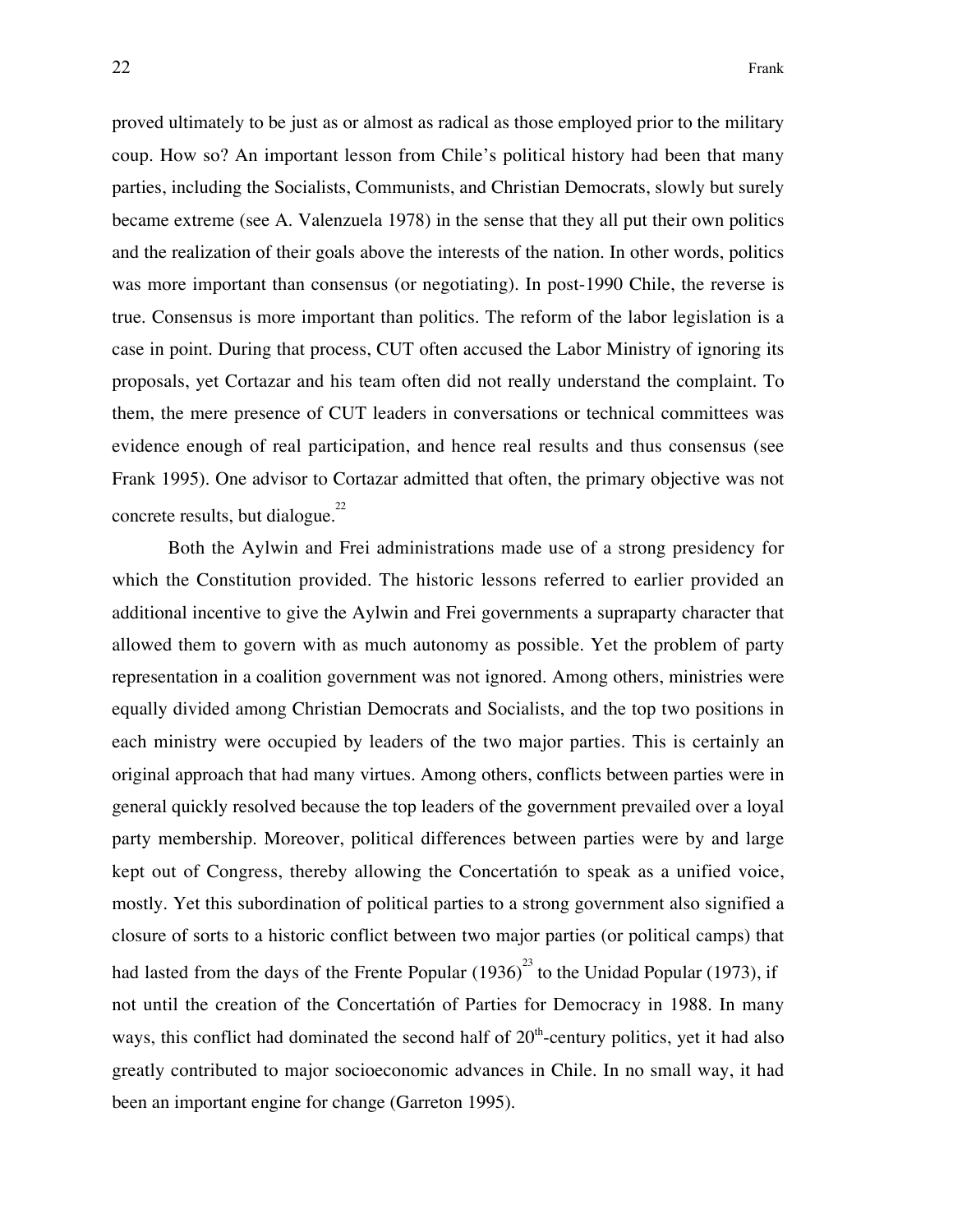It is difficult to blame the coalition between PS/PPD and DC in the government for their excessive emphasis on consensus. But this caveat cannot lead us to ignore the fact that the absence of a viable opposition party at the Center and the Left (the PC) of the political spectrum gave the coalition a tremendous amount of leeway or power. Hence, wittingly or not, the members of the Aylwin and Frei governments made up a small group of elite politicians at the top of a political system which in itself—as far as Center and Left is concerned—was dominated by the very two political parties to which these elites belonged. Over time, this privileged position produced a leadership that was more and more interested in governing with a pragmatic, efficient, apolitical and nonideological hand interested primarily in "consensus politics" under Aylwin and "priority politics" under Frei (see Fuentes 1999 and also Huneeus 1998). Until the political reality (composition in the Senate) would permit it, the Frei administration put politicalinstitutional issues on the back burner and began to concentrate more on socioeconomic issues (education, poverty, etc.) (Fuentes 1999) with a so-called "focalized" approach (see Raczynski 1999). In other words, issues that could stir conflict with the opposition were neglected, themes that might find more consensus (poverty is bad, education is good) were emphasized.

What is interesting here is once again the political consequence of this strategy. Observers close to the government noticed that the inner circle of power brokers with access to the president seemed to have narrowed even further (Fuentes 1999: 208). Others, speaking of the political parties, argued that "politics became secularized" and parties have "virtually become secularized churches which formulate eternal truths that are no longer negotiable" (Lechner, cited in Fuentes 1999: 214). To the degree to which parties were subordinated to a supraparty government, Lechner's assessment, though somewhat strong, is compatible with ours. It makes sense that disciplined parties would disseminate top-down views to the larger audience of party members and their constituencies. The survival of the coalition was and remains the crucial challenge for all involved. As a result, few politicians have asked themselves which policies and what politics are possible and necessary in democratic Chile.<sup>24</sup> It is likely that the way politics worked in Chile in the 1990s is different from the way it worked in the past. This will now be shown in the concrete case of the governments' dealing with labor organizations.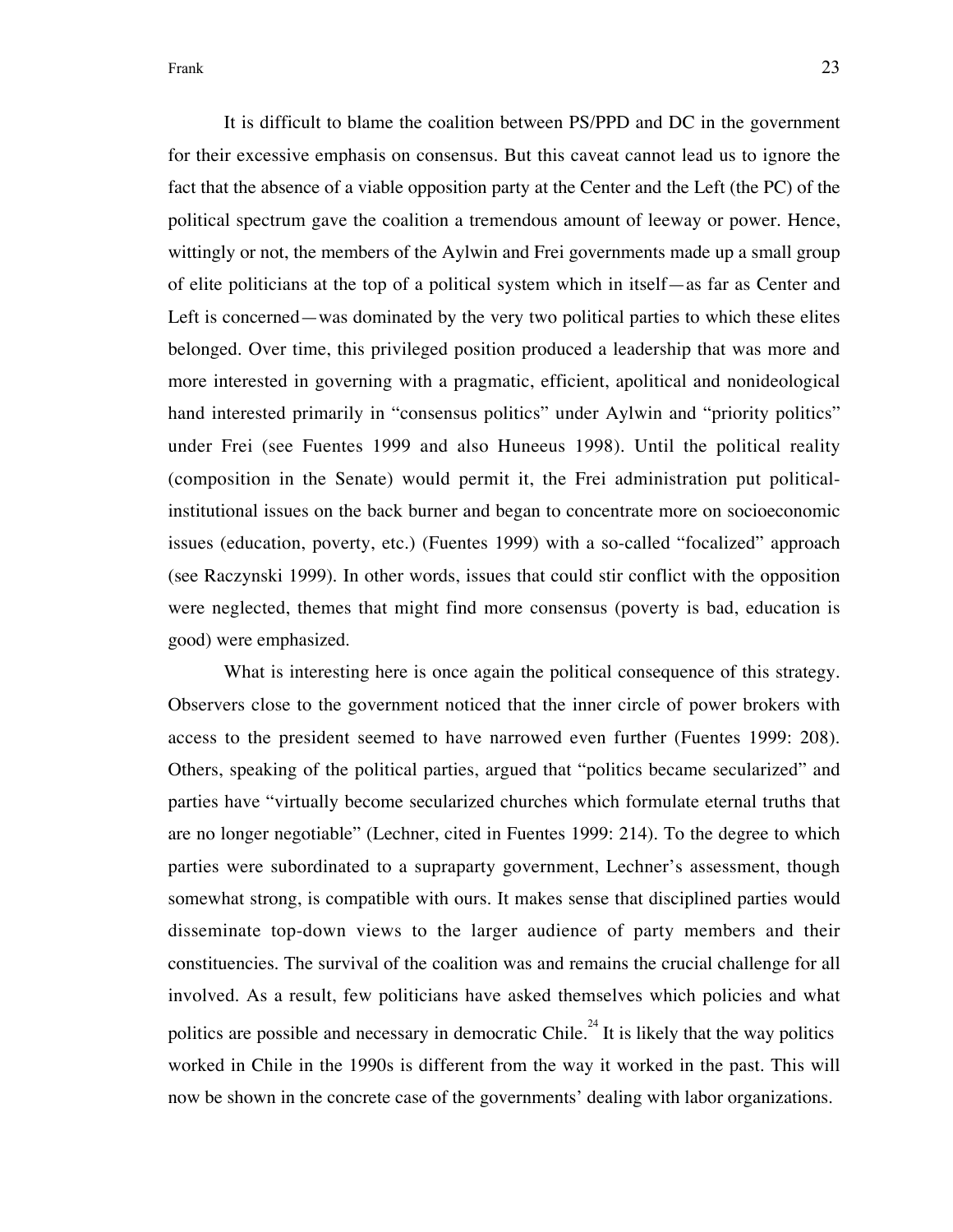#### **3. The New Democratic Governments and Labor Organizations**

In addition to the reform of the labor legislation—which, as stated, was initially intended to be elaborated with strong input from CUT and employers—the second major theme of government cooperation with the labor movement involved the creation of a fundamental agreement between employers and workers. In a sense, the government was interested in bringing both sides not only to the bargaining table, but also to an agreement on principles. Labor abandoned its historic view of the class enemy. In turn, capital recognized workers' legitimate interests as well as their right to defend these through collective action. In this way, class conflict, or its solution, was removed from its utopian realm (the classless society in the case of workers) as well as its equally ideological position (a world without unions in the case of employers) and brought back down to the contemporary and real Chile. To the degree that this implied a rectification with past behavior, this strategy very much resembles lessons Concertatión politicians themselves had drawn from history. The *Acuerdo Marcos* (AM) symbolized this new idea of consensus symbolically as well as practically. Due to major disagreements among all sides over the purpose of these pacts, they came to a disappointing end in 1993. In this way, the government's second major labor project came to an end roughly one year after the signing of the new labor legislation. Thereafter, the labor movement in general, and its top organization CUT, dropped considerably in the government's list of priorities. What started out in Chile in 1990 as a promising possibility for social concertation, was thus slowly but surely degraded to a symbolic interaction of ambiguous signals between government, employers, and CUT.

Under Aylwin, most of these revolved around the reform of the legislation and the AM. Neither was going anywhere, because there was no AM nor reform in 1994. Under Frei, no attempt was made to revive the AM (by that time, the importance of coming to an agreement over the minimum wage had lost any potential to spill over into other agreements), legislative reforms were put on the back burner, and the administration focused by and large on providing financial support to train the labor force and the launching of a series of programs and initiatives. Hence, upon a closer look, there was no lack of initiatives and programs. In fact, one could even say there are too many.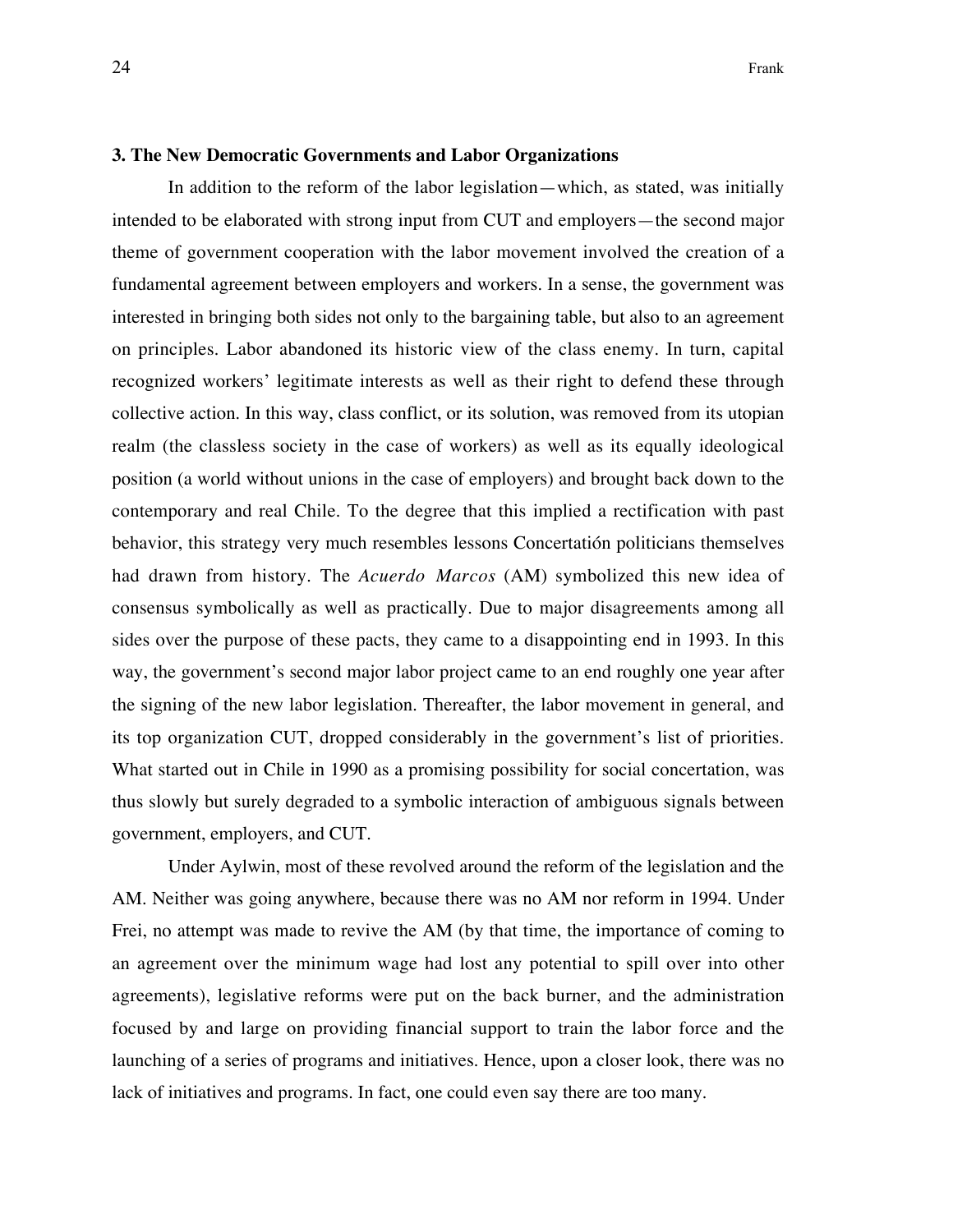What is absent was consistently substantive progress along these lines; a determination among all three sides that these initiatives were "really going anywhere." Often, in seizing the initiative, or in taking employers and the government at their words, CUT leaders complained that further progress was impossible without concrete actions following goodwill gestures. Hence, between 1994 and 1999, one finds a plethora of initiatives, but the constant in this impossible game was that every year it seemed as if negotiations were back to point zero. Over time then, the government could afford, or became accustomed to, an on-again, off-again relationship with CUT. The conflicts between CUT and Labor Minister Cortazar and then Minister Arrate became predictable and somewhat routine. Neither CUT's nor the public's opinion could be swayed by government promises or employer tactics. If anything, the public has come to support CUT and the labor movement even more during the past decade, whereas the government and employers are perceived to be mostly indifferent to what most people think should be done about unions', and hence workers', legal predicament.<sup>25</sup>

It is likely that the democratic governments' ambiguous position toward CUT as well as their lukewarm commitment to a "deepening of social concertation" was intentional. One factor had to do with labor's own approach to employers and to the government and will be discussed below. The other is a result of several conditions. First, the governments (Aylwin and Frei) may have tried to lure employers (especially those organized in the CPC) into a more cooperative position, but by and large failed in doing so. Second, this failure is itself the very product of the governments' excessive emphasis on consensus, instead of pressure, which may have been the more successful strategy, or at least may have forced CPC and other employers to reconsider their own strategy. Third, this friendly politics toward employers and deficit politics toward CUT and other labor organizations usually benefited employers. Case in point: employers' opposition (in 1997) to renewing discussion about the labor reform. The top employer association, CPC, and Sofofa argued that any such proposals were "unnecessary, violate(d) the rules of a social market economy, and are based on workers' confrontational relations to employers" (Frias 1998: 51). If that were not enough, some accused labor minister Arrate "of living in the past," that the government was only "interested in strengthening unions" (and not employers). After all, employers argued, none of these initiatives were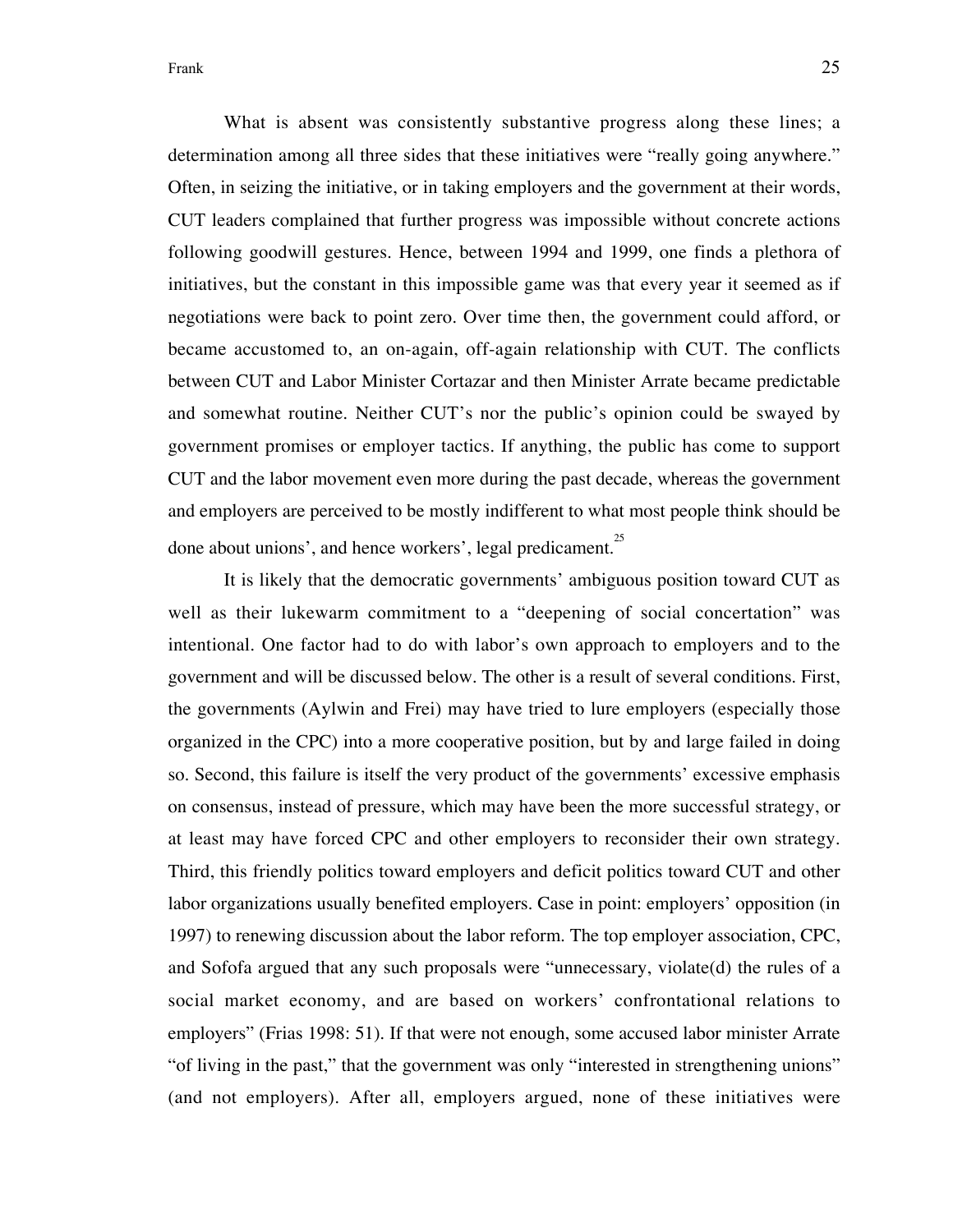warranted since "apparently, current labor relations in the country were quite peaceful" hence "any attempt to change a good situation" could "only lead to a worsening and a move away from a modern economy" (paraphrased from Frias 1998: 51–52). From the perspective of employers, this twisted view of reality seems to make sense. Why change anything if unions are quite peaceful and show little signs of hostility? Of course, what employers chose to ignore is the very fact that the labor legislation put them in a far superior position than unions. Yet this outcome is also the responsibility of the government, which, instead of pushing for more progressive reforms, was content in coming to agreements at all. Moreover, the government spent far more time assuring employers' agreement than CUT's. This repeated "downward negotiation"<sup>26</sup> continuously eroded and hence weakened—not strengthened—the government's strategy vis à vis employers. The emphasis on consensual as compared to divisive issues provided employers with a clever strategy to by and large maintain their prerogatives with regard to labor reforms while seemingly agreeing to some government proposals. This "windfall" opportunity made them appear as the good guys, and employers enjoyed more and more legitimacy from the government (see Espinosa and Abramo 1992). Some observers pointed out that this type of agreement—devoid of any real negotiation—weakened the exercise of democratic principles, made it more difficult to design more democratic institutions, and sent ambiguous signals to the public, which was led to believe in the good of consensual democracy without substance (see Huneeus 1998).

Today's relationship (1990–2000) between the labor movement and political parties is no longer the one it used to be before 1973, or during 1973, 1988, or 1990. The nature of this new party–union relationship in democracy has not been sufficiently investigated at the level where it matters most because much of what is said about labor and parties in democracy concerns more often the top union organizations rather than intermediate and grass roots organizations such as federations and plant-level unions.<sup>27</sup>

While it is helpful to think of the relationship between CUT and Chile's labor parties in terms of three historic periods (prior to 1973, 1973–90, and 1990 onward), one cannot go so far as to assume that the relationship was totally different from one period to the other; nor can one argue that it remained the same throughout each period. Nor is it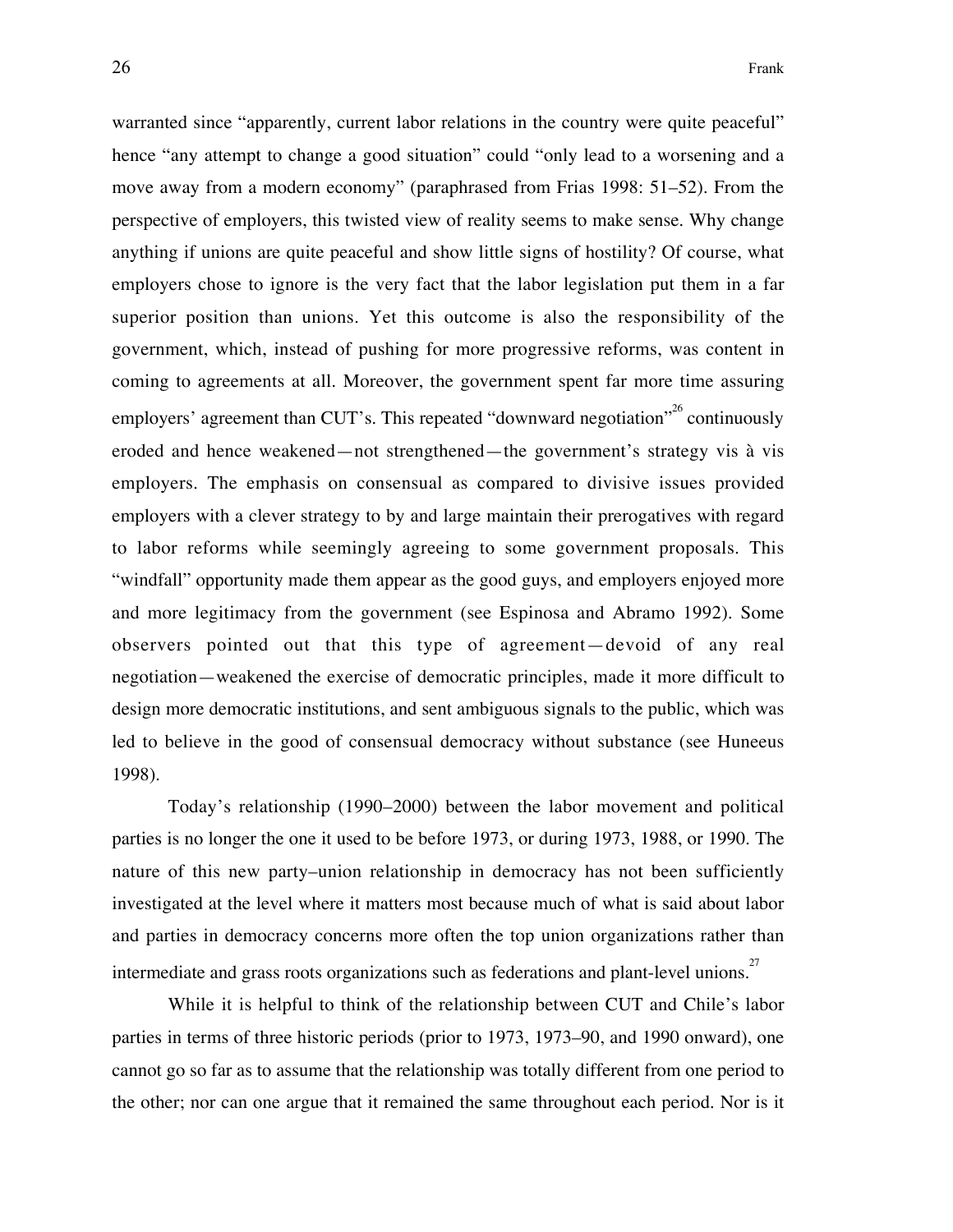safe to assume that this relationship was the same for every party. There are changes and continuities, a landscape of sorts. Even today, there is within CUT a tremendous heritage and party culture that cannot be ignored or underestimated. In this sense, few, if any, top national leaders are less political today than they were in 1990, or before that. This does not mean that today these leaders cannot be more critical of—or angry at and disappointed with—their party; it does mean, however, that party political identification remains as high as ever. One wonders, however, whether party leaders have indeed been able to shed their "skin." Party leaders have continually lowered the significance they themselves gave to union affairs. At the time of Aylwin's inauguration in 1990, many party leaders were indeed quite optimistic about prospects for good labor relations, in part because of the recent experiences between 1988–90 and in part because of hopes that, as they had done so themselves, many union leaders would also have come to a new appreciation of democracy. Hence, labor and the "social question" was important to these party leaders, but it was not a particularly worrisome concern.<sup>28</sup>

Proof of labor's importance is the very fact that after the tax reform, the reform of the labor legislation was the second agenda item on re-democratization. Yet in a novel approach, the dominant player in union–party relations was the supraparty government, with the result that individual parties (PS, PPD, DC) and the "folks" in charge of the labor departments within them, assumed a less and less significant role. To be precise here, it is not the case that the maintenance of good relations *per se* was less appreciated, but to the extent that their relationship was decided increasingly by "government folks" (major issues such as the labor reform or the AM were discussed at ministerial and presidential levels) the union–party relationship became secondary. Thus, to repeat, party leaders continuously lowered the significance they themselves gave to union affairs, or in other words, the relationship was put in its proper perspective—which is yet another sign of political learning. Given the fact that the PC is not part of the governing coalition, and that the entire history of PC–union relations is also one in its own right, the scenario just described is different for Communist union leaders. This allows us to ignore that part of the history of labor parties in democratic Chile (for our purposes). The reader may be reminded that the only party that has consistently improved its representation within the labor movement is the PC. The current CUT president—Etiel Moraga—is a Communist.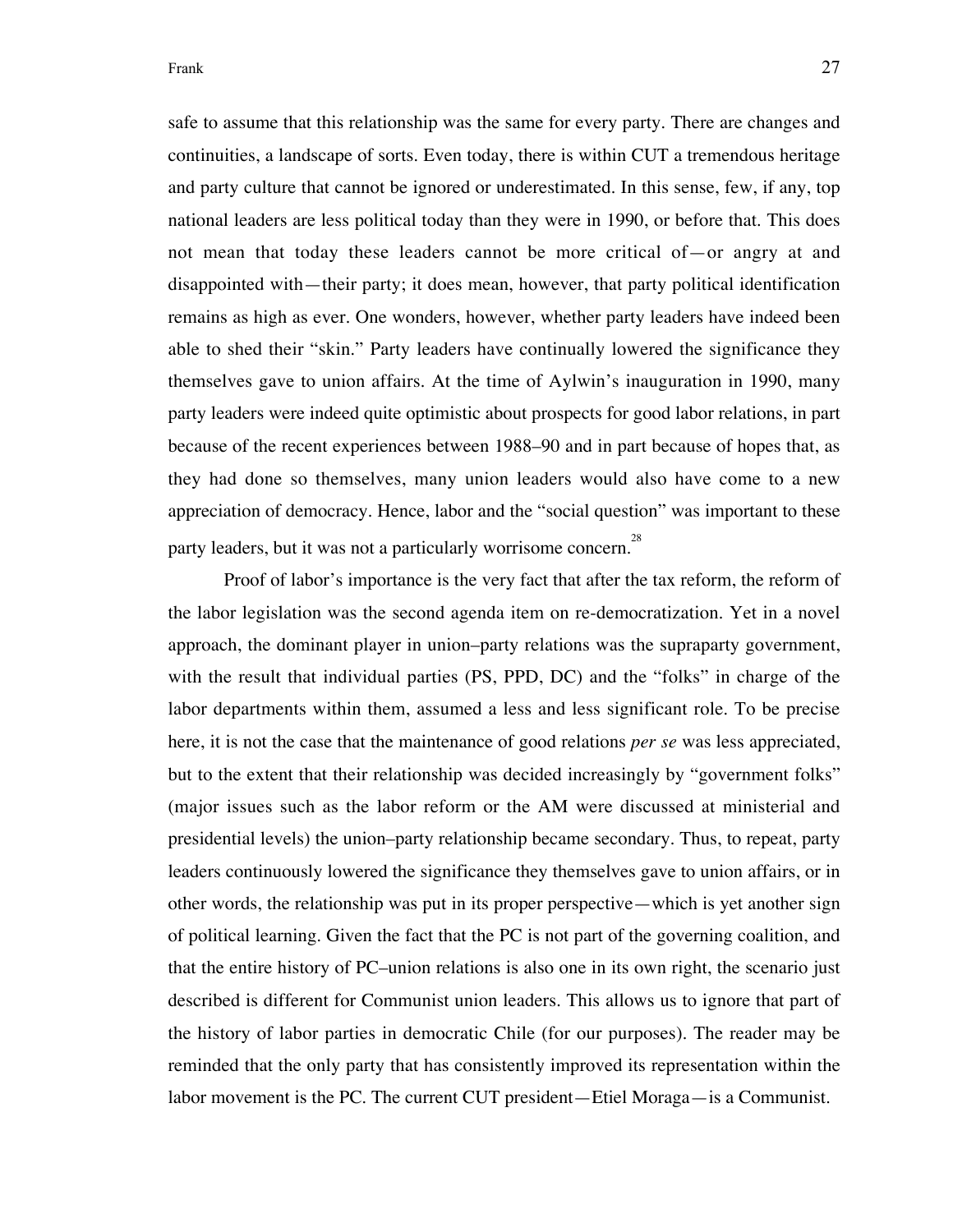If the previous discussion has led us to perceive the limited and hence relative role Concertatión parties have played during the past ten years, one must not ignore the fact that there were moments in which these parties emerged as crucial players in union affairs. I refer to the union elections of 1991, 1996, 1997, and the most recent one in 1998. Each of these elections showed the enormous amount of influence each party continues to exercise over the labor movement. During the first Congress in 1991, the Concertatión lists (PS/PPD/DC) landed an easy victory over PC and other minor groups. That is not the major issue here, however. The point is that the entire CUT directorate (above all Bustos [DC] and Martinez [PS]) presented themselves eagerly as the representatives of the Christian Democratic and Socialist wings of the labor movement without feeling the need to explain to their constituency how they could reconcile that blatant identification with political parties with their claim for union autonomy. As a result of this election, Bustos was re-elected to the presidency; Martinez obtained the position of first vice-president.

Given the political process of the labor reform and other experiences already mentioned, the 1996 Congress was much more complicated. In fact, it ended in a fiasco. The Socialists within CUT had come to the conclusion that the disappointing results of social concertation with the government (not to mention with employers) were in part attributable to CUT's own excessive consensus politics, and that in turn was in no small part a mistake of the Christian Democrats within CUT. Hence the Socialists within CUT demanded a new direction. They also expected—similar to their party colleagues in the government coalition—that the PS/PPD should rightfully obtain the presidency since the Christian Democrats had already enjoyed that position. In a Machiavellian move that included a threat to go into a coalition with UDI, Martinez was ultimately able to put a Socialist at the head of CUT (Alarcon), though as part of the deal he himself could not assume the presidency. As a result of that maneuver, Martinez was severely criticized by the PS and has since been relegated to a marginal position within that party, though not within CUT, where "his" Socialist wing remains influential. In light of the possibility that the CUT leadership may actually include a party not present in the coalition of the government (either PC or UDI), political leaders of PS/PPD and DC were quick to strongly pressure their union leaders to make sure the same type of coalition existed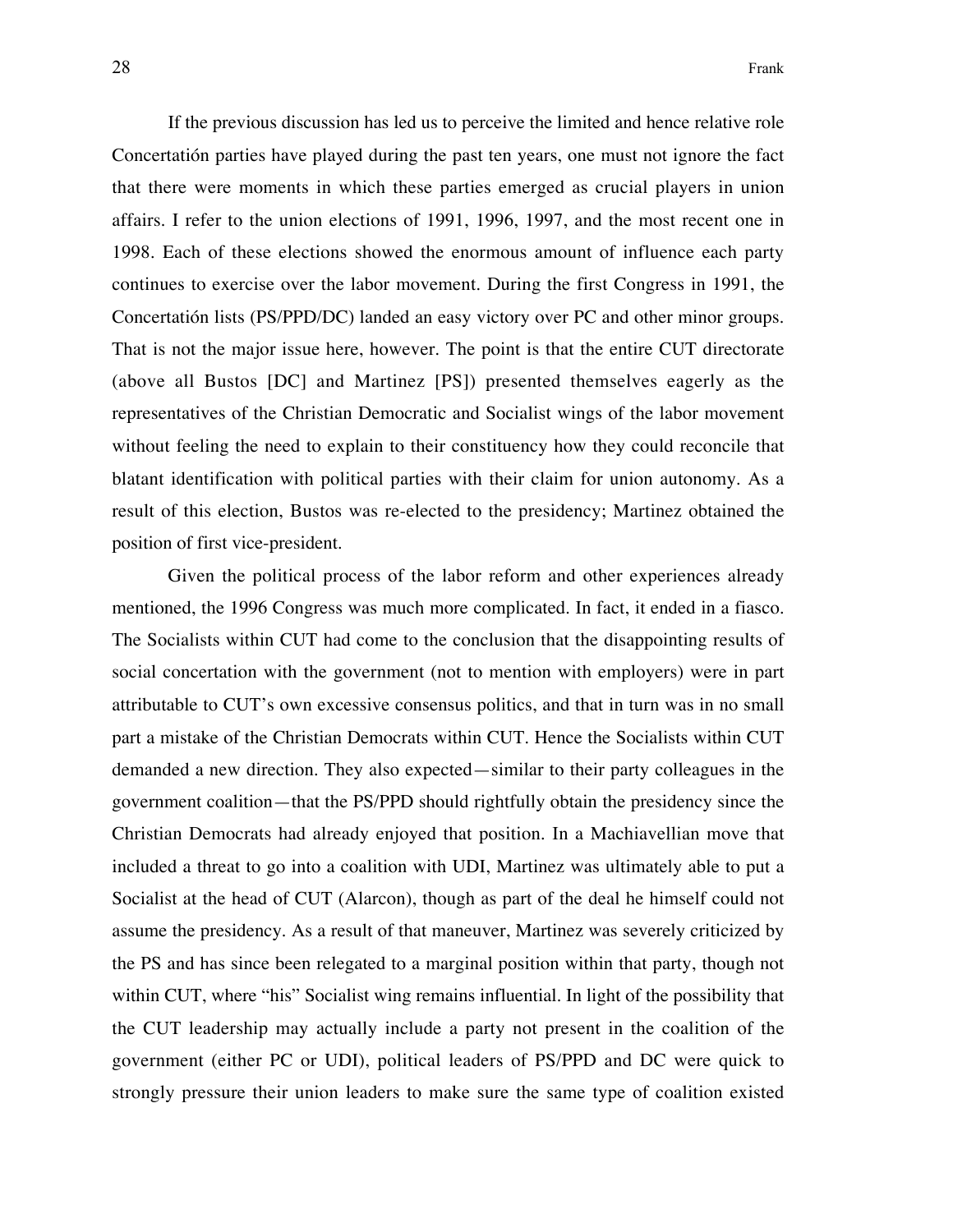within CUT (Frias 1998: 33). One of the important lessons from the 1996 election was that CUT needed to become more democratic, and that its leadership needed to be elected in a more democratic way. Up until then, votes were weighted in a complicated way that was so hotly contested among all parties that it often ended up jeopardizing the entire electoral event. Hence, the ordinary Congress in May 1997 established statutory amendments such as a rotating leadership every two years and a new and much clarified proportional electoral process. Votes were still weighted, but a lot more rank and file were entitled to vote by increasing the number of delegates each union could send to vote (see Frias 1998, CUT 1998). Unfortunately, due to accusations of fraud and manipulation, the 1998 CUT elections turned into a very ugly event that left most of the nation confused. The very night of the election, the Concertatión sector of CUT requested an annulment, which was rejected by the Communists. Hence as of December 1998, the CUT presidency is occupied by a Communist, while several important positions within the CUT national executive (among others the first and second vice-presidency) remained vacant because PS and DC sectors refused to accept the new leadership and of course the elections.

## **4. Conclusions**

After ten years in democracy, CUT ended up a divided house. The leadership was paralyzed because the Socialists and Christian Democrats among the union leaders did not accept it. Their call for new elections was rejected because the Communists argued that they should not have walked out of the elections. Any negotiations with the government were seriously hampered by the fact that no one knew who within CUT had the authority to implement decisions, or who should be held accountable. Who should be blamed for this? Is it necessary to find the culprits? To the degree to which the last two CUT elections were by and large an event orchestrated by CUT and Concertatión parties, both carry responsibility. CUT should have been more serious about autonomy and the parties should have built a different kind of relationship with unions over the past ten years. Perhaps the parties, too, should have maintained a more autonomous relation to CUT, instead of ceding all initiative to the supraparty government. A major effect of the government's powerful position within labor relations had been, somewhat unwittingly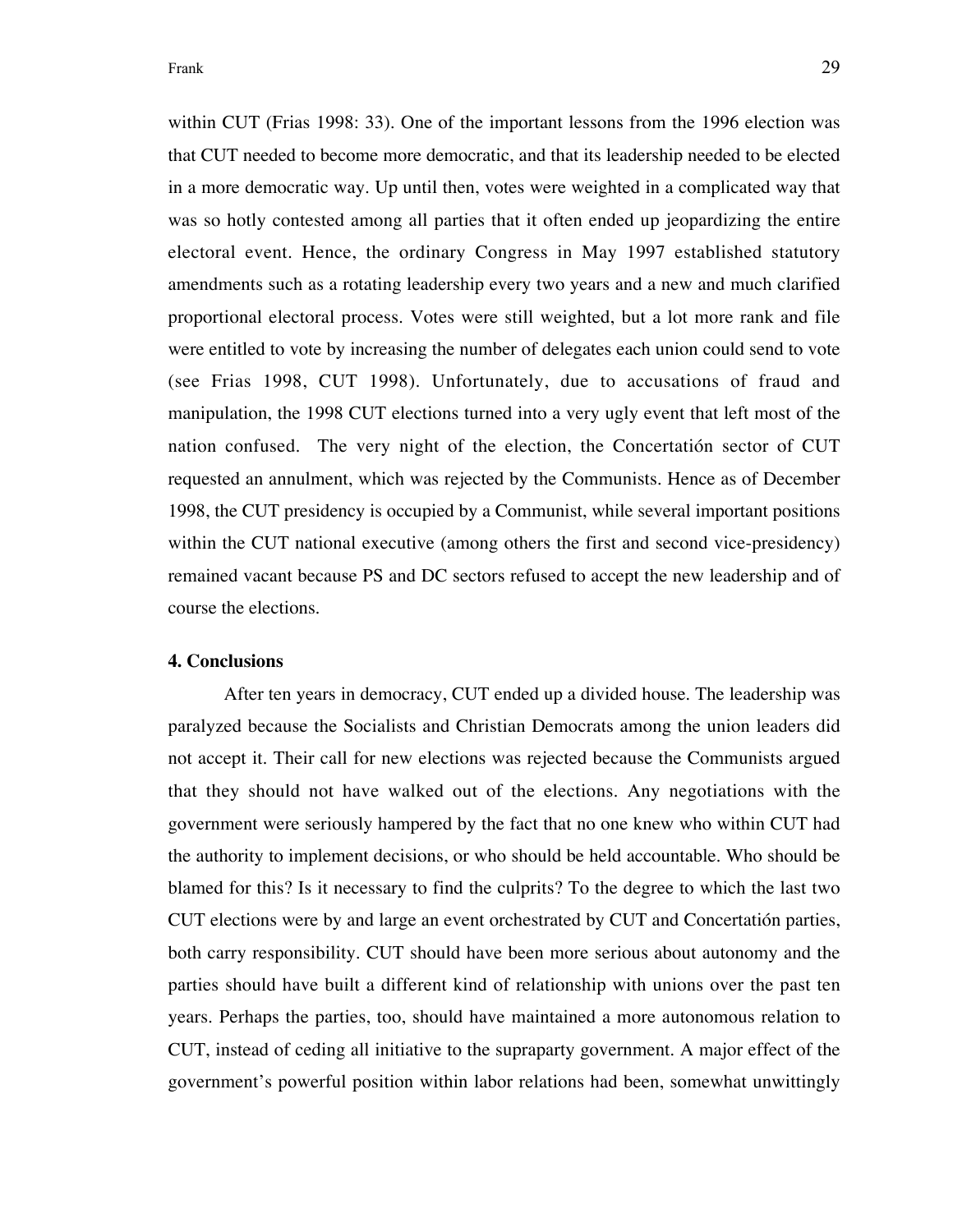perhaps—though I tend to think that few things in politics simply happen—that parties and party activists close to the labor movement were only called upon to act on behalf of the government when that was instrumental, such as during elections. Yet reducing a historically complicated relationship to this type of stand-by position proved ultimately insufficient and harmful to party–union relations and further discredited the government's image within labor. On the other hand, perhaps it would have made a difference in the outcome if the parties of the Concertatión (or, to repeat, the "labor people" within PS/PPD and DC) had more often attempted to influence the government and/or powerful members of the Aylwin and Frei administrations. In that way, their behavior would have resembled more the one in place prior to 1973. That choice, however, may have been a victim of the learning process that began in 1973 and that was by and large finished by 1988.

Hence, the old articulation of party–union relations in Chile is history. The Aylwin and Frei governments created a new reality that did not give parties much room to maneuver during the past decade. There is something of a "Tocquevilleian dilemma" in Chile's democracy. Governments lay down a design for a new democratic republic that rests in no small way on active participation of civil society. Yet, precisely this is limited by institutions (the labor legislation), overtly strong Aylwin and Frei presidencies, actors whose allegiance to democracy is still in many ways instrumental and incomplete (employers), a public increasingly skeptical with regard to the quality of democratic life (certainly so between March 1990 and March 2000, there are signs this is beginning to change with Lagos), and finally, an organized labor movement whose leadership is ineffective because in crucial decisions it (the leadership) is frequently incapacitated<sup>29</sup> by historic allies (the labor parties).

## **IV. LABOR MOVEMENT ACTION IN DEMOCRATIC CHILE**

Up until now institutional and political factors were treated as important contextual variables that shape labor movement perceptions, choices, decisions, and so on. Yet as important as these contextual variables are, they cannot, and do not, by themselves determine labor movement activities. These activities, I argued at the beginning of this article, are also the result of endogenous political and organizational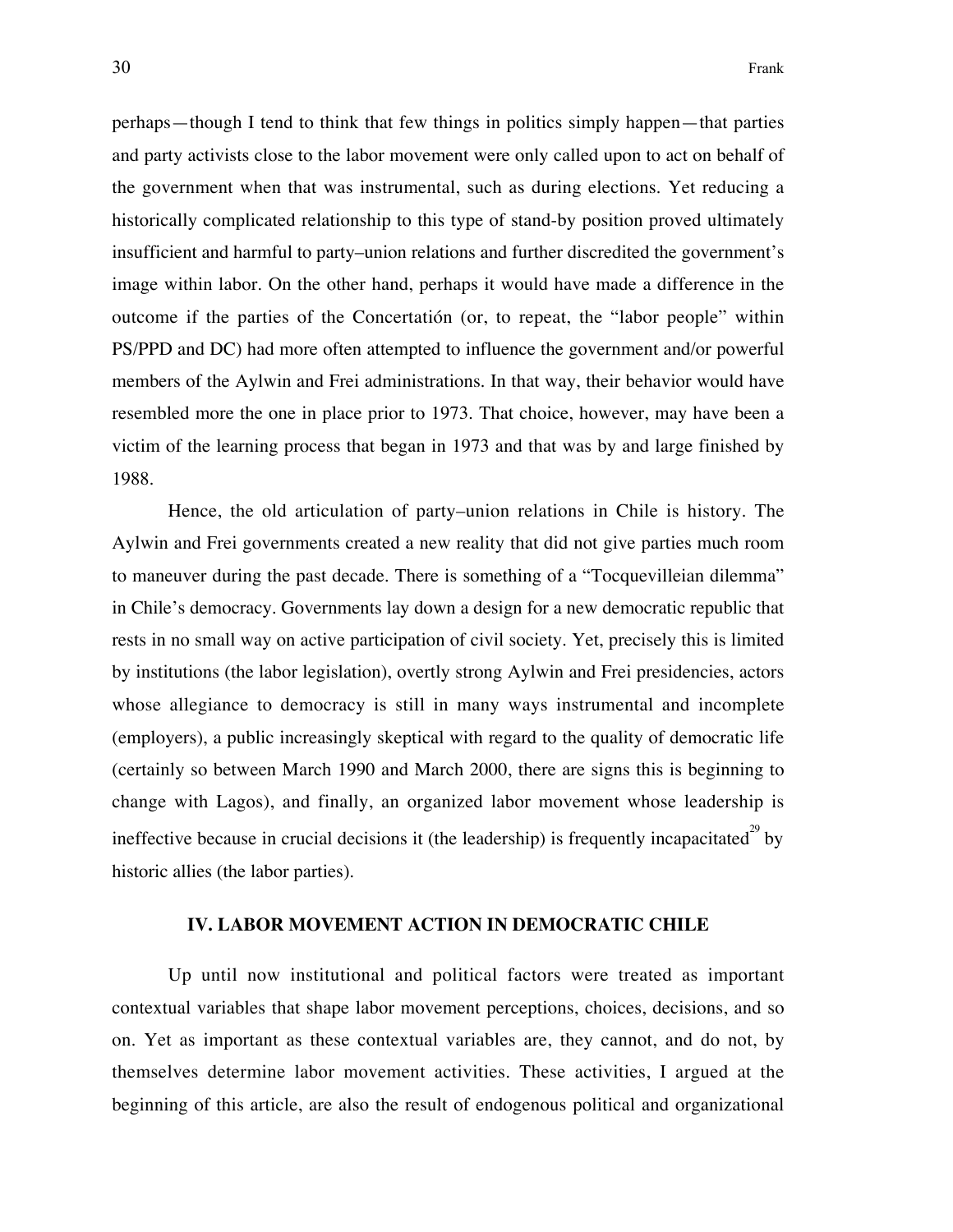factors that operate more independently from the context in which they take place. Two caveats are in order. First, by "more independently" I do not promise to deliver some probabilistic statistical analysis that could precisely measure the degree of influence of each variable. I simply intend to emphasize the need to look perhaps more sociologically at labor movement activities in periods of re-democratization. The literature tends to highlight "structural" economic conditions or "political" changes and often assumes that these explain labor movement strategies. Studies that focus on labor organizations in processes of re-democratization support this call for attention (see Fishman 1990, Keck 1989, Moreira Alves 1989, Stillerman 1997, McGuire 1989, and Frank 1995). The second caveat to bear in mind is that often, labor autonomy from contextual variables (especially the political) varies depending on what level of the union structure we are looking at. Hence, in the Chilean case, with a decentralized labor movement, political factors play a strong role in CUT but less so among plant-level unions or intermediate organizations, because, among others, the latter two bargain collectively without CUT's ability to interfere (if it wanted). This is not to say that leaders of intermediate or grassroots-level organizations are immune to politics (such as political ideas on democracy, party identification) or the reverse, that organizational factors are not relevant for CUT. In short then, the complicated interaction between endogenous political and organizational factors *within* the labor movement is the subject of the analysis here.

## **1. The Central Unitaria de Trabajadores de Chile (CUT)**

The precipitous dive CUT has taken in terms of its relevance as important player in the new democracy is truly astounding. Ten years ago, CUT was on the national scene, negotiating with the government and the leading employer association CPC over the labor reform and the minimum wage. The top leaders gave daily TV and radio interviews regarding human rights abuses, missing union leaders (*desaparecidos*), financial compensation for property seized by the Pinochet regime, and more. By 1999, apart from news about electoral scandals, CUT had vanished from the national political scene. Few contacts with the government persisted, and despite important pending issues, there was little to talk about. Both sides seemed exhausted. Moreover, given CUT's divided house in the aftermath of the December 1998 election, the government was not willing to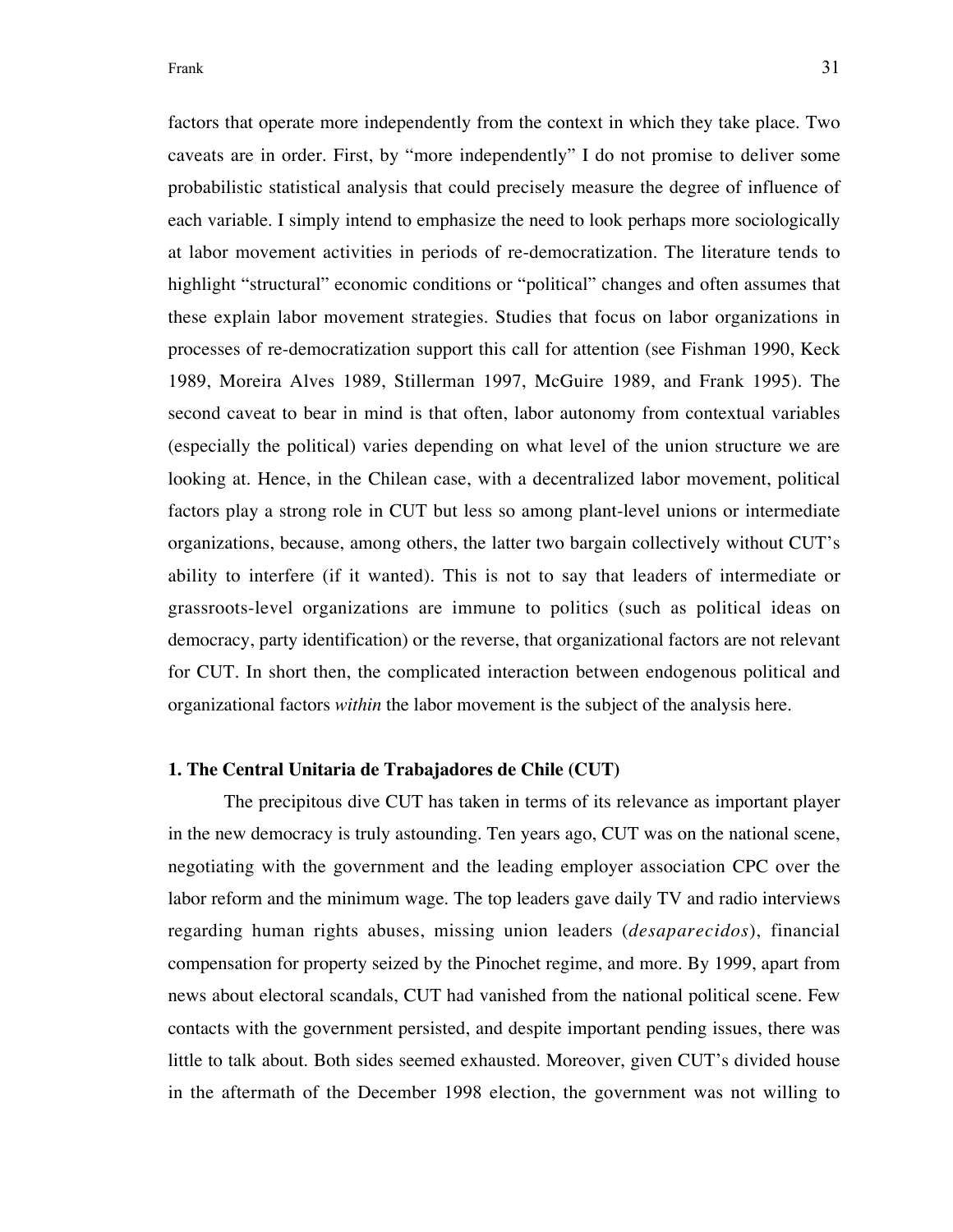recognize the incumbent leadership by initiating talks with the Communists. Such a move would also have seriously antagonized Socialists and Christian Democrats within CUT and further undermined the position of these union leaders within the entire organization and the labor movement as a whole. How is it possible that the national organization of the Chilean labor movement was considerably weaker in the first decade of the new democracy than during the last 5–7 years of the Pinochet dictatorship?<sup>30</sup> Two factors will be discussed here.

## **Between Autonomy and Subordination: The Quandary of a Politicized CUT**

The fact that national union organizations tend to suffer from some type of "political contamination" is nothing new and not a unique Chilean phenomenon. Rather, what is distinctive to each case is the way politics is played out within these organizations. For our purposes, it is necessary to briefly delineate this political process. By the time of the inauguration of the Aylwin government on 11 March 1990, the new CUT had existed for about two years. CUT (or its predecessor, the CNT and its affiliate organizations) had played a crucial role in revitalizing the opposition movement to the dictatorship. This began around 1983 with the first large-scale protests of copper miners that lasted, roughly speaking, until 1986. In light of the opposition's inability to bring down the dictatorship, both the labor movement and political parties (above all DC, PS, and PPD) contemplated a new strategy that focused on the political-electoral path, as opposed to a sustained mobilization of the masses. Hence, between 1986 and the plebiscite in October 1988, parties and the labor movement were busy preparing and convincing their rank and file that the "day would come where we shall defeat Pinochet." That day came, yet how exactly that was accomplished was soon disputed, or what is more likely, forgotten in light of the tremendous challenges that lay ahead. This is no small issue because in many ways it is at the root of the problem at hand. For the leadership of the then opposition parties (the Concertatión for the No), what counted most was the fact *that* Pinochet was defeated in his own game, whereas for CUT it was equally important *how* he was defeated. How was Pinochet defeated? According to the predominant view within CUT, not just through an electoral victory, but through a long social struggle of the working class, the labor movement, political parties, and so on.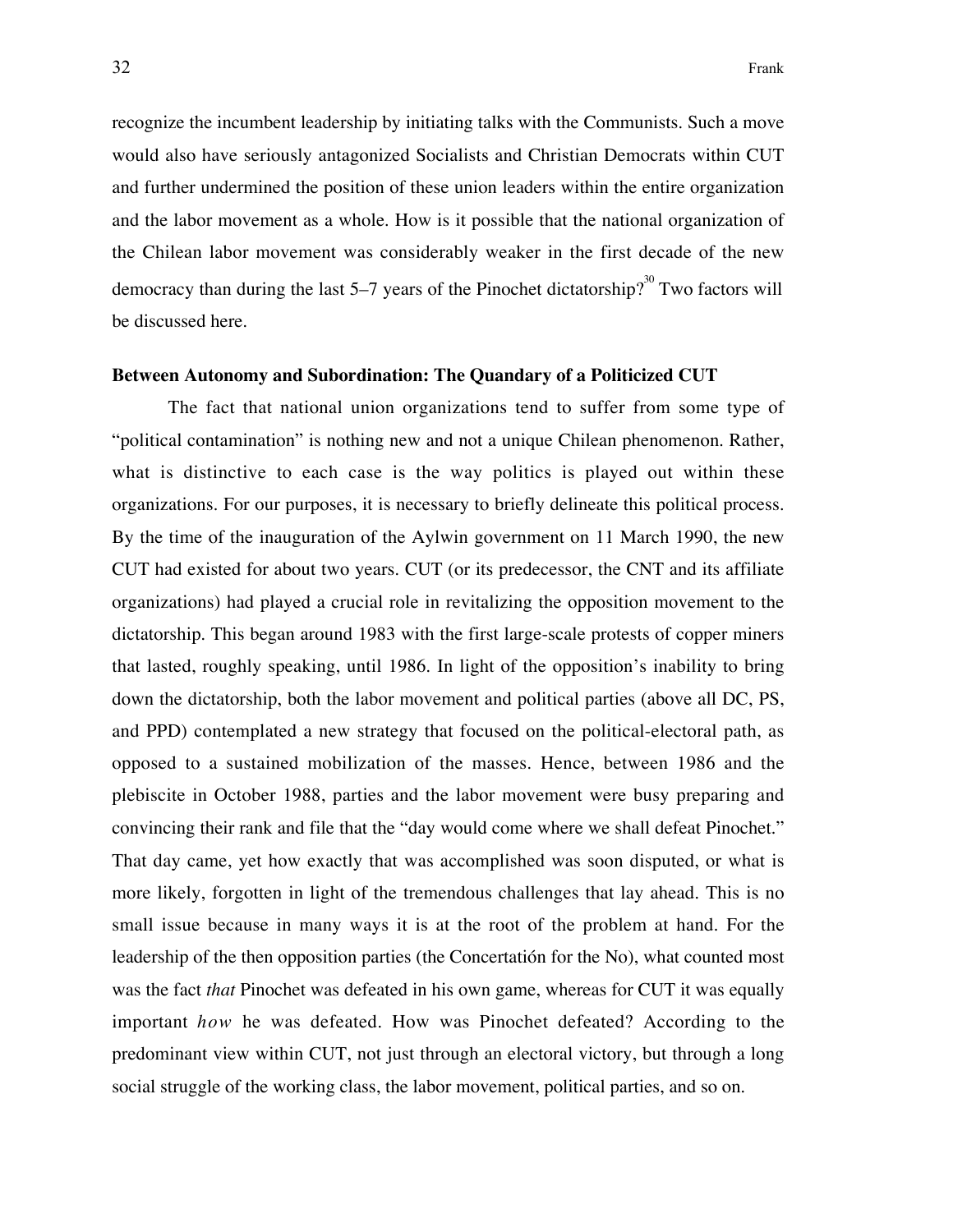CUT may have a point to the degree that the plebiscitary victory is simply the tip of the iceberg. Hence the more important story is how parties and labor organizations managed to organize an opposition movement. This story cannot be told here as it is too long. Suffice it to mention that the legacy of party–union relations up until 1973 (itself very important to most union leaders) allowed both the labor movement as well as the opposition parties to lend each other crucial support in all kinds of ways, ranging from shelter and soup for a politician in hiding to a platform to speak in front of hundreds or thousands of people about the need for resistance (see Valenzuela 1979). To be sure, this history is complicated; in some cases, unions were skeptical not only of parties (for a long time, these were blamed for 11 September) but of CUT itself (see Falabella 1993, Stillerman 1998). In others, such as in the all-important mining sectors, cooperation between CUT and party leaders had long existed (see Klubock 1998) and had facilitated unitary action.<sup>31</sup> In short, far from considering political parties as *the* force that had returned democracy to Chile (the *primus inter pares*), CUT quite legitimately claimed its place in history and hence expected to be taken seriously, that is, as an actor among equals. Thus, what needs to be emphasized is the nature and multiple layers of this political process. For CUT, the victory over Pinochet was not simply the result of a consensus among political parties, which, it should be mentioned, came about only in the 'last minute.'<sup>32</sup> It was the result of a long history of party–union relations (see Angell 1972), and a shorter phase of opposition struggle (1973–88). In both periods the organized working class was believed to have played a crucial role (through a contribution to social, economic, and political development in the former; support for the return to democracy in the latter). This is how CUT, and by and large the entire labor movement, "arrived at" 11 March 1990. However, it is this experience that CUT never managed to put into proper perspective in the decade that followed.

Similar to the parties of the Concertatión, CUT began to speak of "lessons from the past" and "political learning." It is possible, though not altogether definite, that CUT leaders meant the same thing as their colleagues in government, that is, a new approach to politics, a strong civil society, a "decongested state,"<sup>33</sup> new unionism, autonomy, and so forth. However, unlike the representatives of the Aylwin and later Frei governments, including the parties of the Concertatión, throughout ten years of democracy, the CUT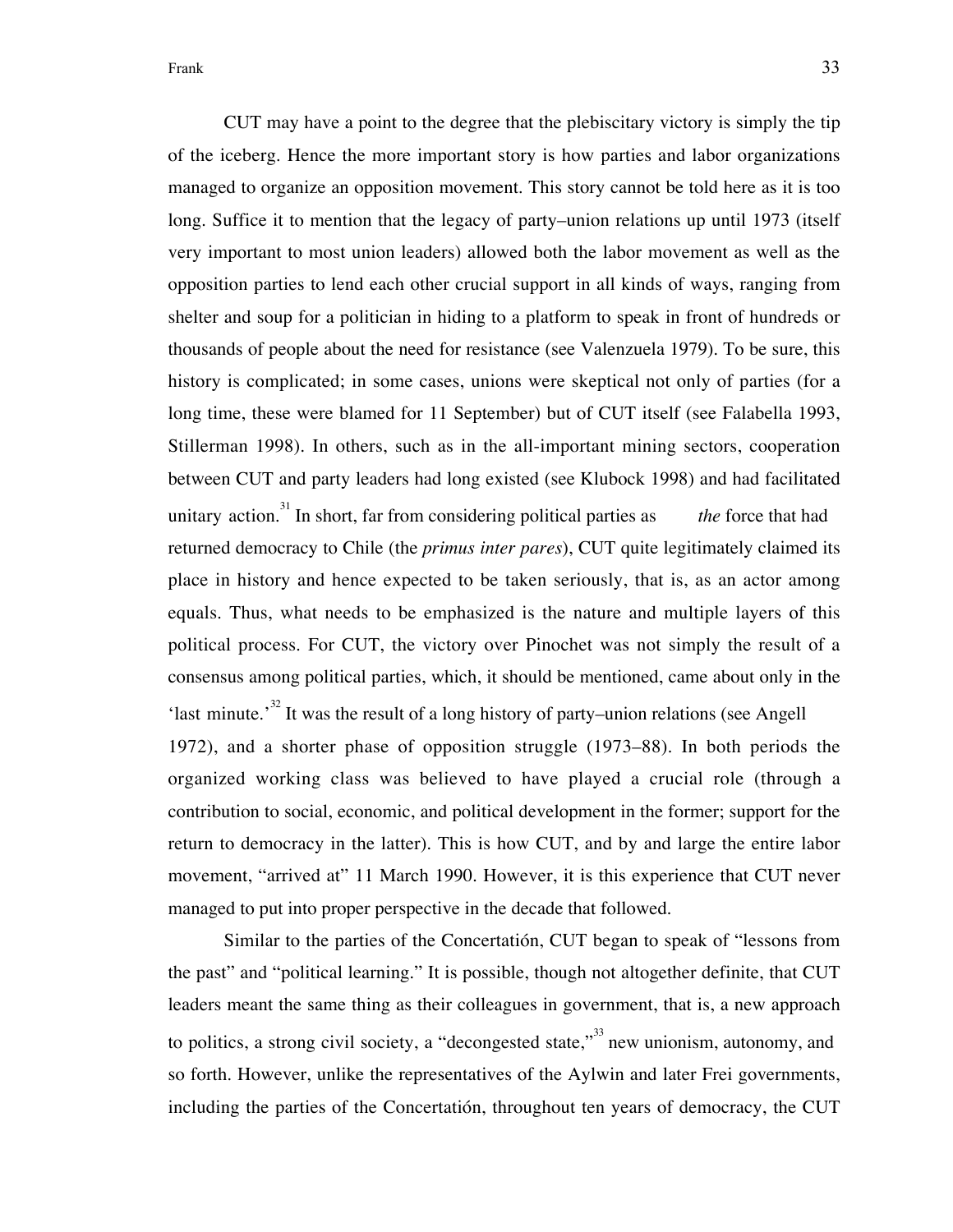leadership remained unclear and ambiguous about its true relation to these notions and hence about its relation to parties and the government. In other words, while CUT claimed autonomy from political parties, in reality more often the opposite was true. To be precise here, by autonomy I do not mean the physical presence of party members in CUT or political pressure emanating from parties. As mentioned above, at times, these factors did play a role. The important issue here, because of its presence, is the ideological orientation of the top leadership within CUT. Hence, despite its claim and even its name, "unitaria," that organization rarely if ever managed to speak in one voice.

Instead, Bustos, throughout his tenure, remained the "Christian Democratic" president, whereas Martinez stayed the "Socialist vice-president." What is more—and this applies less to negotiations with employers—to the degree that some issues discussed with the government were more important than others (e.g., reform of the labor laws as compared to the right to collective bargaining or salary readjustments for public servants), disagreements between Bustos and Martinez tended to be seen primarily as ideological as compared to practical or organizational. Over the years, this led to an unfortunate pattern of mutual perceptions between these leaders and their supporters. It also contributed to a constantly politicized environment, which, when combined with outside interference from the Christian Democratic or Socialist party, led to a highly volatile scenario. $34$ 

In the end, that is, not only the end of the decade but in many ways the lowest point in its entire history, political divisions within CUT were so intense that one of the major organizational innovations of all times, that is, the change in electoral laws in 1997 and the subsequent elections in December 1998, ended in total failure of the elections themselves and a subsequent schism between Concertatión and Communist wings of CUT, and—perhaps indicative of the quandary—CUT's appeal to political parties to help restore order in their house (see Frias 1998). Finally, the top leadership's perception of "where Chile had gone over the past years" and what CUT had been able to accomplish added a tone of bitterness to an already politicized atmosphere. Wittingly or not, the top leaders began to develop a state of mind that tended to see the negative side of things:<sup>35</sup> the labor reform was bad, the financial situation was bad, parties had abandoned the working class, the government and the economy were controlled by neoliberals who did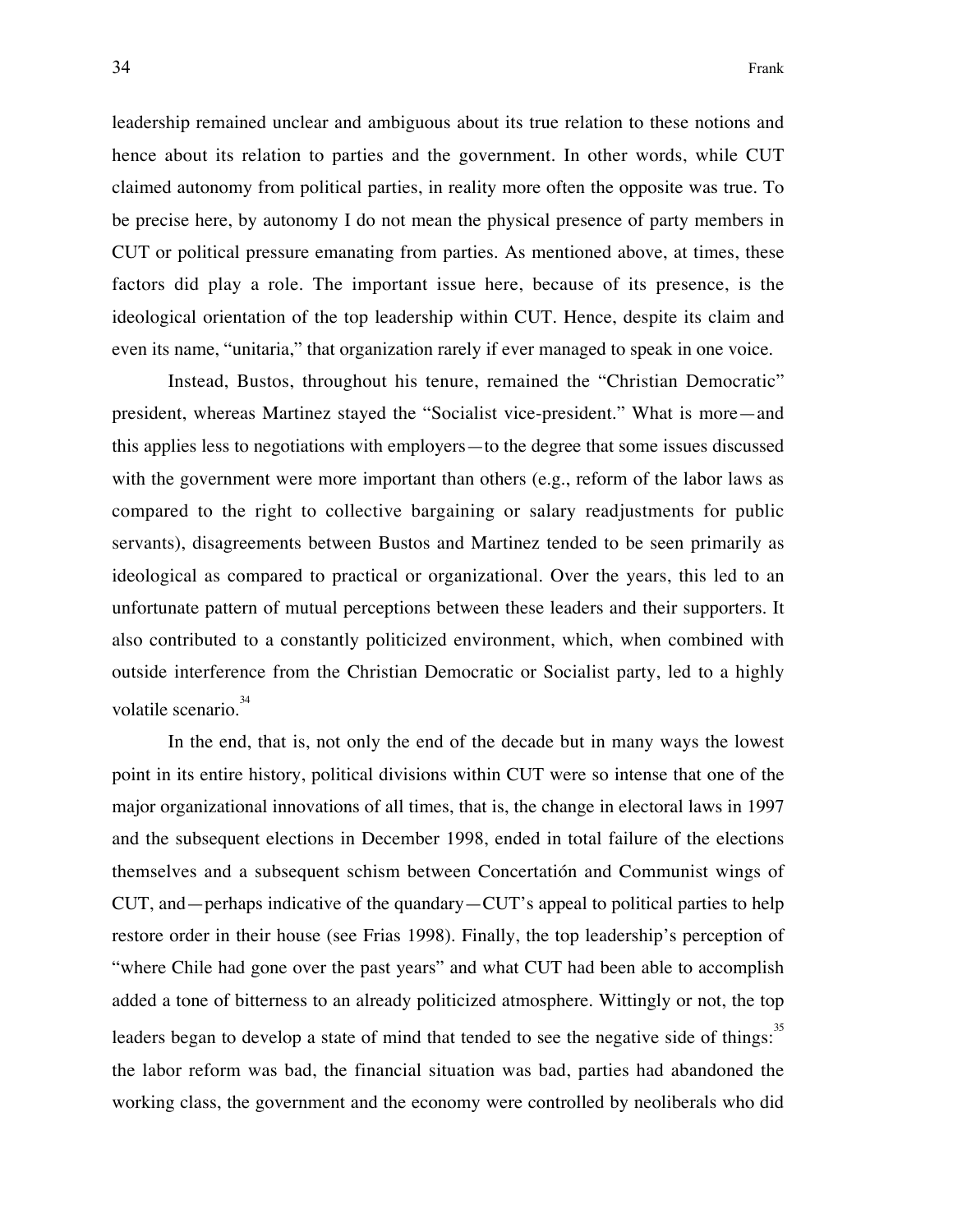not care about workers, employers were only interested in exploiting workers, plant-level union leaders had lost control over their members, rank and file were only interested in consumption, the country as a whole was plagued by violence, poverty and globalization, and so on. In short, enemies and conflicts were everywhere.

## **Organizational Activities and Strategies**

The previous analysis suggests that an excessively politicized leadership prevented CUT from perceiving new challenges and opportunities in a way that might have been conducive to more successful action. Between 1990 and the end of the decade, CUT launched many projects, continually proposed initiatives, such as a new unemployment insurance, vocational programs for minors, retirement plans, modifications to health care, and of course the labor reform. At times, CUT managed to organize workers to stage massive mobilizations, such as during 11 July 1994 (*Dia de Dignidad*, to protest the slow progress in the labor reform) 23 October 1995 (*Dia de Dignidad del Trabajador Publico*, to protest the conditions of public employees; 380,000 workers and employees showed up, a record number); 4 November 1997 (to protest the deadlocked negotiations over the labor reforms and unemployment insurance); and 20 November 1997 (to protest privatizations) (see Frias 1998). The issue here is not so much CUT's ability to call upon workers to protest. The numbers show that CUT was able to do that. The problem is rather of a qualitative nature. CUT needed to make use of extraordinary steps such as a call for national strikes (*paro*) in order to be considered a serious player, but once the call to attention was made, it was unclear how to proceed from there. Often, CUT walked away from the bargaining table feeling empty-handed because its proposals were rejected. On top of this, CUT could only make sporadic use of threats since a more frequent call to mobilizations would have resulted in a poor(er) turnout and thus would have weakened even further CUT's ability (*poder convocatorio*) to mobilize affiliates (the 1997 protests were disappointing since fewer than expected rank and file showed up). Soon the risk of diminishing returns became a reality, yet the CUT leadership had no ready-made recipe to deal with this. In sum, the ability to adequately respond to each item or issue with the "right" answer, the capacity to assess which policy ought to be proposed under given circumstances, the sustained ability to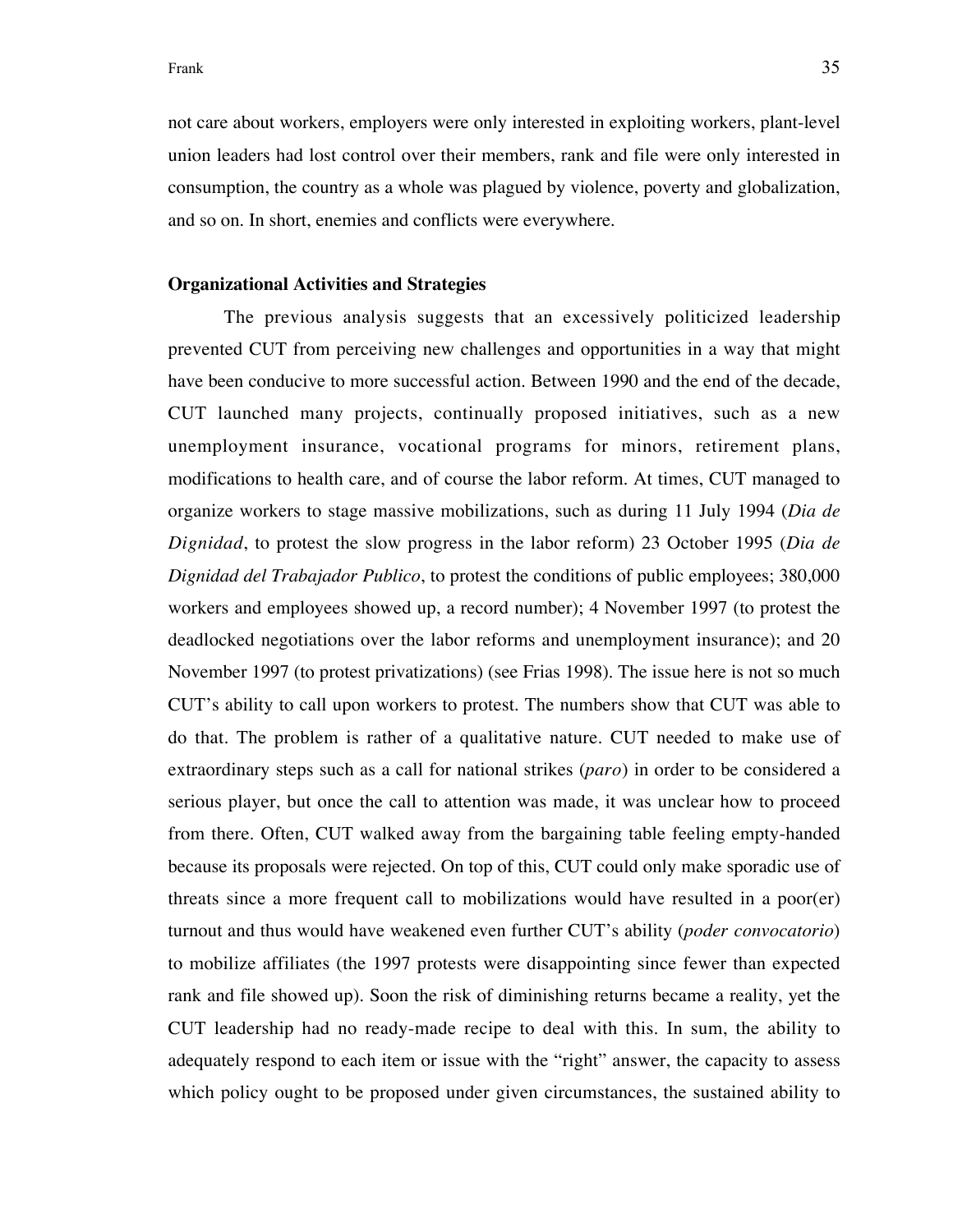demand concrete answers from the government and employers, the ability to pressure concessions from them, all of these elements were by and large missing from CUT's strategic approach. Perhaps CUT's failure was its unwillingness or its inability to become a risk taker, to throw its full organizational weight behind any action, confrontational, consensual, dangerous, whatever. Instead, CUT adopted a dual discourse (and few actions), swinging pendulum-like between open confrontation toward and cooperation with government and employers. This caused the organization a series of "missed opportunities"<sup>36</sup> and deprived them of a greater "negotiating space" in which to maneuver.

This outcome was not inevitable. For this to happen, however, CUT would have had to rely much more on organization building. By 1990, CUT announced that it hoped to have 1 million affiliates within a couple of years. This was by no means unrealistic. As a share of the salaried labor force, around 13.5% were affiliated to unions in 1990 (PET 1998), and of those rank and file, approximately 80% were affiliated through their federations, confederations, or national unions to CUT. Hence, roughly 10% (more or less 450,000 workers) of the entire Chilean salaried labor force was affiliated to CUT (DT 1998a). Hence, in order to reach 1 million, CUT would have had to more than double its affiliation. Circumstances to do this were unusually favorable: the euphoric climate among a majority of the population, the presence of a labor-friendly government, the national attention to the "social question" in general and the "labor question" in particular, a growing economy, and last but not least the disappearance of fear. To be a unionist was once again something to be proud of. Yet CUT failed to reach its goal. In fact, by the end of 1992, increase in affiliation to CUT had already slowed down and, by mid decade, affiliation began to decrease.

This is all the more dramatic if we compare affiliation rates to plant-level unions and especially to federations and confederations. Both in terms of rank-and-file membership and number of unions, the labor movement grew throughout the decade. Rank-and-file affiliation to and number of federations more than doubled and the number of confederations and member affiliation increased by no less than a third between 1990 and 1995 (Espinosa 1996, PET 1998). Hence while intermediate- and low-level union organizations were able to grow spectacularly, CUT briefly enjoyed growth that then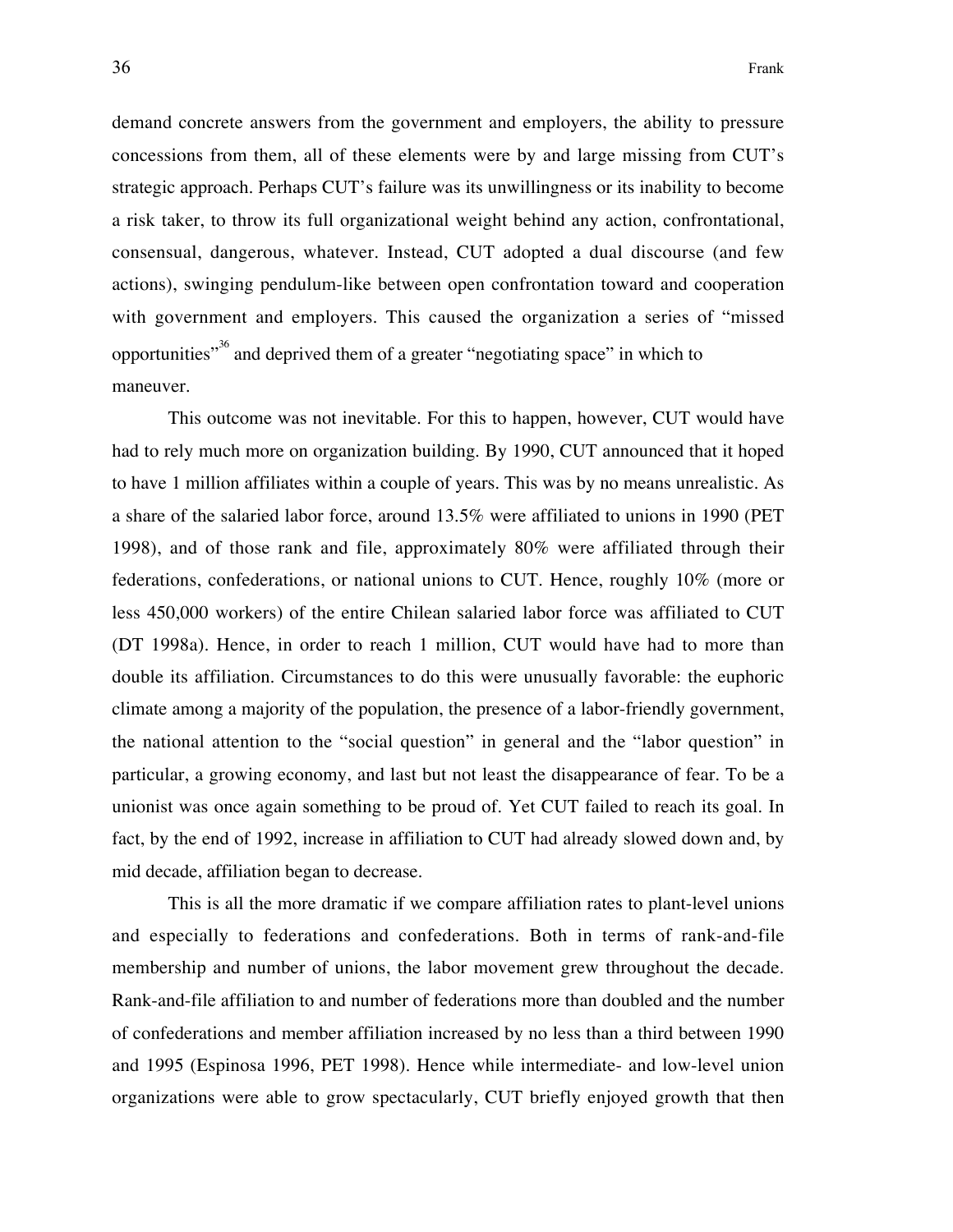quickly declined. Outside Santiago, CUT was unable to establish a national presence. There are regional headquarters in many regions, but in most cases these exist on paper only. CUT remains a financially poor organization whose leadership cannot afford to work full time for the organization (though this is in part also a result of the legislation that does not provide CUT with member fees). This condition is thus both a cause and consequence of its neglect to strengthen its organizational reach. CUT has not been able to convince its affiliates to increase their membership fees. Many affiliates pay, many do not, few union officials oversee this, nobody enforces it. Hence CUT has been unable to establish regional offices that would in turn establish a presence for local organizations, a place to meet, organize, protest. Quite rationally then, why should unionists affiliate with CUT if they can expect very little in return for their sacrifice, financial and otherwise? It makes much more sense to focus on organizational activities at the plant and intermediate level, which is what the numbers indicate. This organizational weakness has had farreaching negative consequences. Paradoxically, CUT leaders, particularly Bustos and Martinez, tended to complain about a labor movement that was unwilling to "fight" ("*entreguismo*") and did not have clear strategies. We shall see below that this is an erroneous assumption. Such interpretations, then, indicate first the degree of distance an elitist leadership had put between itself and followers, who increasingly perceived CUT as too political, not willing to fight, and elitist (personal interviews: Cabrera, Castro; see also Falabella 1993), and second the inability to fully understand the reality of these unionists, who, despite a restrictive labor legislation, had worked hard to strengthen the labor movement. I must mention, however, that the CUT leadership is not a unitary body. The *Consejo Ejecutivo* is made up of 45 members, who represent various political tendencies, and who differ in their approaches to union strategies. Hence it would not be precise (or fair) to equate the top CUT leadership (basically the president and all vicepresidents) with this group of leaders, which includes an enormous amount of talent, skills, and ideas but does not enjoy the same decision-making power as the top leadership.<sup>37</sup>

# **2. Labor Movement Organizations: Federations, Confederations, Public-Sector Unions, National Unions, Plant-Level Unions**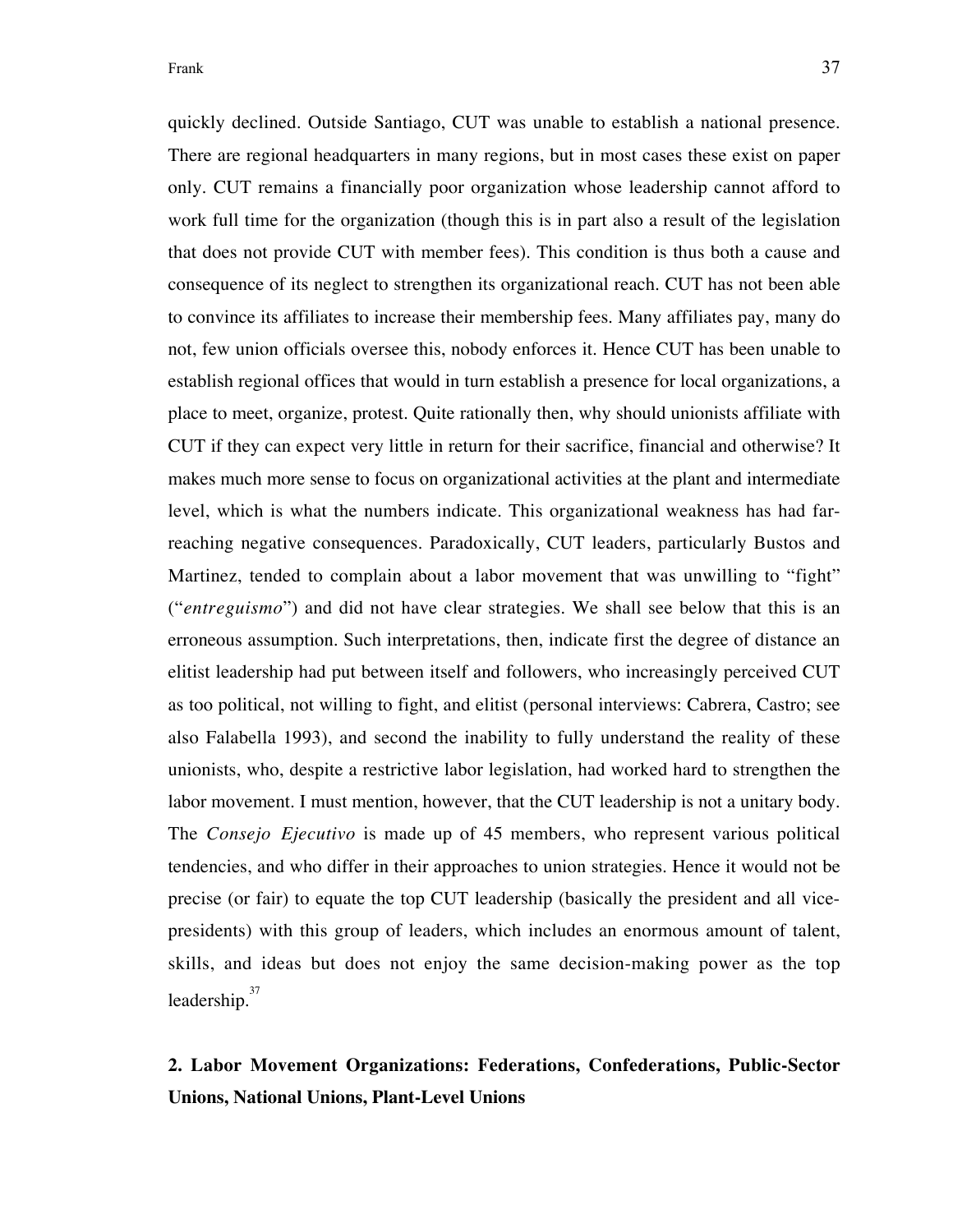In contrast to CUT, many of the organizations that make up the Chilean labor movement have sent out clear messages that, while extremely difficult, victories for the organized working class are possible. An examination of these success stories can help us better understand the development of the Chilean labor movement during the 1990s. To reiterate a caveat, in light of the tremendous heterogeneity of the organizations that make up the Chilean labor movement, such analysis must by necessity leave out a set of variables that in all likelihood also influences these strategies (such as type and size of economic sector, domestic and international market position, wage and salary levels, private or public sector). Yet the following analysis seeks to move beyond sector specific explanations to trace common elements among unions. In particular, what organizational characteristics can be identified? Is there a type of strategy that is more likely to deliver unions' expectations?

Throughout the decade, public-sector unions (known as associations) have maintained a high profile of mobilizations, protests, and, especially, illegal strikes. The most active among these were *Anef* (*Asociación Nacional de Empleados Fiscales*), *Confenats* (*Confederación Nacional de Trabajadores de la Salud*), *Colegio Medico*, *Coordinadora de Atención Primaria*, and the *Colegio de Profesores* (particularly the municipal teachers). Among their demands were the right to bargain collectively with the right to strike, a salary increase (since the Pinochet regime had dramatically cut public spending on these services), and various other demands specific to each group.<sup>38</sup> During the 1990s, *Confenats* staged altogether 6 nationwide illegal strikes, in some cases lasting only a day, in others more than 2 weeks (October 1993). *Confenats* was among the first to openly challenge the Aylwin administration to improve the condition of health workers, and even after repeated appeals by the government, including Aylwin himself, it did not back down and instead launched the first nationwide illegal strike in 1990. Others were to follow in 1991, two in 1993 and two in 1996 (interview with Cabrera). In light of these repeated nationwide interruptions to the country's health care system, the Aylwin government ultimately removed Health Minister Jimenez. In a rare action, toward the end of 1997, *Anef* organized a "human chain" consisting of more than 1,000 employees encircling several blocks in downtown Santiago (Frias 1998: 57). The *Colegio de*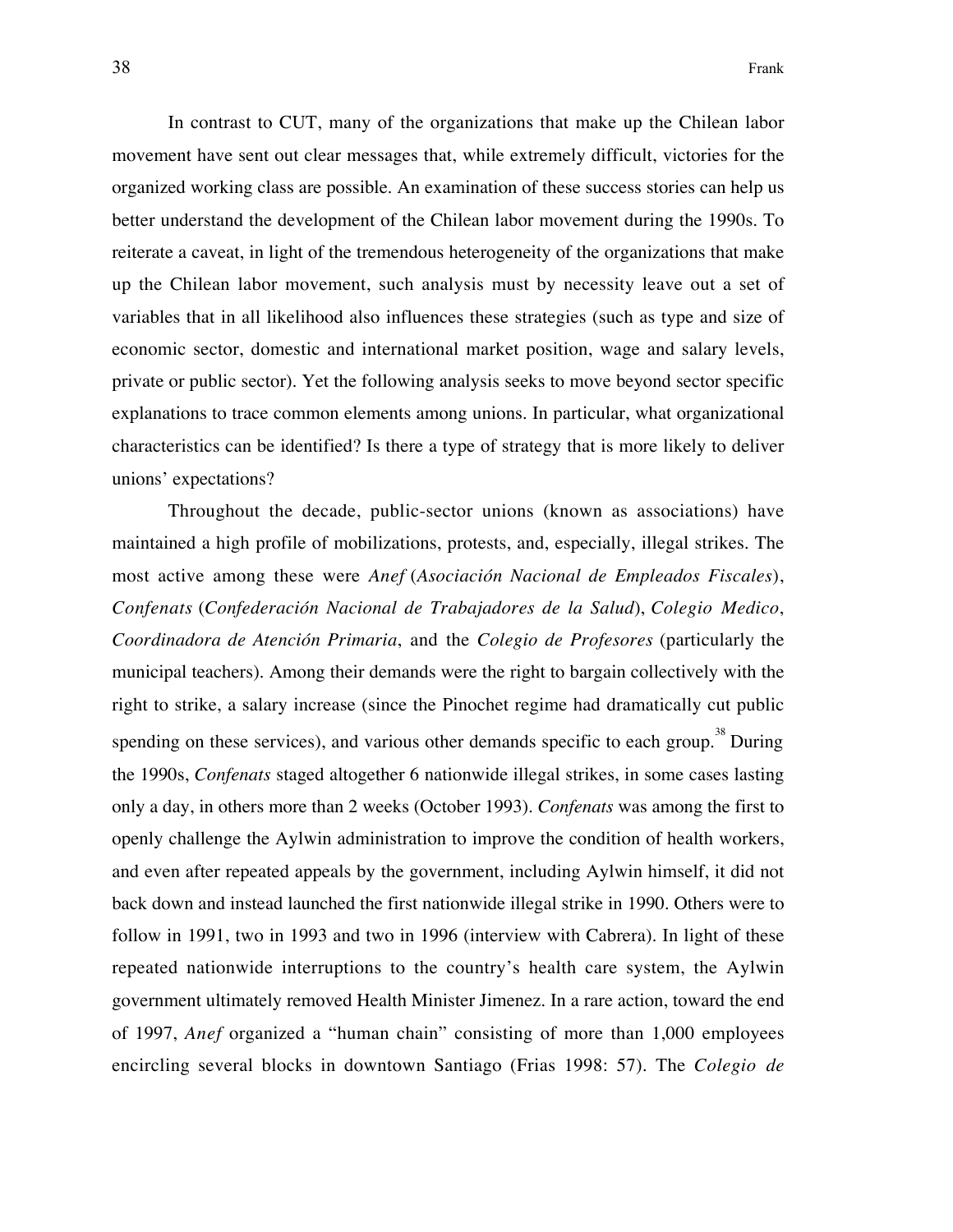*Profesores* organized a national mobilization in 1996 that was so powerful that observers compared it to "those the country had not seen since the days of Allende."<sup>39</sup>

A number of factors help us understand why these organizations were so active throughout the decade. First, public employees are in a privileged position since any strike has immediate impact on the public. This puts pressure on the government to see that the conflicts are settled fast. One may sympathize with their demands, but nobody likes it when teachers, medical personnel, or state employees go on strike. Second, the fact that these organizations negotiate with the government is beneficial as well. Exceptions may very well exist, but in general, the government is likely to be more sympathetic to demands from teachers, doctors, or hospital emergency staff than private employers are with respect to demands from their unions.<sup>40</sup> Third, and somewhat paradoxically, public-sector unions are excluded from the labor legislation. Hence, they "enjoy the benefit" that if negotiations with their employer fail, or if benefits are perceived as insufficient, they cannot go on strike. Their only alternative (lest they give up on their demands) is to stage illegal strikes, which then have a big impact on the public at large. Fourth, in contrast to those private unions that can go on strike, public employees are rarely, if ever, dismissed for having staged an illegal strike, whereas workers or employees in the private sector are often dismissed for having staged a legal strike (or even less than that, for having participated in collective bargaining, see Section II). Fifth, public-sector unions have national reach, which, in addition to providing financial resources, also makes them large and powerful organizations. In short, the opportunity structure is different in the public sector.

Yet these objective conditions do not tell the whole story. This is apparent if we compare public-sector unions to CUT. Several of the items of the opportunity structure also apply to CUT in its negotiations with the government. Thus, with regard to the first point, while CUT cannot call for a strike since it does not negotiate wages or salaries, it has a different though equally powerful access to the public, provided it knows how to use this weapon. One may argue that it still makes a difference if an organization can withdraw service the public depends on (e.g., health workers), which then puts pressure on the government to solve this impasse. Granted, but this pressure is often more indirect than direct, and a *paro* called for by CUT could in theory bring the country to a halt.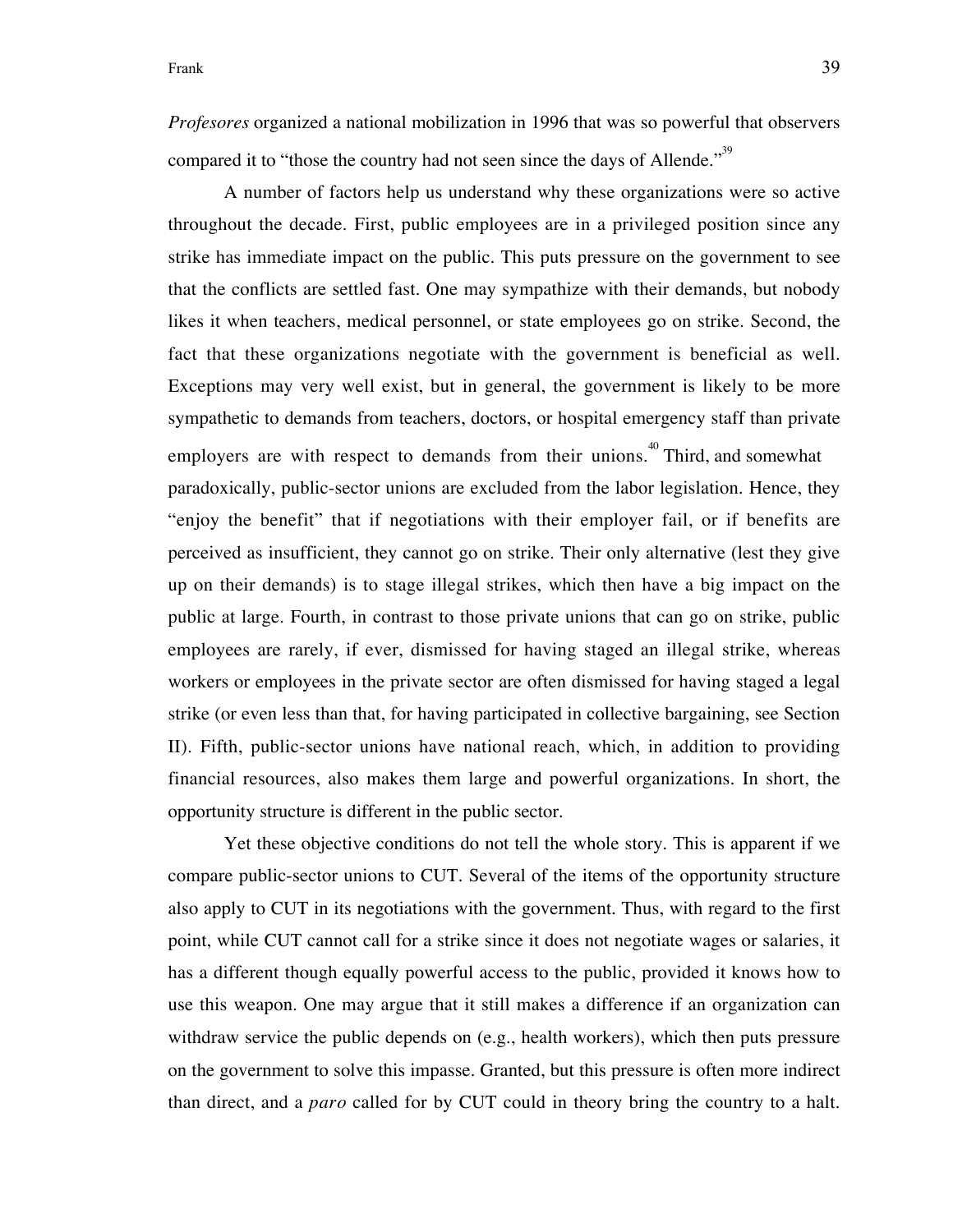Furthermore, while CUT does not enjoy the exact same type of pressure, it has other means to pressure the government, such as its access to political parties, its influence over elections (*Anef* threatened to punish the government in the next elections,  $41$  or its access to public media. The second point (negotiation with the government) is the same for CUT and public-sector unions. The third point (the ability to stage illegal strikes) is again the same. CUT can call for illegal strikes (*paros*). In fact it did so repeatedly and very successfully during the Pinochet regime. Yet, during Aylwin's government, it threatened with *paros*, but actually called for just a few, such as during October 1990 to protest the slow progress of the reforms. Under Frei, Bustos made more frequent use of vague threats (such as during May 1995 when CUT warned that "the labor movement could mobilize beyond the legal realm" ("*mucho mas al margen de la ley*") (see Frias 1998: 31) but by and large left it at that. Often, CUT simply jumped on the bandwagon by publicly supporting illegal strikes of other organizations. And those national mobilizations called for by CUT—such as the previously mentioned *Dias de Dignidad*—were not real national strikes but rather opportunities for people to express their solidarity with others. This is not to imply that CUT was not confrontational at times, but to show that CUT was far less aggressive than other organizations, such as *Confenats* or the teachers.

The comparison to Argentina is instructive. During its tenure, the Alfonsin government was faced with 11 national strikes organized by CGT. The fourth point (no negative consequences as outcome of "voice") also applies to CUT. In theory, the government had no way to punish a recalcitrant CUT. In practice, there is evidence that some within the top CUT leadership worried indeed what consequences their "speaking up" to the government might have. Not so much in terms of a direct response, but more indirectly coming from political parties. This is why CUT leaders were often accused by the *Consejo Ejecutivo* and affiliated members of being politicians instead of unionists. The final point (national reach) is once again the same for both. If anything, this comparison favors CUT, who has more members than any other union organization, yet, paradoxically again, is poorer than many smaller organizations and has less power to call for action (*poder convocatorio*).

This brief comparison supports the argument made earlier that, due to political and organizational mistakes, CUT did indeed miss opportunities to influence the course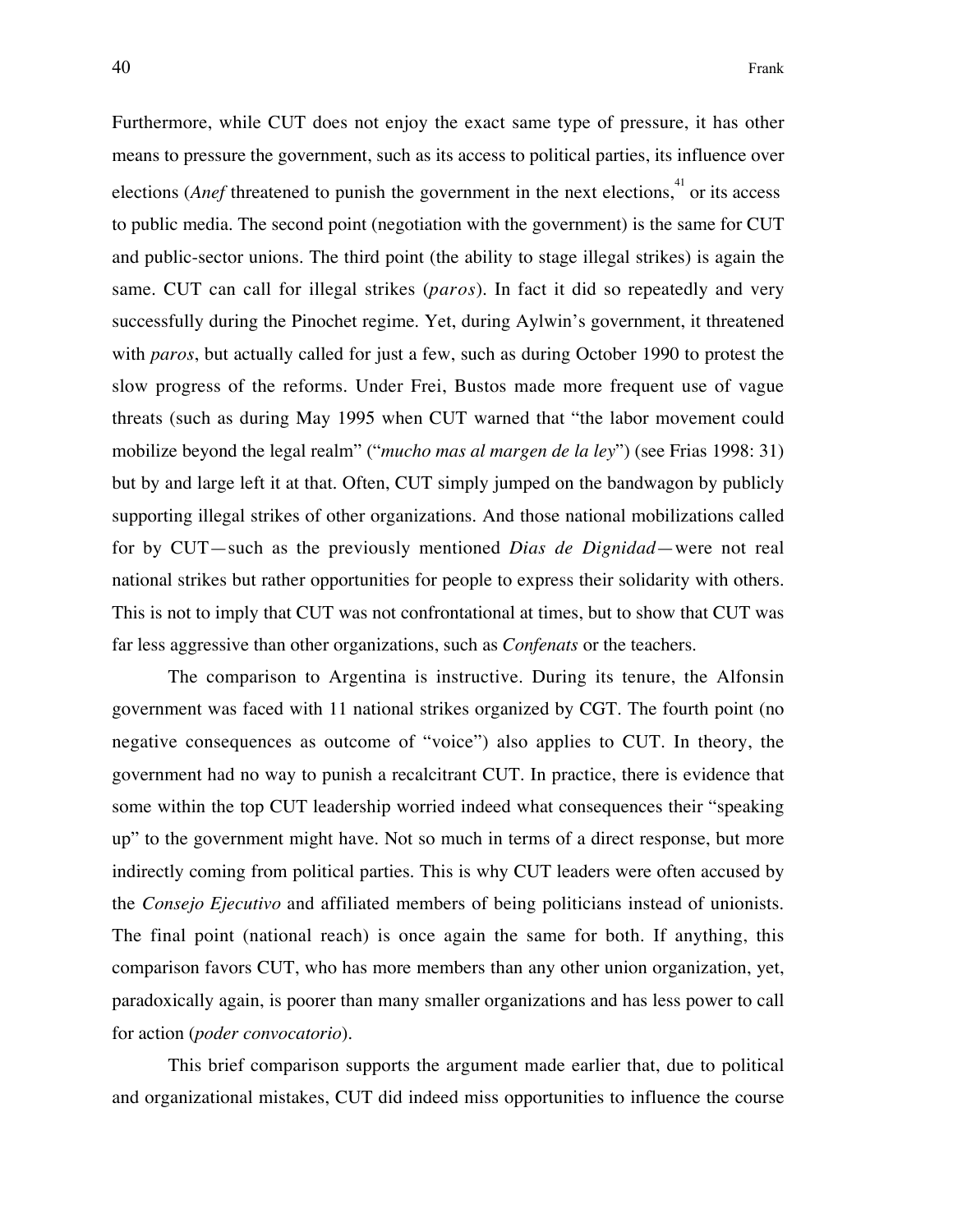of events more in its favor. As to the success of public-sector unions, it cannot be measured in salary increases alone. *Confenats* certainly got the government's full attention and respect. In fact, it is feared by the government, proven by the dismissal of the Health Minister in order to replace him with a more effective official. Results, even if they fall short of what public-sector unions had hoped to accomplish, show the crucial difference between these organizations and CUT: the willingness and ability to follow up with concrete and, if necessary, radical actions that put the government on the defensive and force it to compromise. This reveals a much different understanding of negotiations from the one demonstrated by CUT. Slowly but surely, CUT lost its bargaining power, whereas public-sector unions steadily gained more concessions, which in turn increased their strength to demand more the next time.

Does this mean that public-sector unions paid more attention to political and organizational factors? Yes indeed. Some readers may now argue that several publicsector union leaders are radical. For instance, the president of *Confenats*, Humberto Cabrera, is a long-time Communist and very critical of the new democratic governments. It is the case, however, that *Anef*, the *Colegio de Profesores,* and other highly active public-sector unions are far from being Communist controlled (assuming for the moment that *Confenats* or the *Colegio de Profesores* are because their presidents are Communists). Yet they too have been very successful in putting forward their demands and in obtaining important victories. The more likely explanation is therefore that unlike CUT, these organizations, while political, while having a leadership publicly known for its political affiliation, were indeed able to put politics in perspective and to subordinate it to the more important organizational objectives.<sup> $42$ </sup> It is therefore doubtful whether the political factor explains much of their strategies. "Radical" can and does often refer to the political orientation of the union leaders, or its rank and file, but it should not always be the exclusive reference point. The experience of public-sector unions in Chile of the 1990s shows that these organizations have been quite radical, though few observers familiar with them would associate this in the first place with the political party affiliation of the leadership.

A similar explanation can be offered with regard to the activities of federations and confederations of state enterprises such as Codelco, Enami, Enap, Emporchi, and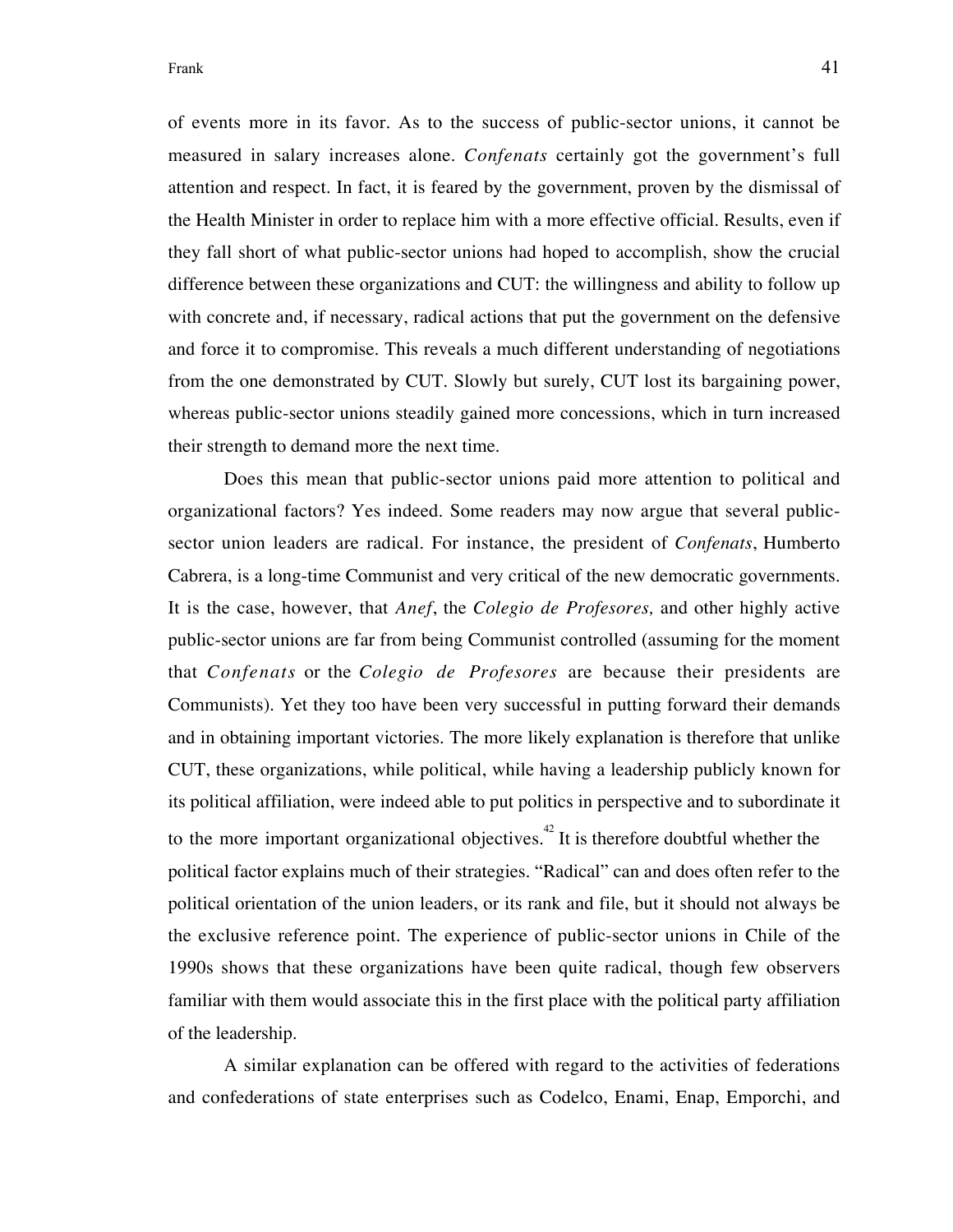Empremar. These organizations include the southern miners in Lota, port workers in Valparaiso, and copper workers in the north, to name a few. In some cases, demands entailed a halt to further privatizations of state enterprises (e.g., railroads, new copper mines, port facilities), in others, better wages or working conditions. Coal miners, who struck for 68 days in 1996, succeeded in bringing the government to lower the retirement age for heavy labor (*faenas pesadas*) from 65 to 55 (see Frias 1996: 214), though other demands related to the industrial reconversion of the region remained largely unmet, due in part to the enormous scope of the project (including, among others, schools, hospitals, housing, and infrastructure).

The argument that organizational factors play a vital role in union strategies can be expanded by moving beyond public-sector unions and federations/confederations of state companies. Union organizations in the private sector, intermediate- as well as plantlevel unions, often exhibit similar strategies. However, before we move on to substantiate this, several points should be reiterated. First, it is very likely that a reliance on organizational resources is a relatively common phenomenon among these organizations of the labor movement. Second, the hypothesized predominance of organizational variables gives political factors a secondary significance. Third, if this pattern is indeed prevalent among unions of different economic sectors, in distinct legal conditions (public, private, right to collective bargaining, right to strike, right to unionize, etc.) as well as a combination of these, such as unions in the private or public sector and part of the flexible sector, then it would once again be an indicator that although important, political, institutional, and economic variables shape but do not determine union behavior. Fourth, by the same token, this does not imply that organizational variables alone determine the outcome. It means that we need to pay more attention to them.

# **Unions in Chile's Mining Economy**<sup>43</sup>

Modernization of the mining industry has many faces, and the traditional image of the large nationalized mining corporation is beginning to fade.<sup>44</sup> There are still the huge state-owned copper, gold, or coal mining companies such as Codeldo and Enami and there are still the equally famous union organizations such as the FTC, formerly known as the *Confederación de Trabajadores del Cobre* (CTC), or the *Confederación Minera*.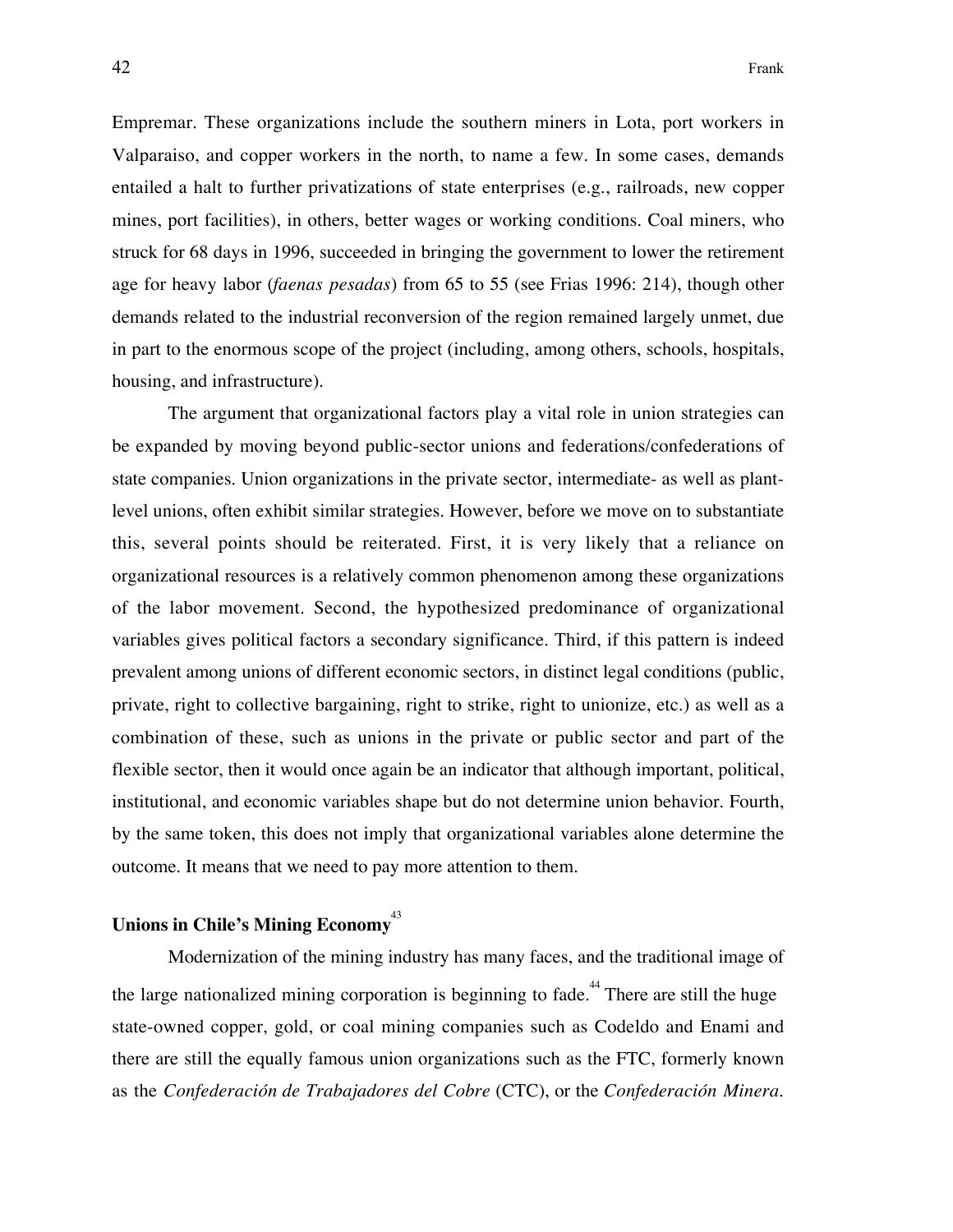Yet to the degree to which the state has either sold off parts of its copper companies or is no longer interested in exploring new sites, thus effectively "giving away el cobre" as many unionists fear, new companies, as well as new types of unions and federations or confederations have emerged in the 1990s. Thus, today, copper mining in Chile is just as much a private enterprise as it is public. These new private organizations differ from the "old" public ones in one important way: the employer is often a transnational corporation which, though aware of the heavy symbolic weight copper has in Chile, is much less bound by this legacy. In other words, it is easier for private and oftentimes foreign management to deal with mining unions in exclusive "technical terms" than it is for the state. Thus, cost-effective production, productivity, hiring and firing processes, subcontracting, out-sourcing, collective bargaining, and so forth are all integral parts of the prevailing production strategy in Chile's private copper industry that is geared toward an internationally competitive position. This is not to say that it is easy for unions to deal with their employer if it is the state. As an employer and producer of copper, the state faces many of the same economic and financial challenges as the private sector, and is therefore also forced to keep production costs under as much control as possible. Moreover, as the state itself relies more and more on private firms to take over part of the production—a practice common for  $Code^{45}$ —subcontracting and part-time or temporary work becomes more frequent, and thus an ever-growing proportion of the total labor force is subject to the same production methods existent in the private sector. Nevertheless, the state is mindful of copper's historic place and therefore more likely to accommodate union demands in collective bargaining. It puts up less resistance in the face of workers' desires to create a union, and it is more likely to require some type of wage policy commitment (*declaracion de remuneraciones*) from companies it hires to take over parts of the production (though it does not always enforce or control these guidelines) (Agacino, Gonzalez, Rojas 1998).

During the 1990s, mining workers in the private sector as well as those workers employed by companies subcontracted by the state have attempted to organize. Despite additional hurdles these new union organizations face, such as having to rely on temporary workers, a scattered work force employed in several locations, and great variance in skill levels of workers, there have been important successes, and new unions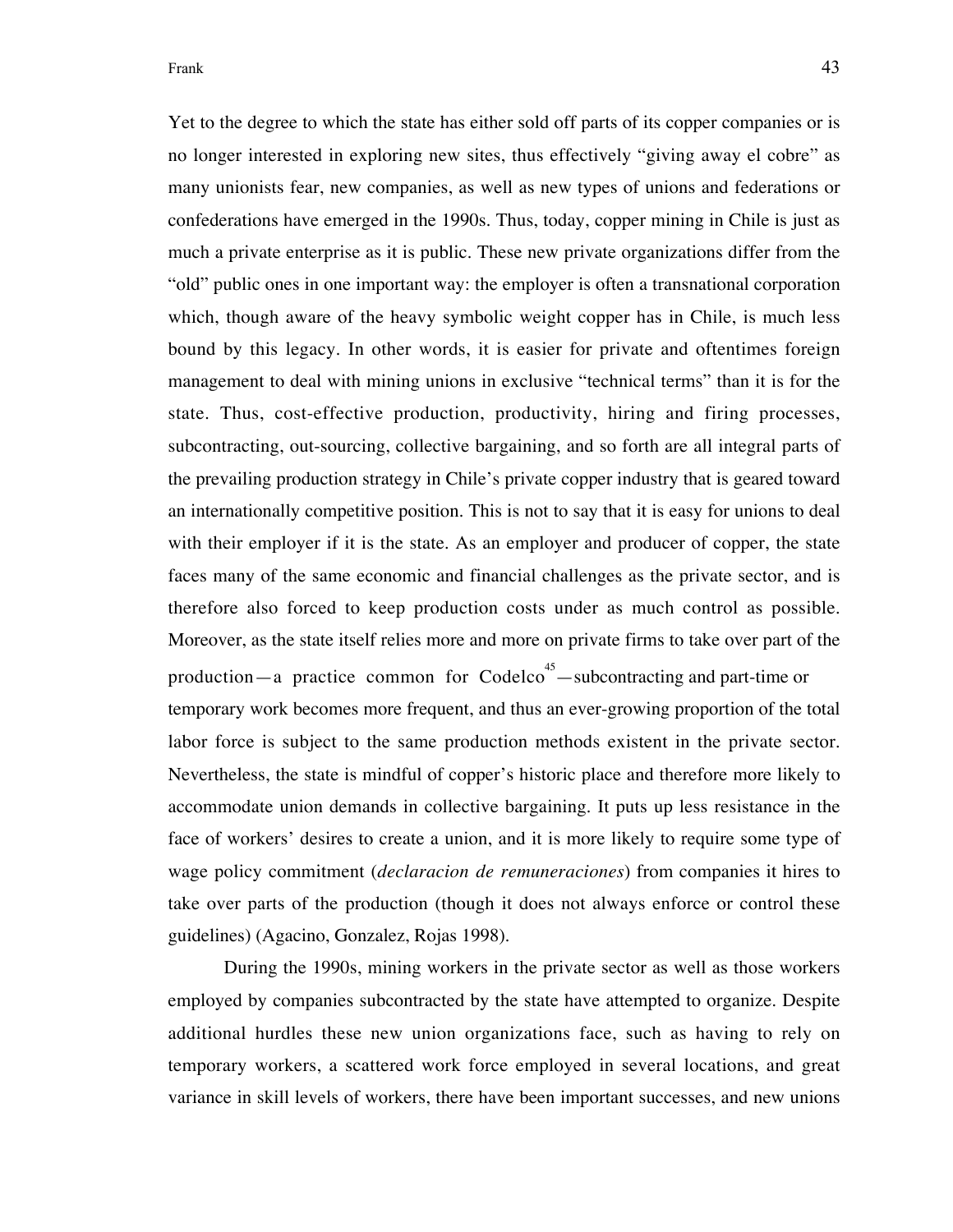such as SINAMI (*Sindicato Nacional de Montaje Industrial*), SITECO (*Sindicato Interempresa de Construcción*, or the *Federación Nacional de Trabajadores Contratistas*) are now part of the new landscape in Chile's mining (Agacino, Gonzalez, and Rojas 1998; own interviews with Chuquicamata miners during 1992). These organizations have also been successful in realizing many of their demands.<sup>46</sup>

The new development in Chile's mining economy shows that old and new live in close proximity. The "old world" is one where the state is the predominant employer and where unions or federations have a long relationship with the state, and perhaps with management in charge of the company. Most workers here enjoy a permanent contract and good employment protection and the union has a long tradition of collective bargaining and strikes. Importantly, by resisting (further) privatization, the union also demonstrates that it wants this old world to survive. For that reason, most unions are part of a federation or confederation, and are likely affiliated to CUT. Union members tend to be familiar with each other, for years they have worked side by side in the same company, they reside in the same community, and they go to the same pub. In short, the old is a well-structured place with a long history. In contrast, the "new world" is one of insecurity, where many workers are temporarily employed and often subcontracted. They move frequently from one location to another, often earn less money, face tougher collective bargaining, and their contracts are less enforced. Though possible in theory, in practice, workers in this world have little chance of being able to move into the old world. Though equally structured, the worker in the new world is often less familiar with the employer, and often sees and works with new colleagues. Unlike many of the old world unions, these new unions have only recently created or joined a federation, or even CUT. In short, the new world is unfamiliar and tends to remain so unless workers decide to unionize. Therefore, unions in the old world, enjoying a superior structural position, as well as more established social-organizational networks, should rightly be considered "stronger" than their counterparts in the new world. These differences should be reflected in the type of strategies chosen. Yet this is not readily apparent. Both old and new world unions seemingly employ the same *methods of resistance* (collective bargaining, strikes, efforts to recruit members, creation of more unions, affiliation to a federation). So, in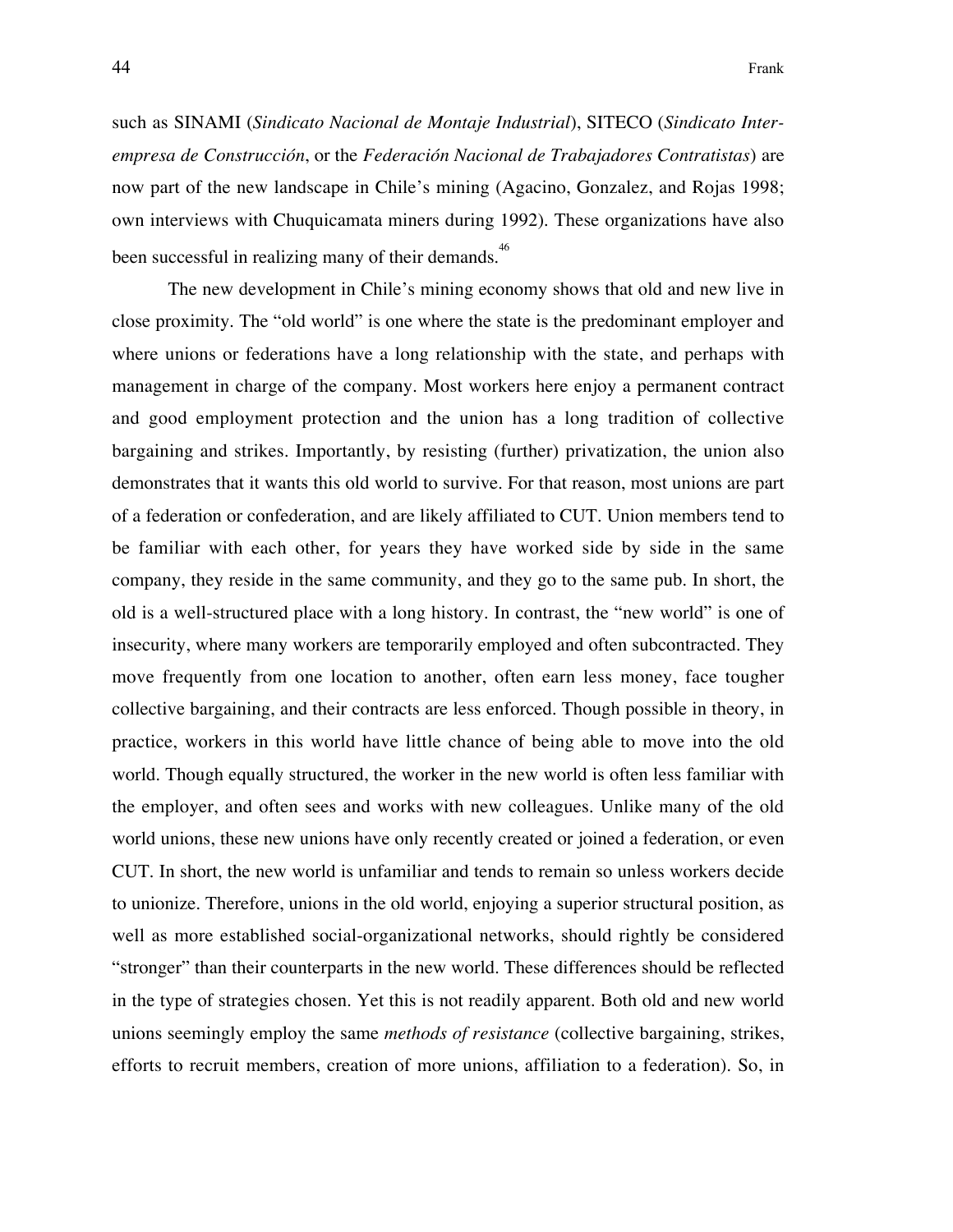what do these unions differ, precisely? If both types of union use the same method, how is it possible to speak of distinct strategies?

A useful distinction in terms of strategies between "old mining" and "new mining" would be one that takes into account the similarity of resistance methods (strikes, negotiation, and so on) as well as the difference in opportunity structure. This may be reflected in the unions' respective decisions of "when to pick a fight" or even "which fight to pick." Thus, structural aspects are likely to influence the quantity of the conflicts (i.e., timing, frequency and duration, financing of strikes, etc.) and their character (the key issue at stake: wages, working conditions, benefits, vacation, health care, etc.) but they are less likely to influence the quality of the conflicts. Both unions, regardless of their position, use available means, or create them, to make the best of it. In both cases, given conditions must be carefully and collectively assessed *before* any decision whether to strike or not is taken. Therefore, an essential process that precedes the union's choice of when and what fight to pick, is its need to draw from, or to mobilize, collective resources that in turn allow the organization "to enter the ring and fight." Consequently, the "ability to pick a fight," and then know "how to fight" is a resource that must be developed by both unions. These union leaders are concerned about the future of Chile's copper and the increasing consumption level of rank and file (often aggravated by companies' incentive bonuses, yet also often accompanied by financial indebtedness). All workers experience firsthand the isolation from their families, the desolate life in remote mining towns, and last but not least the tremendous physical hardship of mining work itself. In many of Chile's mining facilities, working conditions and work practices may become increasingly heterogeneous, but the organizational challenge and social life of unions remain rather similar. This is especially the case when it comes to organizational requirements to challenge these new production processes. A requirement that has remained constant for both old and new unions is to know "how to fight."

It is difficult to determine which union strategy is more likely to achieve the desired outcome. In some cases, moderation and cooperation with employers proved more fruitful than outright confronting and threats or strikes. In some cases, strikes were an effective weapon, particularly so if institutional arrangements permitted the union to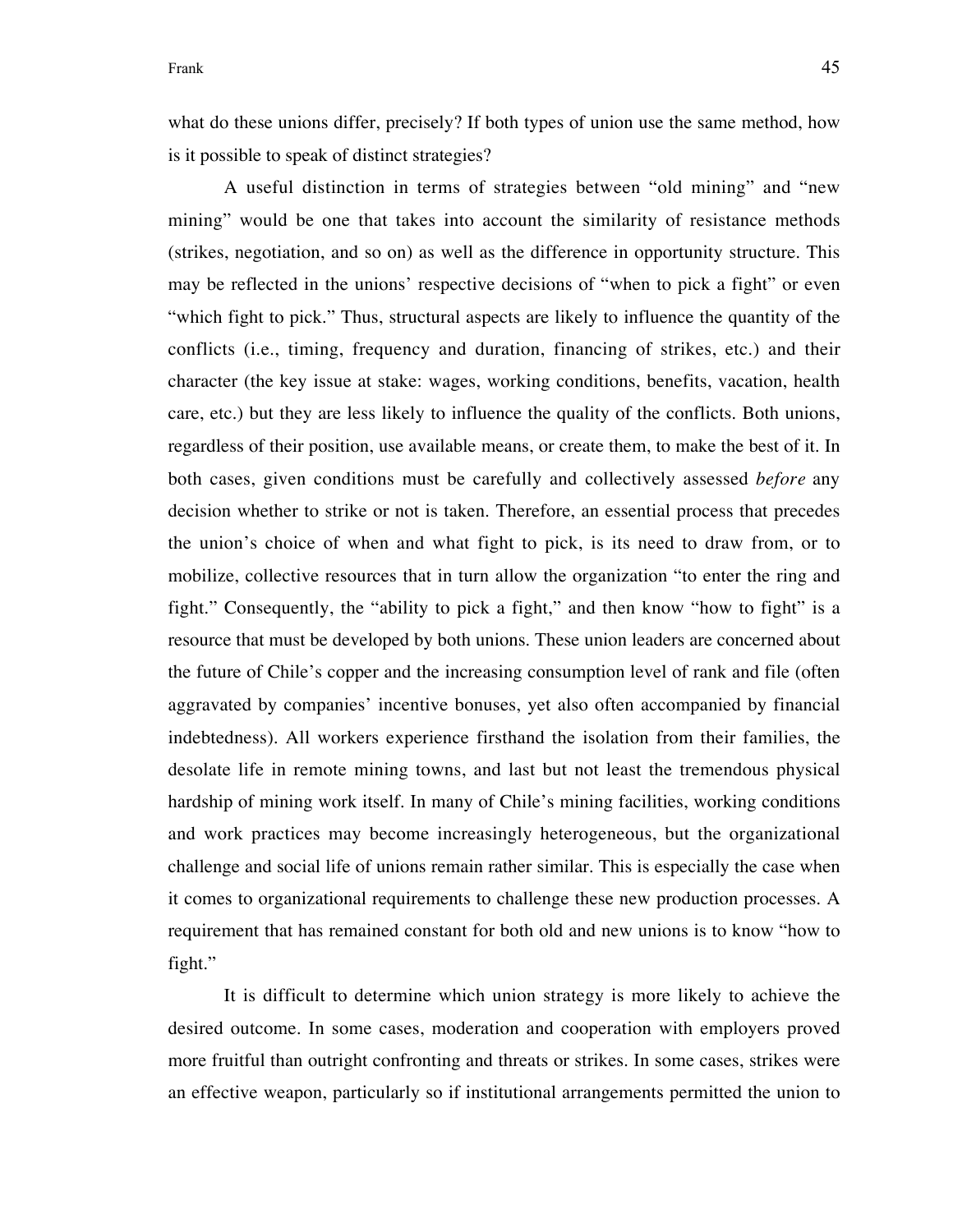bargain collectively and thereby engage the employer in a "real" negotiation (which is the case in manufacturing and mining, but not in agriculture). But ultimately there is no recipe for a successful strategy. There are, however, a number of important ingredients for strategies of strong and combative unions. These include: $47$  First, a union concerned about the training and skills of its rank and file; a union interested in constantly recruiting new members to the organization; a union interested in the active participation of all members in union affairs. These aspects facilitate the creation of a team spirit and solidarity.

Second, the structural transformation of Chile's economy enables many employers to impose tough working conditions on its labor force ("the Olympics of production," Stillerman 1997: 22) and new challenges (subcontracting, relocation, productivity incentives, faster work) constantly define the rhythm of work. These conditions have multiple effects on the labor force, ranging from uncertainty over employment security, hope for better wages and social mobility, desire to participate in an increasingly consumption-oriented society (world), the breakdown of social networks, an increasingly individualized and individualizing world, pressure to do a good job and to comply with productivity quotas, and so on. A strong union is aware of the fact that it needs to provide answers or alternatives to these scenarios. All union leaders (including nearly all Communist leaders) recognize this and know that the clock cannot be turned back, which is why many frequently lament the disappearance of the "good old world" but nevertheless also try to make the best of given conditions.

Third, unions draw additional resources from a variety of places, which include the organizational network (federations, etc.), the community where workers reside, social clubs, civic organizations, and political parties. This often occurs in complex ways, depending on the particular mix. Some unions prefer to seek affiliation to CUT, others don't (as seen in the example of miners and agriculture unions), some unions have strong political affiliations, others prefer to leave party politics aside, and most have managed and learned to put politicization of union affairs under control. A recurring element here is the sharing of experiences, information, and advice. In short, the workplace is seen not as a world apart but as one place in the more encompassing "life world" of workers in which unions attempt to make sense of the world they live in, in their own words.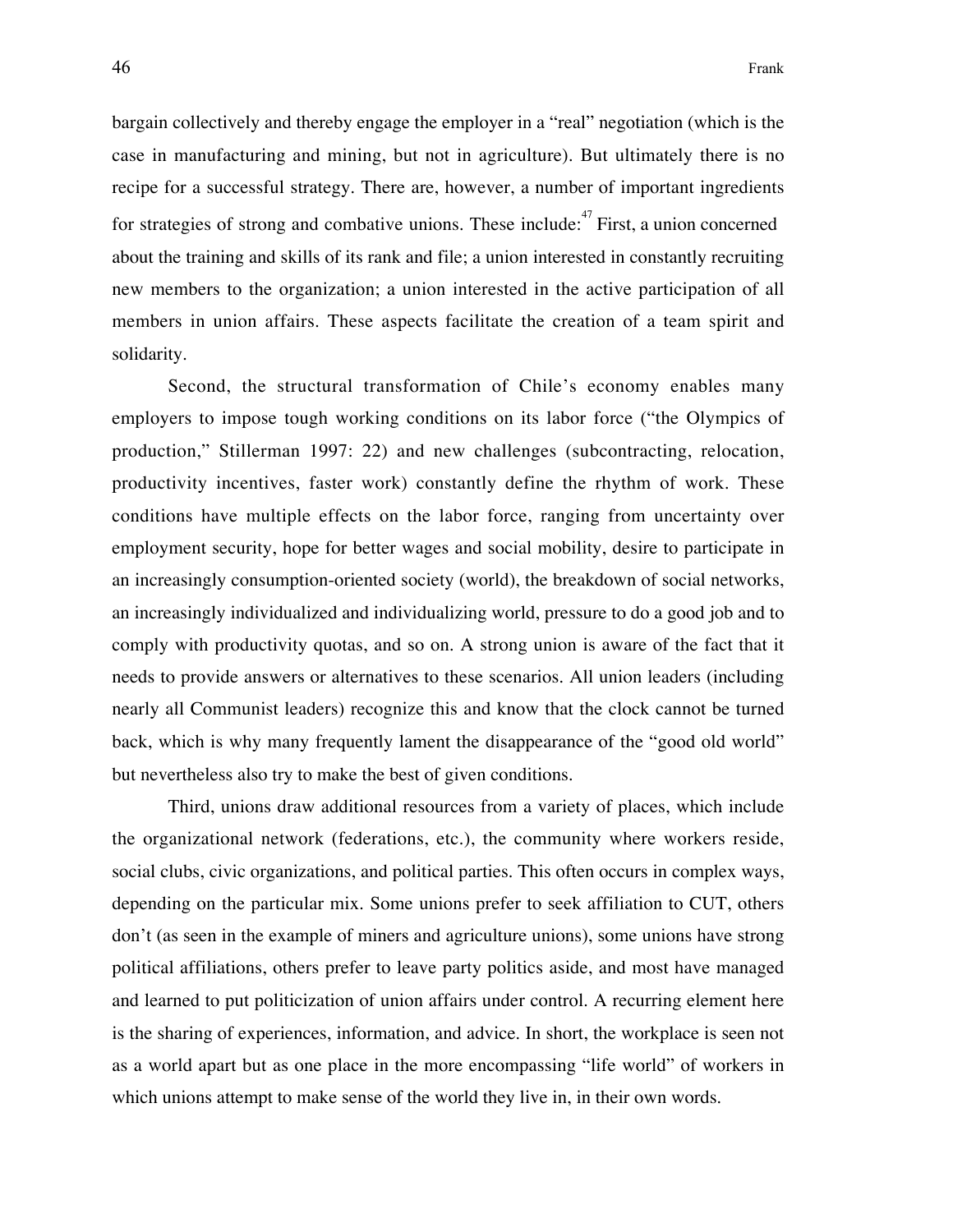Fourth, many unions have learned over the years to combine the previous elements into a "potent recipe for action." This may express itself in many ways, such as their collective decision making, or collective bargaining itself, the continuation of a strike, how much wage readjustment should be asked, attempts to change the relation to the employer or management, and so on. Therefore, unions build a sort of collective memory, which is often difficult for the outsider to see (e.g., unions do not easily forget members they lost due to dismissal). Many of the experiences discussed previously indicate that union strategies reflect an "organizational position taking" in order to assess goals and means. Given that this recipe includes rational as well as irrational elements (i.e., memories, hopes, fears) one sometimes finds results that are not readily compatible. Strike rates or survey data on labor management relations are just two examples. We have seen that during the 1990s the strike levels were rather low. This was attributed in the first place to the legal limitations imposed on unions to go through with a strike. While this is certainly the case, what needs to be added now is unions' ability to live with their difficulty to demand better wages, better working conditions, and so on. Hence considering strike as an ineffective weapon (the apparent "labor peace") must be distinguished from arguing that unions do not have the ability to come up with effective strategies within a limited institutional space. If one were to be equated with the other, what would explain the growth of rank-and-file membership throughout the decade?

Fifth, the strategies available to unions are often the result of resources leaders and rank and file have created over the years, sometimes with the support of affiliated organizations. The unions' ability to tap into these resources is a social process that involves primarily the union, but often expands beyond the organization to include other actors. Economic, political, and institutional variables are taken into account in the design of strategies that attempt to respond to, change, or maintain a given environment.

The experiences described above speak to the need for further and more systematic research across economic sectors on the type of resources union organizations are able to build in democratic Chile. Some questions that could guide such research include: What is the nature of these resources and what is the source of variation in the union's decision to favor one over the other endogenous variable?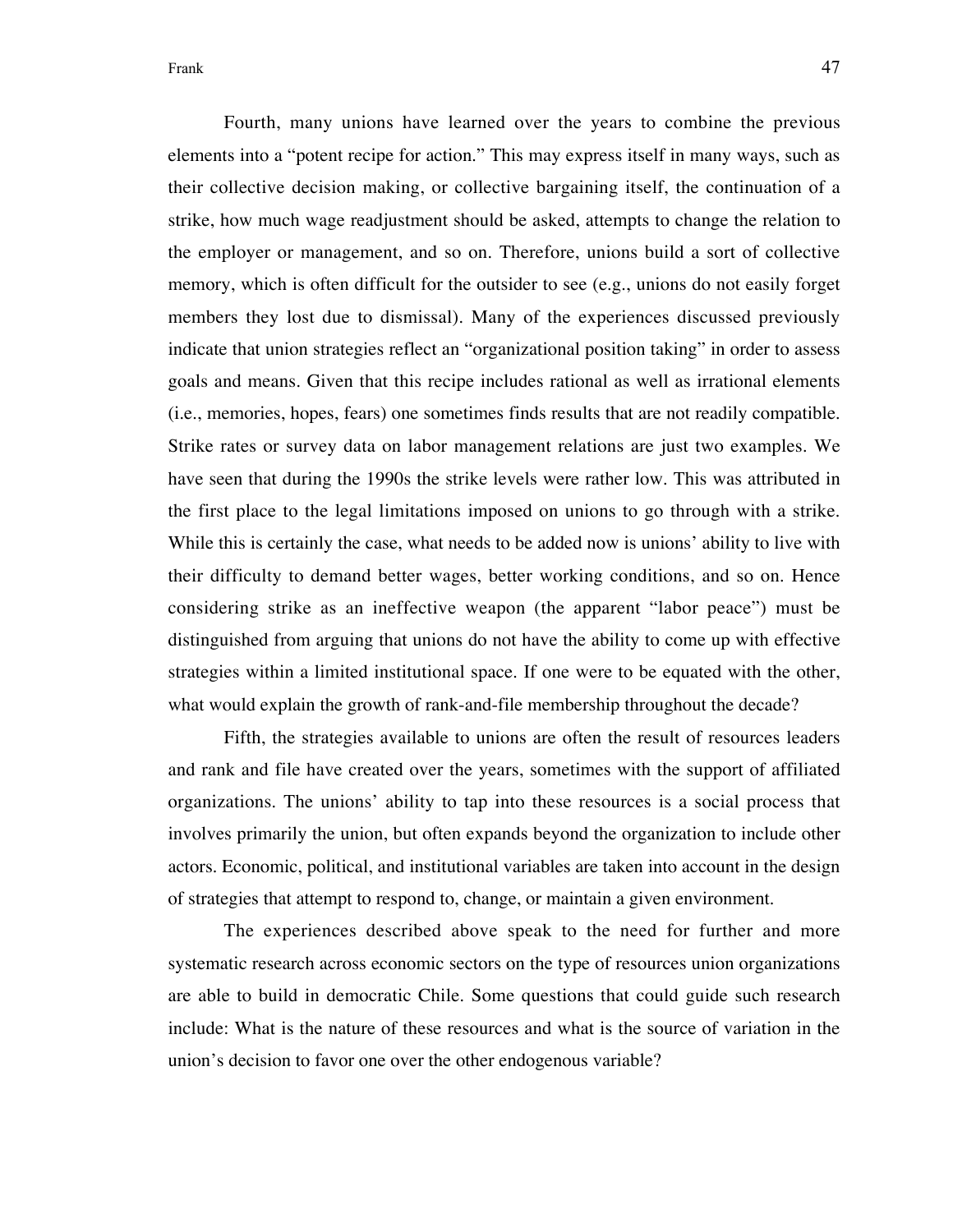#### **V. COMPARATIVE AND THEORETICAL CONSIDERATIONS**

The Chilean experience of labor movement activities in the period of redemocratization adds valuable comparative insights to other cases, particularly Brazil and Spain. I argued elsewhere (Frank 1995) that the labor movement contributed to the return to democracy in Chile. The Brazilian case is quite similar to the Chilean in the way the labor movement affected the transition.<sup>48</sup> First, activism emerged slowly during the dictatorship, and attempts at greater union autonomy landed a first major victory with the right to collective bargaining in the late 1970s. Similar to the Chilean case, the reactivation focused on union-specific demands, such as collective bargaining and wages, union elections, recognition of shop-floor representation (or factory commissions), and<sup>49</sup> health care issues, and not, as one might have expected, on big issues such as democracy. Certainly unions also demanded that, but their more urgently and more frequently expressed demands for labor reform and representation at the shop floor are perhaps a result of labor's perception of the more immediate social concern as compared to a more abstract political concern.

Second, reactivation of grassroots activism facilitated massive mobilizations and strikes in the late 1970s and early 1980s. This is similar to the Chilean case, where in 1983 miners began to stage the first massive strikes. In Brazil "ABC" workers and their unions were at the forefront of mobilizations (in 1980, 120,000 workers showed up for the May 1 demonstration) demanding, among other things, greater democratic freedom at the shop floor (e.g., free representation of factory committees), in addition to the more political demand for a return to democracy. Hence at the turn of the decade, the Brazilian unions had built a strong labor movement ready to fight on two fronts: within the factory and on the streets. This activism had thus unleashed novelties of unprecedented scale in Brazil: in 1979 the labor movement created the PT, in 1983 the CUT, and in 1986 the CGT. The creation of a new national organization such as the Brazilian CUT is a different experience from the Chilean case, since in one way or another, CUT had survived the Pinochet regime, if only by another name and under different temporary organizations (CNS, CNT). Yet the similarity in both cases is that at that time (late 1970s early 1980s in Brazil, and early to mid 1980s in Chile) these labor movements had drawn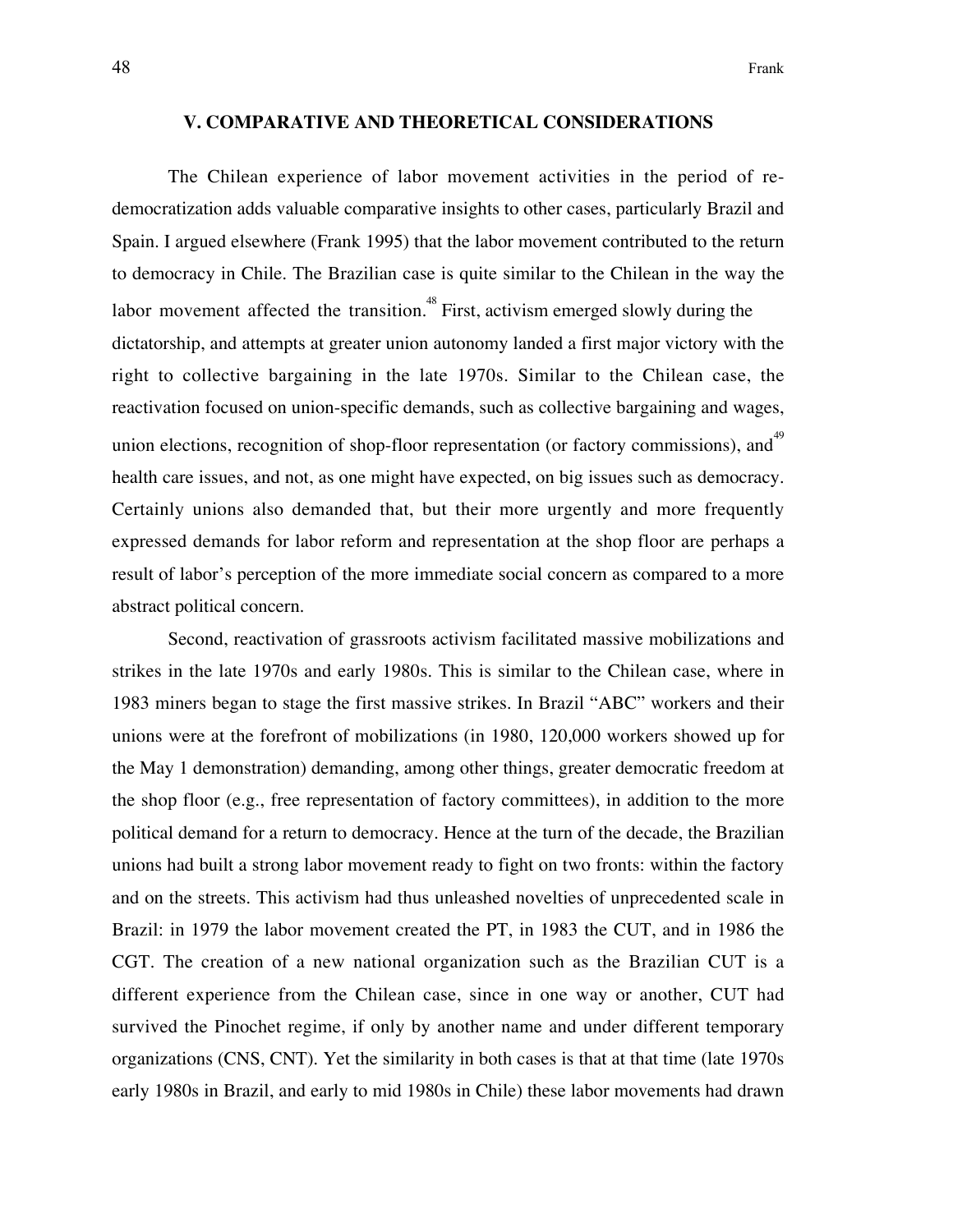Frank 29

important lessons with regard to the need to create strong and autonomous organizations capable of articulating specific demands related to the economy, labor laws, and most importantly, the workplace.

Third, the creation of PT in 1979 is thus in some ways only a "strategic side product" of a new labor movement that by that time had become convinced that further success depended on the continued strengthening of grassroots organization, organizational linking to intermediate (community)-level organization, as well as the top national organization. Hence, the idea around 1980 to create a new CUT. No party such as the PT emerged in Chile, although a few leaders favored the idea. There was, however, a similar process in Chile to the degree to which labor movement activism allowed for or necessitated the consolidation of a dynamic movement into a national organization. The creation of CUT in Brazil in 1983 was based on reasons comparable to those that led to the creation of the new CUT in 1988. Both top national organizations are perhaps more the consequence of a re-energized labor movement rather than the cause of labor movement revival (and subsequent opposition activities).

Fourth, while still in transition to democracy, both the Brazilian (since 1980, roughly) and the Chilean labor movement (since 1983) pursued a dual strategy of political and organizational tasks. Fifth, similar to the Chilean case, Brazilian unions pursued a new relationship to political parties. This is particularly interesting in the Brazilian case because the movement seemingly managed to create a new political party while at the same time obtaining autonomy from it. Undoubtedly, this has something to do with the nature of the PT, which from the beginning was committed to shop-floor autonomy. This is somewhat different in the Chilean case, because CUT has not been very successful in establishing greater autonomy from political parties. The Concertatión parties may have paid less attention to CUT than in the past (due in part to the existence of the supraparty government), but less frequent contacts between CUT and political parties did not automatically translate into autonomy from parties. Again, CUT's inability or unwillingness to give up reliance on party input was an important factor in the outcome described in earlier sections.

Sixth, plant-level reactivation in Brazil also included a rapprochement of sorts between unions and employers, a novelty in a country that had a long history of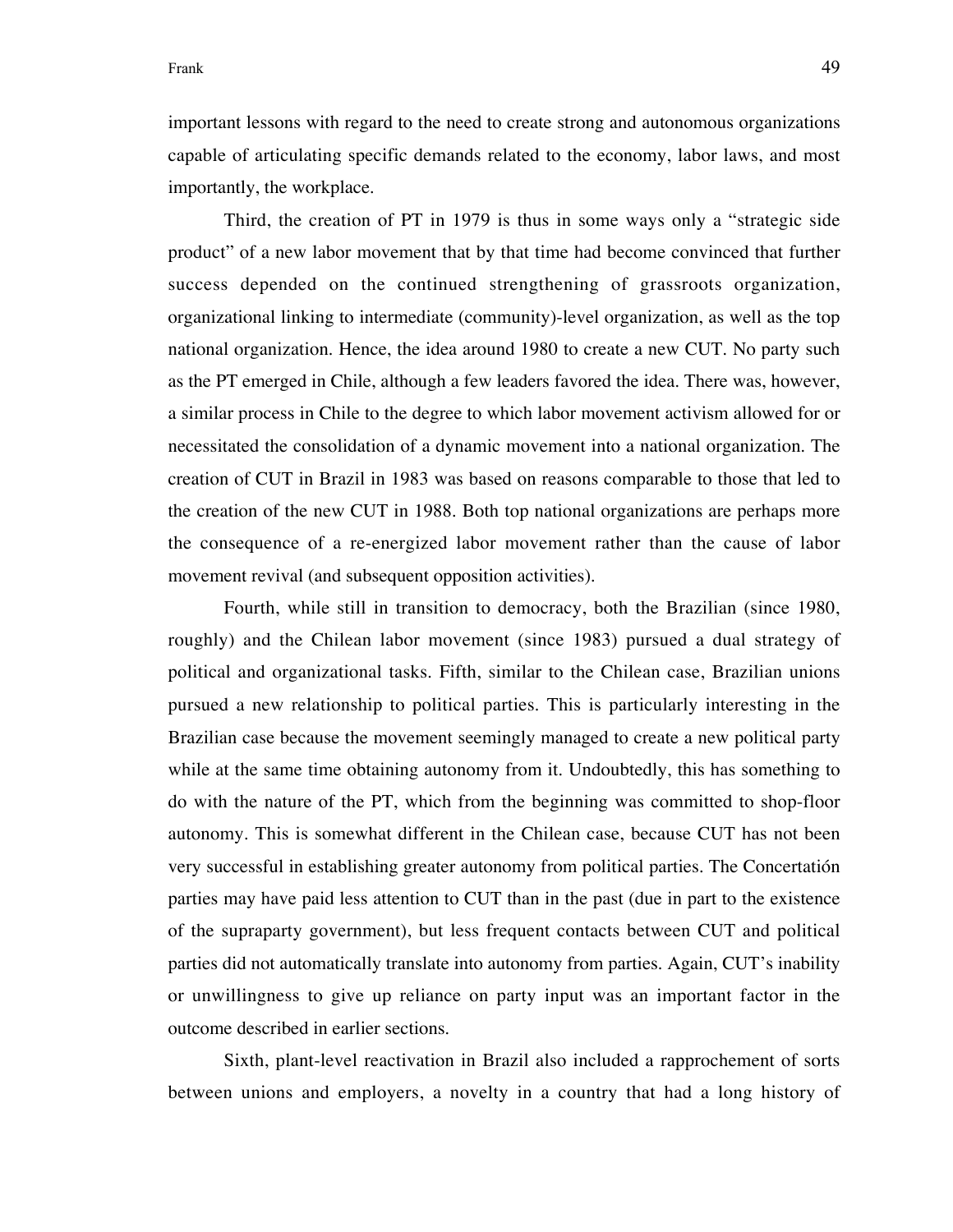corporatism. This is not necessarily the Chilean experience, where there was, and in many ways still is, no improvement in the relation between employers and unions. But in both cases, unions learned how to negotiate with employers. There is yet another important parallel. In both cases, conflict between labor and capital is perhaps recognized for the first time, and labor and capital are granted their legitimate interests. In Chile, the (majority of the) working class aspired to install a classless society. In Brazil, the labor movement depended on the corporatist state, which perhaps equally claimed to be able to eradicate class conflicts. Hence the AM in Chile is indeed a symbolic and historic milestone (even if little practical results ensued), and it set an entirely new tone to labor–capital relations, which has had a tremendous stabilizing effect on redemocratization, regardless, I repeat, of the concrete outcome. In Brazil, the recognition of shop-floor negotiations outside the corporatist structure resembles the AM agreements in Chile and that has had an equally strong and legitimizing effect on the industrial relations system. Hence it is not the case that conflicts would disappear through these "agreements on fundamentals," rather, they are confined to a legitimate sphere that is collective bargaining.

Seventh, the very pursuit of the organizational as well as political tasks resulted in a democratization of union practices in Chile and Brazil. This had important consequences for labor movement strategies in democracy. In both cases, labor movements have become better organized, better linked to the intermediate level, and have become more responsive to rank-and-file needs.

The Spanish<sup>50</sup> transition to democracy has elements present in both the Chilean and Brazilian cases. The reactivation of plant-level unions also came about within authoritarian structures. Similar to the Chilean and Brazilian cases, it led to a democratization of union practices within the labor movement. And a more authentic worker representation was instrumental in creating a stronger labor movement, which in turn shaped the return to democracy. A comparison of the Spanish and Chilean cases also shows that in both cases, plant-level moderation for the sake of political stability in the transition and consolidation was a result of unions' ability to link organizational behavior to the political reality. Yet unions' "moderation" was not a simple adaptation of economic demands to the possibilities of the political transition, let alone an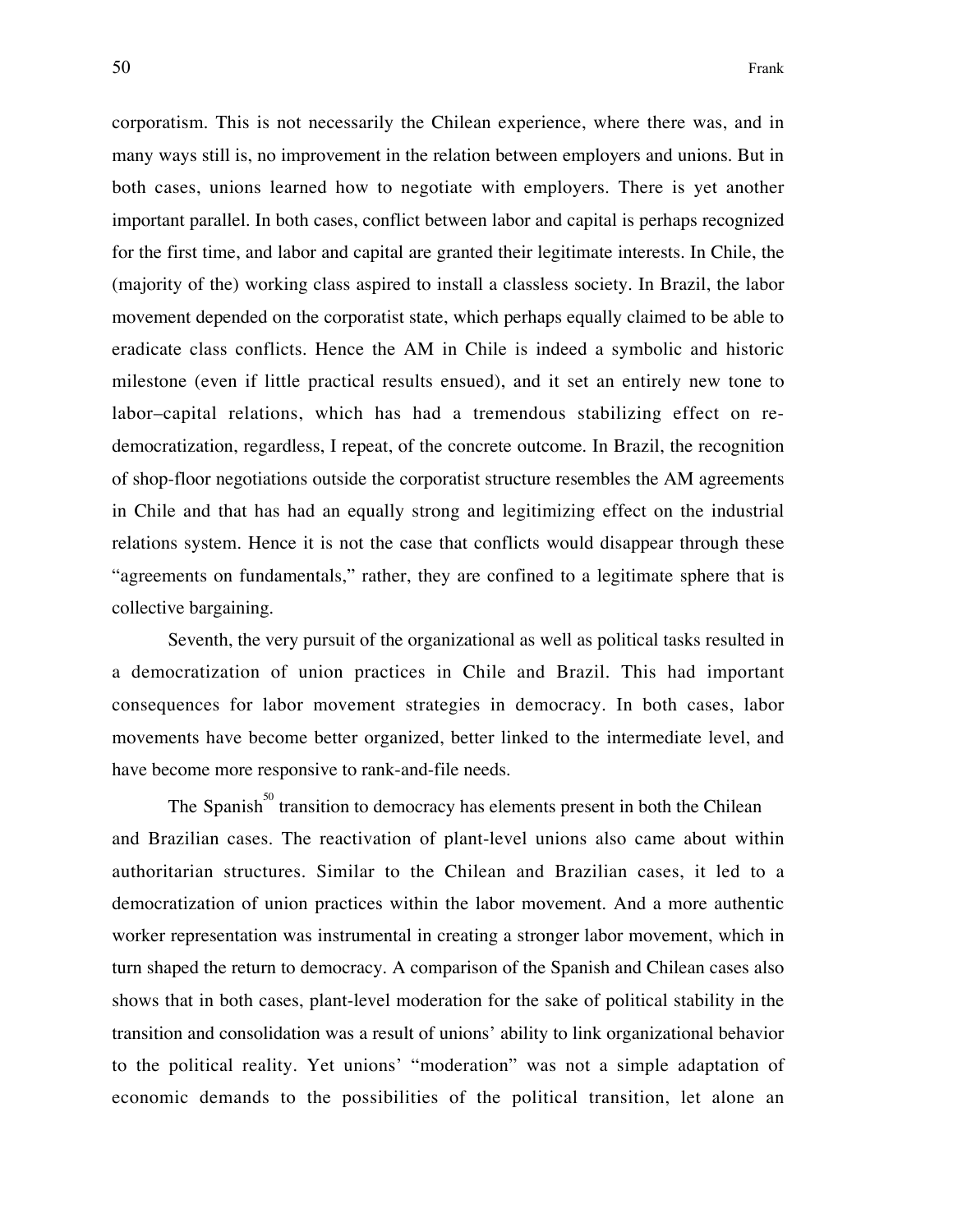abandonment of economic demands of rank and file. By making use of organizational resources (developed over the course of the dictatorship), unions in both countries managed to devise adequate strategies necessary for both organizational and political tasks, that is, the continued strengthening of the labor movement as well as contributing to the installation of democracy. Workplace reality and the larger political context are linked, and the experience of the Spanish and Chilean cases shows that the existence of democracy within the plant is just as important as democracy in the streets, and labor movements are capable and willing to dedicate resources and develop strategic responses to support such regimes (i.e., industrial relations systems and democracy).

As to the experience of the Brazilian labor movement in democracy, the record sheet is mixed. Unions were able to obtain victories by exerting some influence over the writing of the new Constitution in 1988 and the partial reform of the labor code in the 1990s. These changes included those in the public sector (who can now unionize and strike), a reduction of the work week, and greater liberty to form unions without authorization from the Labor ministry, to name a few.  $\frac{51}{1}$  Since the mid 1980s, CUT has been able to consolidate its position as the most powerful national organization, once again reflected in its ability to stage large strikes or its influence over the writing of the new Constitution. In addition, due to PT's proximity to CUT, the labor movement has been able to maintain a rather significant presence in the country's political arena, perhaps less in terms of PT's electoral strength but its ability to repeatedly nominate a strong presidential candidate (Lula). Much of the success of the Brazilian labor movement resides in its ability to maintain autonomous and representative organizations willing to pressure, negotiate, or mobilize and strike when necessary. In general, CUT as well as sectoral organizations have not hesitated to take a confrontational position toward the government or employers, and unions were also capable of creating alliances with other social movements.

Similar to the Chilean case, the Brazilian labor movement was not as successful as it hoped to be in terms of bringing about further changes in the labor legislation.<sup>52</sup> However, that being the case, the Brazilian labor movement was comparatively more successful than the Chilean in shaping the outcome of legislative reform. This is in the first place explained by Brazil's CUT, which pressured successfully for some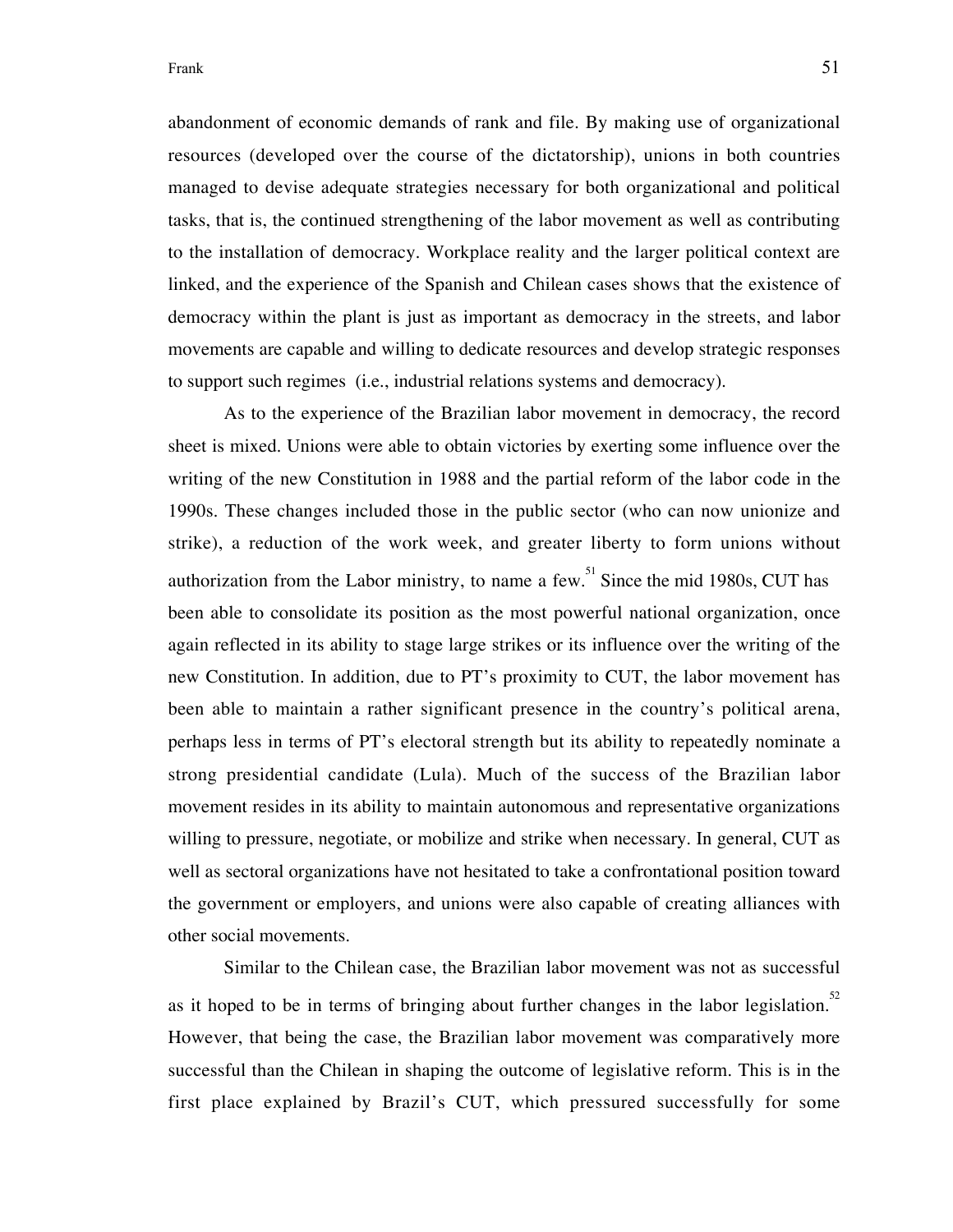modifications to be included in the 1988 Constitution and for subsequent changes of the labor code. Hence the Brazilian labor reform may have moved into a more "liberal" direction, while the Chilean legislation remains by and large "flexible" (see Cook 1998: 329–31).

Resurgence of shop-floor activism occurred often around collective bargaining, despite the severe legal limitations imposed on labor movements by the dictatorship. This was often combined with calls for greater union autonomy. This reactivation, gradually leading to a consolidation of the national movement and to strong linkages to intermediate organizations, was pivotal for the emergence of mass-scale opposition movements that ultimately contributed to the exit of the authoritarian regimes. The great accomplishment of labor movements in transitions to democracy is ultimately the ability to create and supply organizational resources for nascent opposition movements. This points to the complex way in which labor movements translate specific economic demands into political calls for democracy. These experiences show that the political process of transition does not come about in a mechanistic way from labor movement activism to political opposition movement. Often, the opposition movement's political presence cannot be adequately explained without also examining the social process taking place at the same time, or sometimes even preceding it, and originating within a pivotal player of opposition movements, that is, the labor movements.<sup>33</sup> Once the transition has ended and new democratic regimes assume power, labor movements continue to rely on organizational resources in their attempts to represent workers' interests.

The reality labor movements faced in Latin America's democracies of the 1980s and 1990s was multilayered and quite new: neoliberal economic policies conducted by democratic governments, a state no longer interested in re-creating old models of development such as corporatism (Brazil, Spain) or political bargaining (Chile); and new relations to political parties. Today, these labor movements themselves are no longer the same. They have become more democratic, better organized, have a better idea of union autonomy and hence also demand it. The strategies adopted by unions to represent their interests in these new scenarios make use of a number of resources, including the lessons learned from the experiences during the transition, the dictatorship, and the political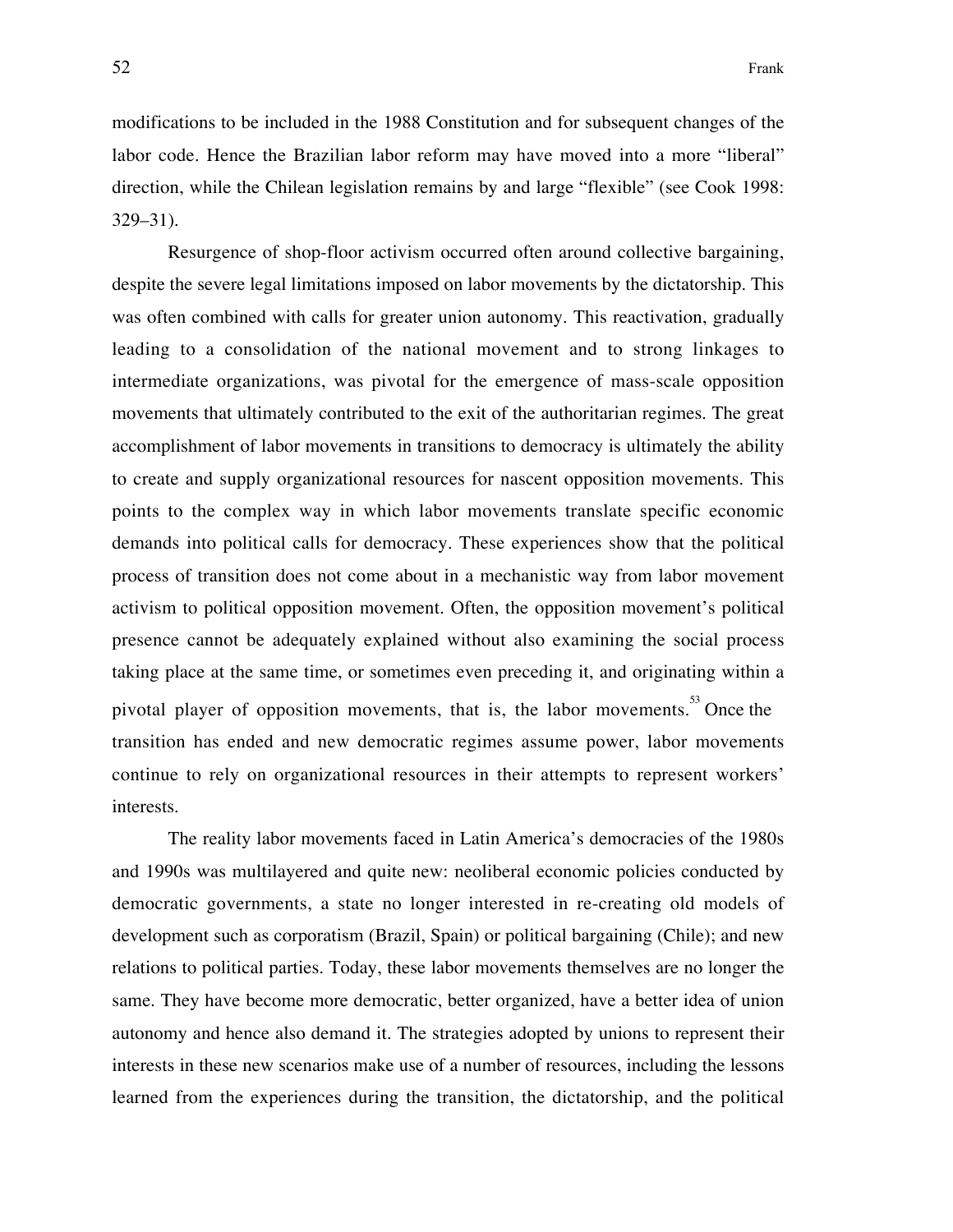## Frank 53

regimes preceding these. Most importantly, in democracy they have learned more about themselves. They rely more on their own organization, they focus more on rank-and-file needs, they are aware of the need to train the labor force, they appreciate community relations, they are better at collective bargaining, they know how to assert their rights, they recognize the need to co-exist with employers, to negotiate and pressure, to confront and strike when necessary, and to continue the demand for better labor laws.

The examination of these cases highlights the need to pay closer attention to labor movements themselves. Clearly, and as repeatedly mentioned, the economic, political, and institutional contexts are important variables shaping labor movement activities, responses, strategies, and so forth. However, one of the striking aspects that comes out of this discussion is that often, the political and even legal context is only of relative importance to labor movements. In other words, in order to understand how labor movements develop strategies and responses, a specific focus on the transition and consolidation phase does not tell us all that much more because there may be an underlying constant that shapes labor movement strategies above and beyond the particular political regime in which these strategies take place. Of course, this is not to say that a reform of a labor legislation such as the Chilean does not take on special relevance for unions when this takes place in democracy. It does, and therefore a major goal of the labor movement in democracy is indeed the removal of all authoritarian elements in that labor legislation. Hence, quite rationally, CUT will dedicate a major part of its efforts to see these changes implemented. Likewise, plant-level unions expect their employers to behave differently in democracy than during the dictatorship and they also expect them to comply with some of the changes made to the old labor laws that favor the unions (such as protection from dismissal during strikes). Hence, quite naturally, these new conditions influence unions' assessment of their situation and thus their strategies for how to respond. However, the fact that all this happens in a democracy does not make it a whole lot easier for unions to create the necessary resources. This requirement is by and large the same in democracy, during the transition, or under the dictatorship. There is reason to believe that these requirements also existed prior to the dictatorship but the unions did not know how to fully meet them. Or, to put it in different words, the union was socialized to refer to alternative methods of collective action to attempt to solve this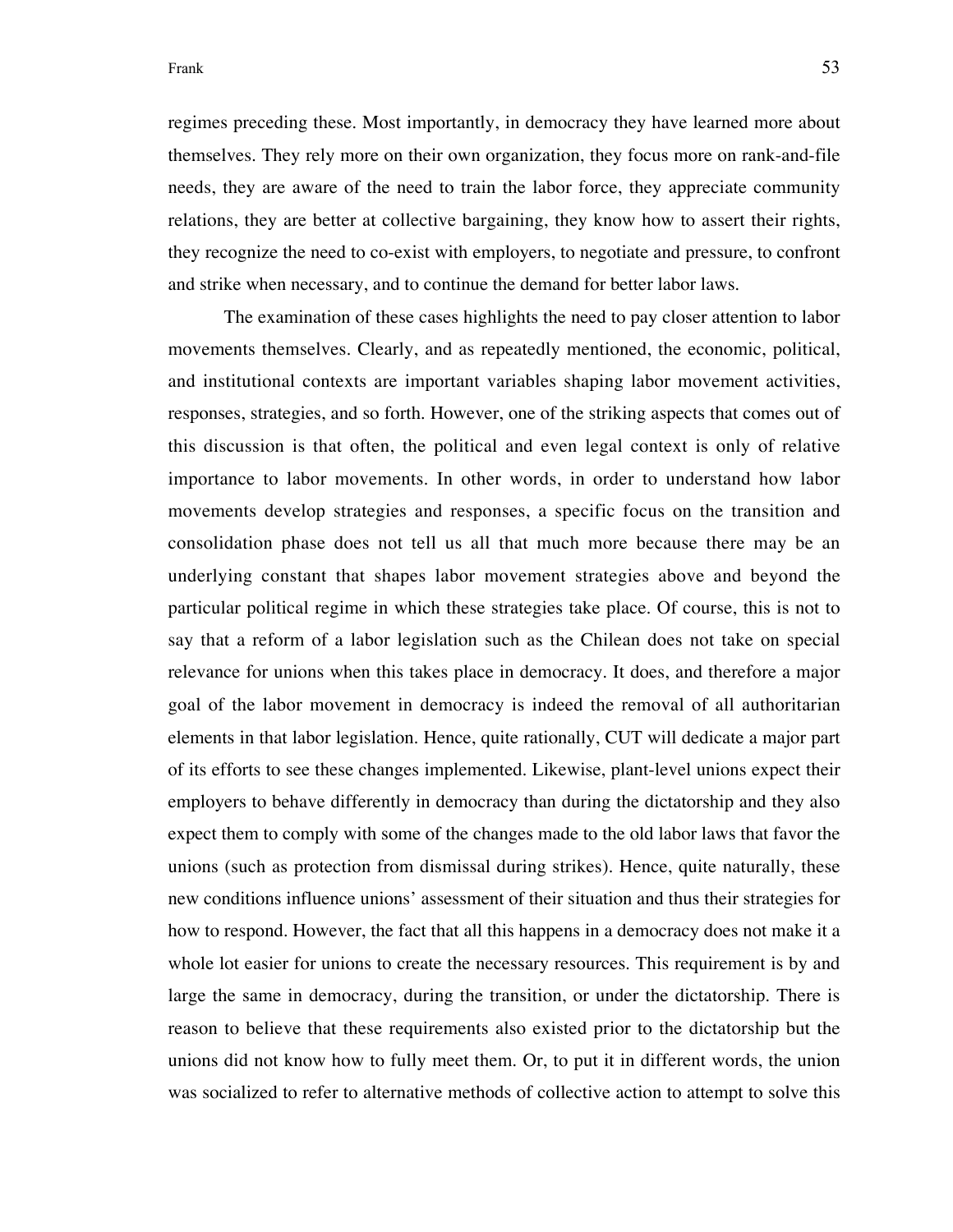problem. Hence in Chile, unions approached political parties, thereby politicizing what was essentially most of the time an issue between labor and capital and not an issue between capital and political parties, the government, or even an issue for the legislature. It did happen this way, however, which is why social conflicts quite frequently spilled over into the political arena, and why, likewise, political conflicts within the legislature quite frequently found their way to the workplace. Today, the Brazilian and Chilean labor movements are less incapacitated (to use an earlier notion) and more emancipated.

The Chilean case also informs us that labor legislation is an important factor in the industrial relations system and that as long as labor unions suffer from a power imbalance that favors employers, several major objectives of the democratic governments will remain elusive goals. During the 1990s, the economy grew at a steady rate, and while real wages also grew, so did income inequality. Hence the much repeated promise of "growth with equity" has yet to materialize. To the degree employers remain adamantly opposed to further reforms of the labor legislation, their behavior is detrimental to their own ambition to create a more competitive economy, to increase productivity, to be able to produce new products. Today, Chile needs more cooperation in the workplace and a labor force skilled, trained, and capable of participation in ever more sophisticated production processes. Unions have recognized these needs for a while now and the government is making efforts in the right direction by informing employers of the benefits such a change in direction can provide.

Yet above and beyond the current and future challenges of the Chilean economy, the question remains, How important is the labor legislation for the labor movement? It is important for unions because a better law will give them more protection, tools to improve remunerations, working conditions, and the like. A new labor legislation is unlikely to produce a new labor movement, new demands, more strikes, or new strategies. In Brazil, Spain, and Chile, unions used a limited legal space to devise strategies that would allow them to defend workers' interests. Hence, collective bargaining became important in all three cases. The question is, did unions become stronger (i.e., better-organized, more cohesive organization, more focused on specific demands, more capable of making specific demands, etc.) because of restrictive labor laws? This study has attempted to provide an answer to this question. Yet, rather than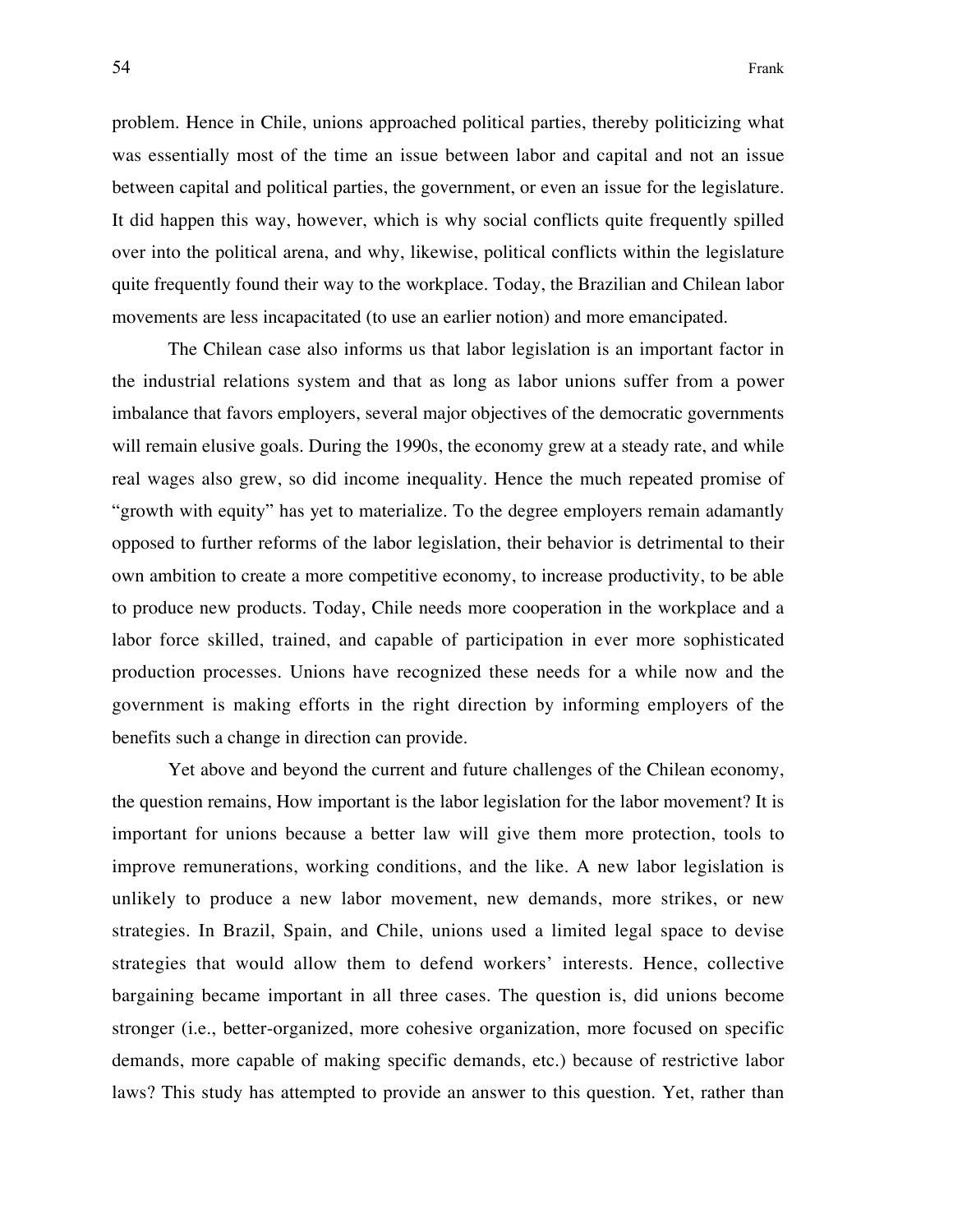making an argument for causality (repressive labor laws create strong labor movements) it may be useful to once again consider the relative effect labor legislation has on unions' ability to function. To be sure, the law creates a context in which labor activities take place, yet the activities themselves are first and foremost a product of labor movement activities that have as one reference point, labor legislation. Hence, even the best labor laws can not deliver better wages if unions do not know how to bargain, or how to convince the rank and file that they are more likely to make gains as a united group than as individuals. So similar to transitions and consolidation phases, the labor legislation is important but only *relatively* so in explaining union responses. Thus, the Chilean case provides ample evidence to argue that we may not (yet) fully understand the precise implications of labor laws and labor reforms for labor movement activities and strategies during periods of authoritarian rule, as well as during periods of re-democratization. In other words, there is considerable *uncertainty*. Further research will be necessary to learn more about the behavior and perception of labor movements. We know that political processes such as transitions and consolidations have a big impact on labor movements, and organizational processes taking place within labor movements can, in turn, also shape the transition and subsequent consolidation phase of re-democratization processes. This study attempts to show that labor movement strategies and union responses are ultimately the result of complex social processes that take place primarily within the organizational confines of labor unions. Future research should also be dedicated to enhancing our understanding of these organizational processes. Union leaders and rank and file need to constantly build and recreate organizational resources. The methods they employ are not always rational, more often a mix of reason and emotion, and often unions make right and wrong decisions. Looking at Chile's CUT, perhaps too many wrong decisions contributed to the disappointing results at the end of the 1990s. Perhaps CUT should have focused much more on building a strong organization, and on drawing strength from within its own ranks. In its appeal to have a fairer industrial relations system, it may have forgotten how to build one, and in so doing forgot a few other things.

More than 70 years ago, S. Perlman wrote that a Theory of the Labor Movement should include a theory of the "psychology of the laboring man (in order to) discover what is really on labor's mind, and to (understand) its customs and practices" (1928: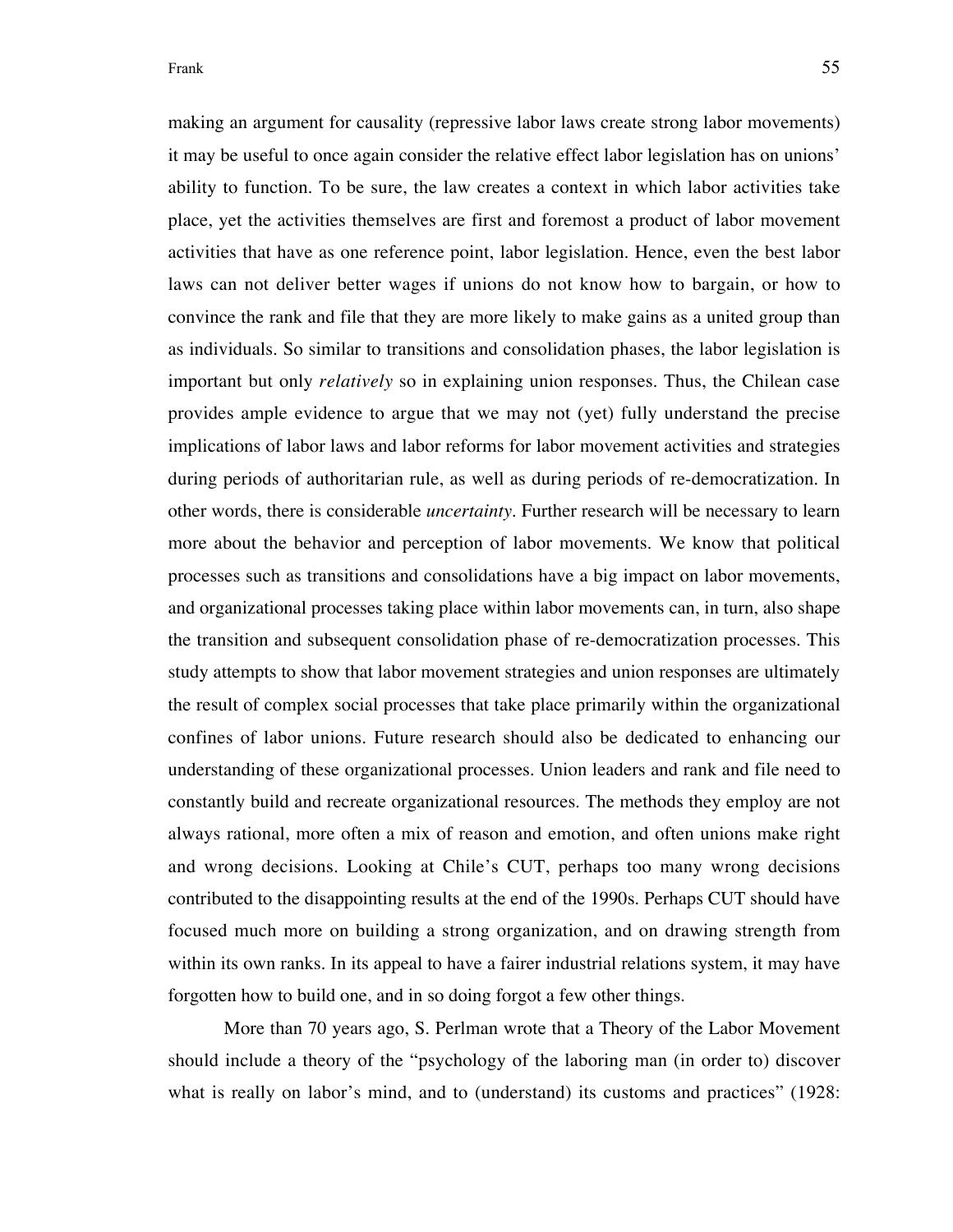237). He then went on to argue that an indispensable task of unions is to create a sense of collective identity among rank and file. This is necessary because of the union's "natural" goals: to obtain better wages, job control, and to get a handle on collective bargaining. These notions are commonplace, yet on second thought, they imply more than a superficial reading may reveal. For instance, the idea of strong collective bargaining quite literally means that through this instrument, the union bargains its "liberty," in other words, what the vote is for the citizen is collective bargaining for the workers. Moreover, the idea of job control entails not just the union's ability to allow the worker to keep his or her job, or to have a say in the production process, but to make decisions free of interference from other agents that exert influence over the union. Perlman here was talking about political parties. He was convinced that "when left alone" unions knew what was best for them. This admittedly conservative view (because it rejects Socialist, Communist, and even Social Democratic influence) allows the union to focus on more "corporate" interests, such as wages and benefits. Perlman also believed that unions need to create solidarity structures that tie the individual worker into the organization. Finally, Perlman believed that this type of industrial action had a future in so far as it was sustainable across economic sectors or over time as modernization and technical change became more prevalent. It is imperative, however, that modernization also entails a 'democratizing' character. Not in the sense of "creating further inequalities by majority principle" but by establishing true "parity" among social actors. And the degree to which unions and employers become "socialized" to this type of industrial relations, exploitation and other "social experiments" are no longer necessary. Modernization entails little risks in this "model": workers' "true" ideology is once again embedded in their daily life experiences, their workplace, their organization, and their collective action. Instead of conflict, participation, cooperation, and a strong civil society are the bedrock of development.

Much of what Perlman said can be applied to the experience of the Chilean and perhaps other labor movements during the past decade. To the degree that Chile's CUT failed or is in crisis, Perlman's "consciousness of poverty" is quite applicable. Toward the end of the decade, the top leadership of CUT had lost considerable legitimacy, its political machinations had led the organization into a dead end, plant-level unions and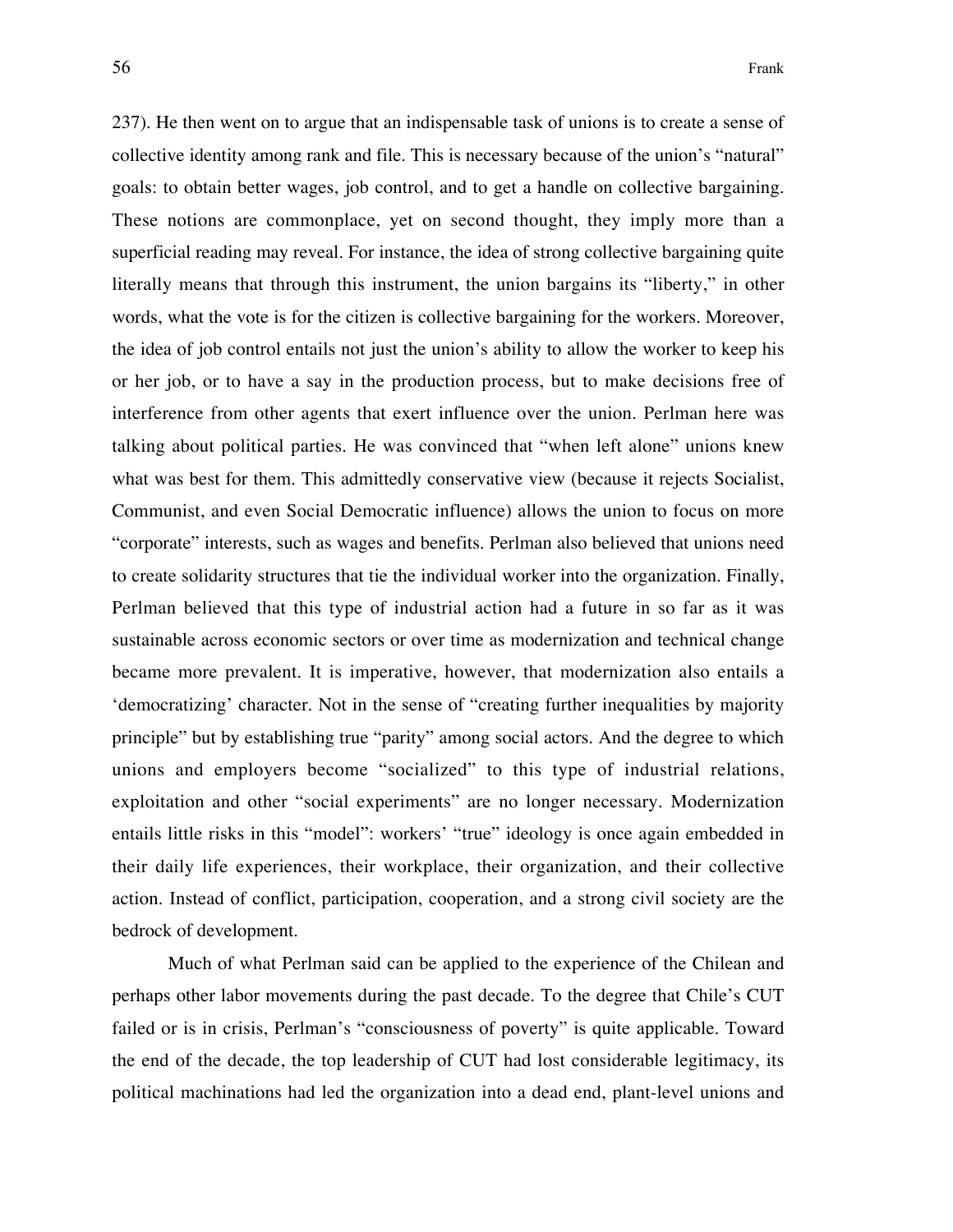federations stopped affiliating with CUT, it was unclear who presided over the organization, there were deep divisions between the Concertatión and PC sectors, and several of the leaders exhibited what Perlman described as (the worker's) state of mind that is "convinced by experience that he is living in a world of limited opportunity" while others around (him) are seemingly seeing the same world with quite different eyes. Hence, while the new Chilean governments "saw" democracy being "consolidated," the economy producing "growth with equity." While employers "saw" that nothing was wrong with the current industrial relations system, CUT leaders "saw" only defeat and abandonment. The CUT leadership faces enormous challenges if it is to revert this course, which in many ways was chosen by its own leaders. The experience of many plant-level unions and intermediate organizations was quite different. Once the Pinochet regime was defeated, the labor movement focused on building its own new "project," thereby ending a long honeymoon of party–union relations, which was ready for a divorce, anyway. Chilean labor organizations became another "corporate actor" of sorts: focusing on gaining benefits for its members, creating solidarity structures by increasing membership and by increasing sectoral affiliation to federations and confederations, or by staging repeated successful strikes and mobilizations in the case of public-sector unions. The new economic, political, and (not so new) institutional reality of democratic Chile, Brazil, and Spain forced unions to come to terms with modernization. A decisive element of their strategies was the building of strong and autonomous organizations, rooted in workers' daily life, but drawing ideas from historic experiences, and by applying that strength directly to the workplace (instead of, as in the past, to the political arena or the state).

Confronted by aggressive waves of globalization, states and even presumably labor-friendly governments in Europe and Latin America face ever more difficult choices when navigating their countries (and their societal models) into "survival niches" while maintaining a rhetoric of the promises of modernization. If in addition to that, the "old allies" of workers, that is, labor parties, have little or nothing to offer in terms of alternative directions, we should expect labor movements in these continents to be on the defensive, facing a rather bleak future. Yet Perlman and Zwing, the German sociologist referred to in the last chapter of Perlman's book, when writing about what were arguably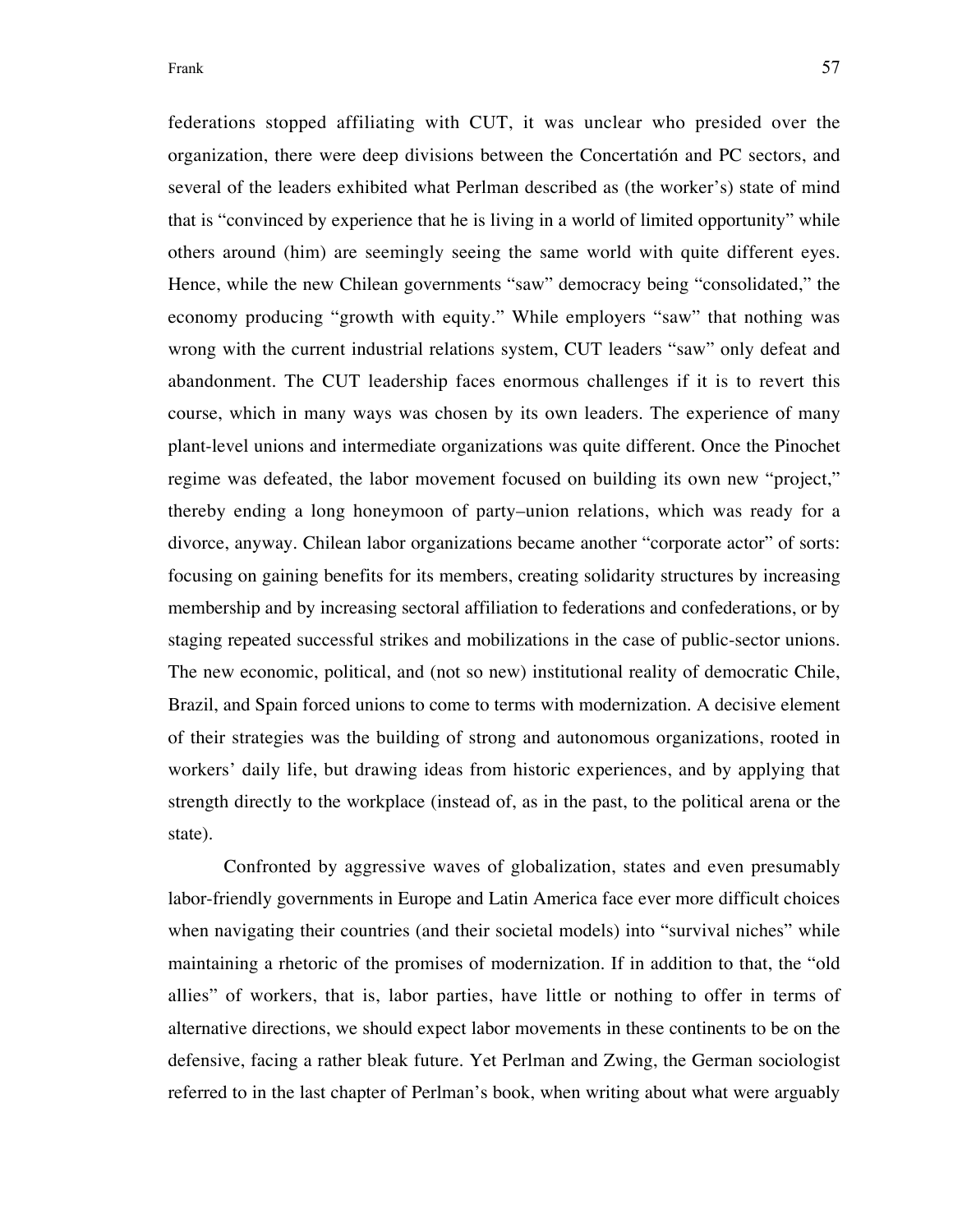equally uncertain times at the beginning of the  $20<sup>th</sup>$  century, were rather optimistic about the future of labor unions in part because they were impressed by the successes of US labor unions, which were nonpolitical and "exceptionally" aware of the need to have a "home-grown philosophy" (1928: 272) on their own. These scenarios raise interesting theoretical questions for the Chilean and Latin American cases: with governments and Center and Left political parties firmly embracing neoliberal modernization, will labor movements in these countries move toward the US type? What are some of the trade-offs these movements might face if they did? What will happen to the historic models labor movements pursued for the greater part of the  $20<sup>th</sup>$  century? Unlike Perlman's scenario (i.e., that parity leads to a socialization of industrial relations, which in turn leads to better participation of labor and cooperation with employers: in short, modernization of the economy, stabilization of democracy, and thus real development), the Chilean experience of the 1990s is in many ways incomplete. This is not to imply that all unions have done their homework, but there are indications that the labor movement has contributed far more than employers in approaching this goal, and that, though arguably willing, the government still has to do quite some work to accomplish what it said it would do ten years ago. If the Chilean labor movement has become moderate (as compared to revolutionary) throughout these years, it is not because the government or employers have been very cooperative, or because employers for the most part considered unions truly equal, but because moderation has become a new method of collective action. This does not imply unions' unwillingness to fight. To the contrary, it means a careful engagement in a competitive battle for progress and development.

#### **Endnotes**

<sup>1</sup> Unless otherwise stated, I shall make liberal use of notions such as labor, labor organizations, labor movement, etc. Clearly, these are not all the same. Elsewhere (1995) I have given this considerable care and distinguished between plant-level leaders, intermediate-level leaders of federations and confederations, leaders of the top national organization, and rank and file.

<sup>2</sup> In this paper, I avoid the notion of 'consolidation of democracy.' O'Donnell's (1996) ideas are pathbreaking in this area. 3

Frank (1995). Other work has been influential as well. The two most important are, for the Spanish case, Fishman (1990), and for the Brazilian case, Keck (1989, 1989a). 4

For reasons of space, this article does not include a discussion of the economic context and its influence on labor movement activities. It can be found in Frank (2000).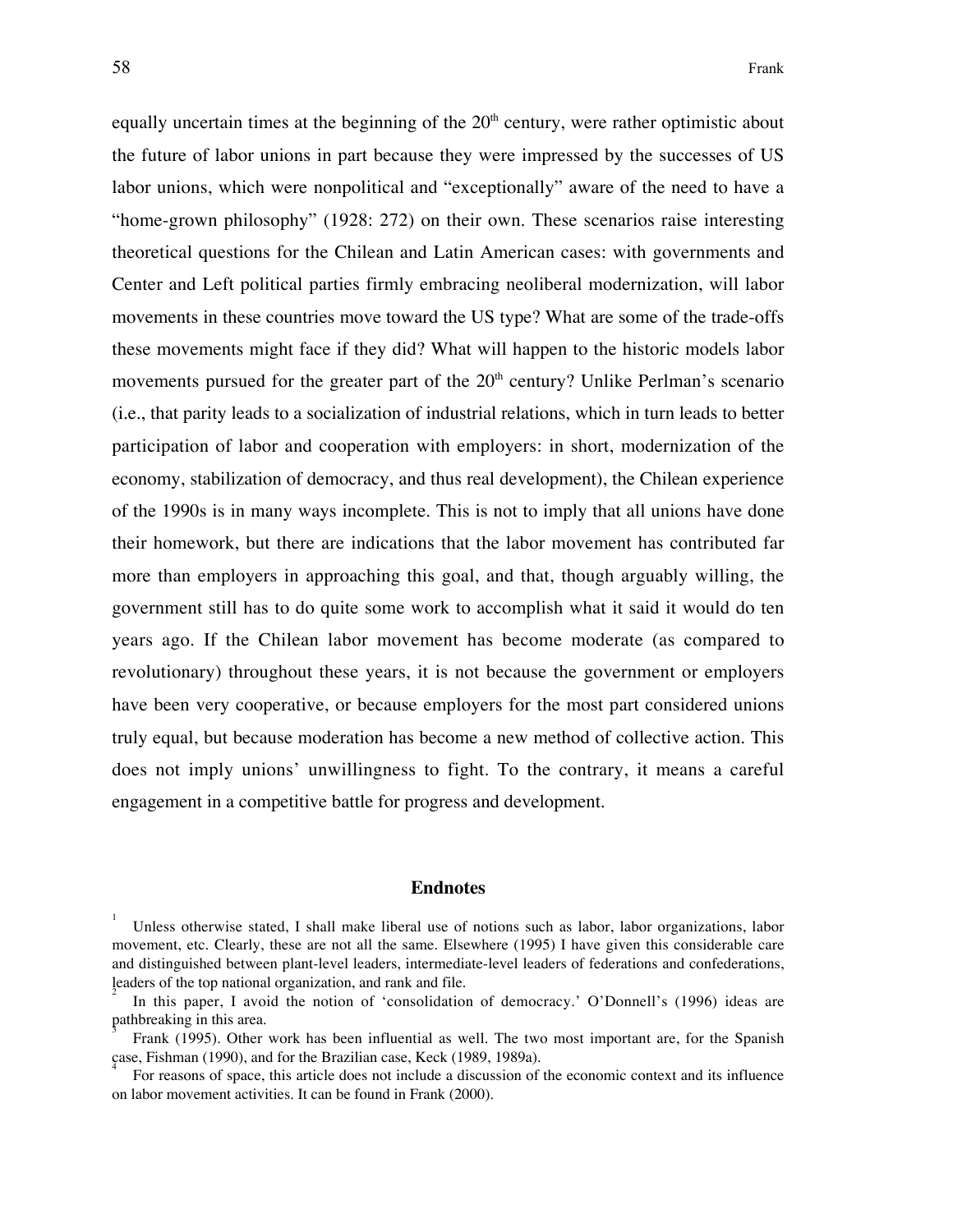5 See A. Angell (1972) and S. Valenzuela (1976). The missing party here is the Communist Party (PC). While voter support is at approximately 3–5%, the PC maintains a very strong presence within CUT and it is the only party that has been able to increase its presence in the labor movement since the return to democracy. 6

It will become evident later in this paper that my use of this ambiguous notion is intentional.

The original plan of the incoming government *and* CUT had been to first attempt a reform through negotiations between labor and employers (basically CUT and CPC). As this approach ran into difficulties, the government simply took the reform to Congress.

8 S. Valenzuela has provided the most useful, explicit, and detailed research agenda in his analysis "Labor Movements in Transitions to Democracy: A Framework for Analysis" (1989). Obviously, many of Valenzuela's variables inform my understanding of labor movement strategies. However, Valenzuela's analysis, following the O'Donnell/Schmitter transitions argument (1986), is mostly limited to the examination of labor movement strategies with regards to one issue: restraint of mobilization. In this sense, the analysis has a bias toward the political and thus looks at labor movement strategies from the "outside in." It is also more often top-down, rather than bottom-up, i.e., he focuses more on national leadership instead of local leaders. This is not to say, however, that he ignores this important dimension of labor movement activity.

9 A more elaborate discussion on reforms to labor legislations in Latin America can be found in Cook  $(1998)$ .

For a more detailed analysis of the new labor laws, see Frank (1995).

The following is based on Lopez (1995) and Frías (1998).

The law does not force employers to negotiate with each other, only with their respective unions. See Lopez (1995: 101).

For example, flexible contracts (e.g., subcontracting) without suspension of collective bargaining rights, flexible working hours with guaranteed proportional remuneration, minimum and maximum hours. See Lopez (1995: 106). 14

As this text goes to print, the Lagos government recently announced (9/8/2000) that its decision to push for a "compromise legislation" (perhaps in part a reflection of its worries about increasing unemployment figures) would not include the possibility for interenterprise collective bargaining and it would maintain the employer's right to replace striking workers.

 $\frac{15}{16}$  Data are from Frías (1998).

Initial readjustments vary across economic sector. Statistics by the *Dirección del Trabajo* (1998a) show a mixed record for 1997–98. In some sectors, such as manufacturing, the average increase was about 0.10%, but in several other sectors, including mining, initial readjustments decreased a full percentage point when compared to the previous readjustment.

A national survey conducted by the DT in 1992–93 found that 63.8% of interviewed plant-level leaders believed there is no adequate legislation to protect employment or to protect unions against ('disloyal') employer practices; 55.8% responded that strike is not an effective weapon (DT 1995: 45, 53).<br><sup>18</sup>

In my survey among 300 plant-level leaders (Frank 1995), approximately 45% believed that the reforms signified some progress for unions, and 33% thought they were not good enough to create more possibilities for union activities. Eleven percent responded that the reforms were a total disappointment.

See *Reflexión y Liberación* (1996: 12). <sup>20</sup>

- $\frac{20}{21}$  This is well documented in an excellent article by Allamand (1999).
- $\frac{21}{22}$  This is more fully developed in Frank (1995).
- $\frac{2}{23}$  Confidential interview with official in the Labor Ministry, 1992.

The DC as the dominant centrist party did not come about before 1957, and for that time period it is better to speak of conflicts between Center and Left "camps." The role of the PR as the dominant centrist party, prior to its replacement by the DC, is important. See S. Valenzuela (1995) on the history of the party system in Chile. 24

I do not ignore the effect that the electoral laws had on the need to maintain the coalition and to align candidates' specific proposals with those of the Concertatión.

25 See the public opinion surveys conducted by Marta Lagos and Carlos Huneeus of CERC and Corporación Tiempo 2000.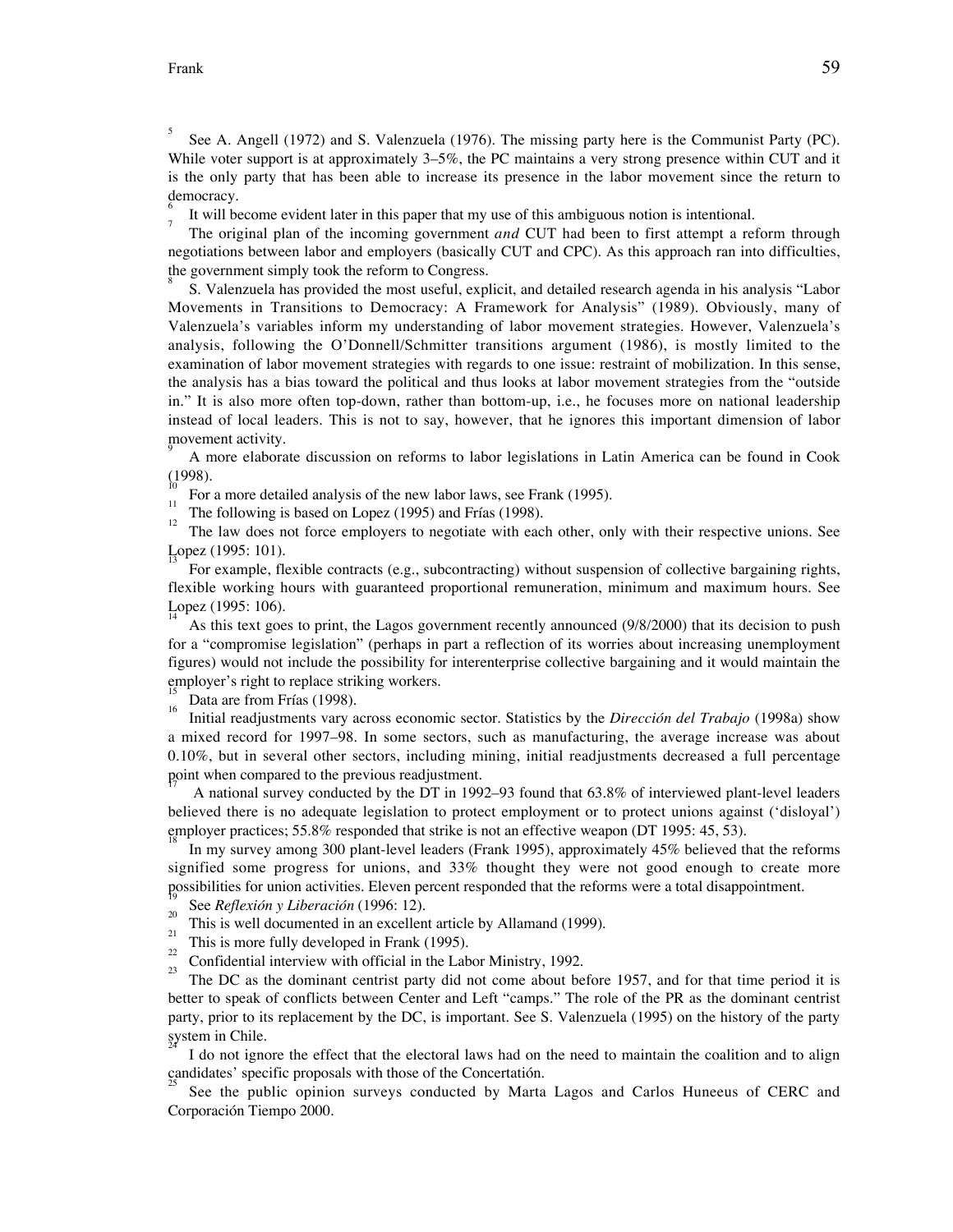26 See, for example, the agreement between Arrate and Senator Thayer on amendments to the labor reform. In my view, these changes were nothing new. Instead, CUT's proposals, numbering 37, were in fact quite new, yet these were ignored by the government. See Frías (1998: 42–55).

I noticed this bias once again at the recent LASA Congress in Miami. <sup>28</sup>

It was, however, to employers who feared that the historic alliance of centrist and leftist unions and the labor movement would bring the country back to 1973. 29

This notion does not quite hit it. What I have in mind here is, because of the legal and social implications of the concept, the German idea of "Entmündigung," i.e., to deprive somebody of a chance to express himself. 30

The new CUT, which replaced the "unica" with "unitaria" in its acronym, was not founded before 1988. Between 1973, the year the old CUT was dissolved, and 1988, several national organizations existed (such as the *Comando Nacional de Trabajadores* [CNT]). They had, by and large, the same leadership. The dictatorship years are documented in Campero and Valenzuela (1981), Falabella (1980), Barrera and Valenzuela (1986), and Frank (1995).

One of the crucial events in the opposition process was the ability of Communist and Christian Democratic union leaders to create a coalition leadership in the mining sector as early as in 1985–86. A united labor movement was subsequently instrumental in putting pressure on political parties to do the same. See Frank (1995).

Everybody knew that the plebiscite was going to happen, yet between 1980 (if not earlier) and April 1988, political parties were unable to put their differences aside for the greater welfare of a victory over Pinochet. The agreement to create a coalition was finally reached in the spring of 1988, which left them little time to prepare for the plebiscite.

 $\frac{3}{34}$  This notion is Foxley's.

I noticed this already in 1991–92 during many interviews with CUT's Consejo Ejecutivo. The CUT elections of 1996 are a case in point. I also think that, given their politicized views, Socialists within CUT were bothered that Frei, instead of Lagos, became the second Concertatión candidate and president.

This was the impression I got in a series of interviews with the top leadership also during 1992. By December 1988–January 1999, leaders often spoke of "identity crisis" or absence of "*fuerza propia*." <sup>36</sup>

 $\frac{30}{37}$  I thank Mario Alburquerque and Hermann Schink for clarifying this for me.

Skepticism from this group toward the top leadership began already in 1991. These leaders produced valuable documents and publications and, in short, engaged in constructive criticism throughout the decade without leaving CUT. This does not absolve them entirely from responsibility, however.

The demands of the teachers (*Colegio de Profesores*) included a revision of the *Estatuto Docente* so that education would once again be administered by a central authority, the Ministry of Education. The Pinochet regime decentralized education with the effect that local municipalities obtained partial jurisdiction (e.g., finance, promotion, social security, curricula). See Reca (1996).

See Frias (1998: 33). In addition to better salaries, the teachers also demanded "permanent talks." In other words, while negotiating they maintained their threats and, if necessary, did not hesitate to interrupt talks with national strikes. 40

The Aylwin administration recognized from the beginning that there was a debt to public employees that it had inherited from the Pinochet regime. Hence it was more a question of how much ought to be paid back. 41

It is not clear how realistic such threats really are. It is unlikely CUT would ever go so far as to call upon its members to vote in general elections for parties outside the Concertatión. It is also unlikely that CUT would instruct its members to vote in union elections for parties that are represented in CUT but not part of the Concertatión. What is possible, however, is that CUT could have moved closer to the PC's position, thereby pressuring the government in several ways. Keep in mind that the only party that has consistently increased rank-and-file support within CUT is the PC. It is now once again more strongly represented than the DC, bringing it back to its historic position prior to 1973. A move to the left would in all likelihood have enjoyed broad rank-and-file support and would have put CUT in a much better bargaining position vis-à-vis the government. This strategic (and not only political) decision would also have improved relations among the top CUT leaders. In short, it would have opened up a lot of possibilities.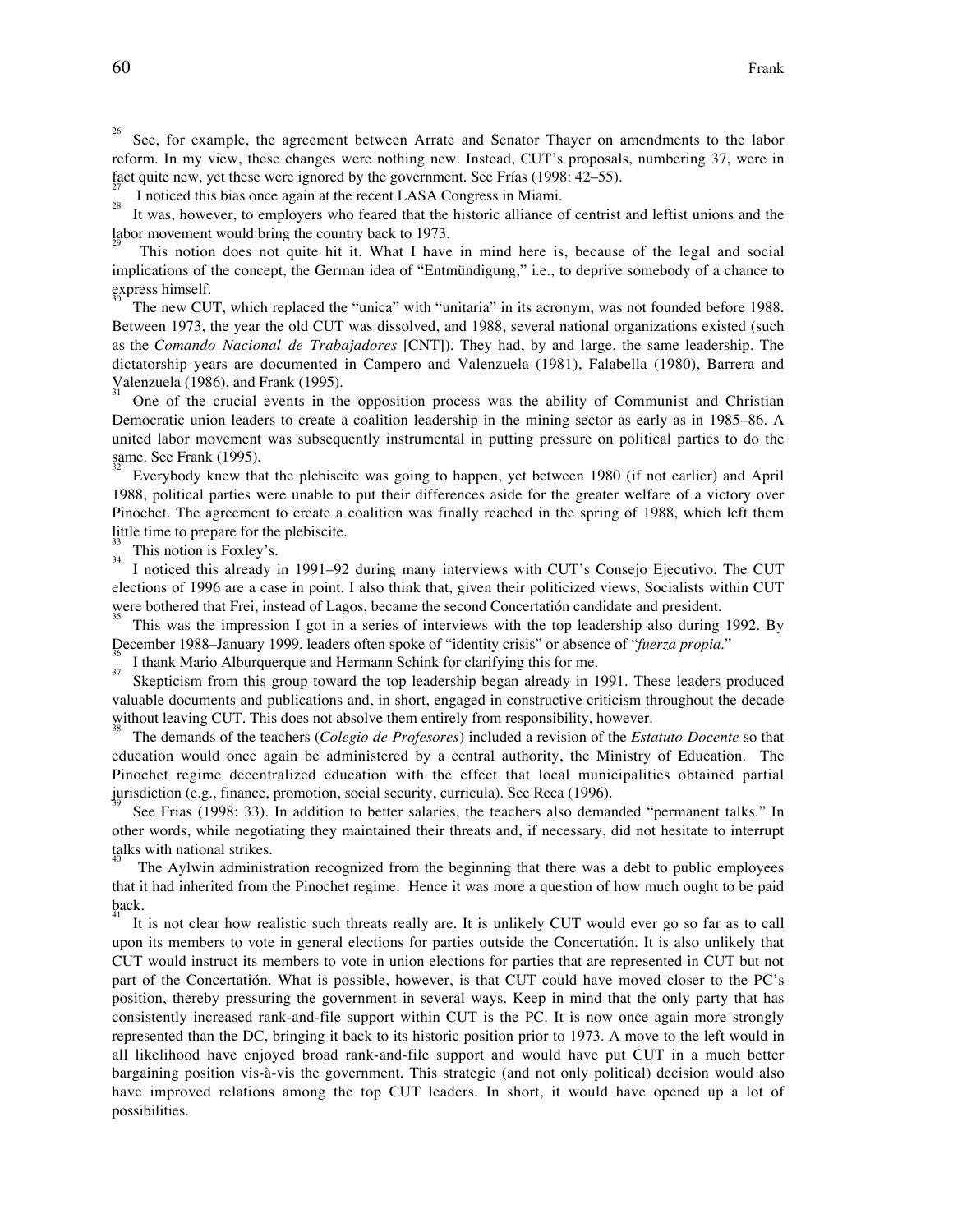42 In many interviews with public-sector union leaders, one of the first things mentioned was that CUT had "failed in democracy" above all because it was "too political." Cabrera told me that CUT pressured *Confenats* to avoid illegal strikes (interview December 1998). As to the Communists in *Anef* and the *Colegio de Profesores,* in both unions Christian Democrats are vice-presidents and a large number of rank and file are also Christian Democrats. 43

Most of the following discussion is based on case studies and my own research. The arbitrariness in the sample is in part a result of space constraints (a discussion of agricultural and manufacturing unions is included in Frank 2000), in part it is intentional because my objective was to demonstrate similar strategies across different economic sectors. I am not arguing that all mining, agriculture, or metalworkers' unions followed the same strategies, nor do I imply that all unions were successful in one way or another. Many may indeed do poorly and accomplish fairly little. Instead, I try to show how some unions in these sectors managed to devise successful strategies, what these were, and what implications this union behavior may have for the argument of this study. More systematic research, combining survey, case studies, and in-depth interviewing is necessary. 44

Much of the information on new developments in mining is borrowed from Agacino, Gonzalez, and Rojas (1998), and de Laire (1999).

<sup>45</sup> Particularly the set-up and maintenance of the huge infrastructure surrounding the mines.

In one case the union won a concession from the employer to fly workers home and return them to work via airplane. This shortened the time workers would spend on bus traveling to their distant homes. See de Laire (1999).

The discussion of the following section includes conclusions drawn from the analyses of agricultural and manufacturing unions as well, which, as mentioned, were excluded from this text due to space limitations.

- 48 I borrow once again from Keck (1989a) and Moreira Alves (1989).
- $\frac{1}{50}$  The emergence of factory commissions is also discussed in Bülow (2000).
- $\frac{3}{51}$  Here I refer to Fishman's study (1990).
- See Keck (1992) and Bülow (2000) for more detailed discussion.
- For the Brazilian case, see Cook (1998), Bülow (2000), Bensusan (2000).

Fishman (1990) and Frank (1995) discuss these processes by focusing on unions' ability to "moderate" union demands during re-democratization.

#### **Bibliography**

- Abramo, L., and A. Cuevas, eds. 1992. *El Sindicalismo Latinoamericano en Los Noventa. Negociación Colectiva y Sindicatos*. Clacso. Santiago, Chile.
- Agacino, R. 1996. "Cinco Ecuaciones 'Virtuosas' del Modelo Económico Chileno y Orientaciones para una nueva Política Económica." PET *Economía y Trabajo 6o Informe Anual*, 1995–96, Santiago, 57–84.
- Agacino, R., and M. Echeverria, eds. 1995. *Flexibilidad y Condiciones de Trabajo Precarias*. PET Santiago, Chile.
- Agacino, R., C. Gonzalez, and J. Rojas. 1998. *Capital Transnacional Y Trabajo El Desarrollo Minero en Chile.* Lom Ediciones. Santiago, Chile.
- Alburquerque, M. 1991. "El Sindicalismo en el Primer Año de Gobierno democrático." Serie *Documentos* CIASI, No. 9, Santiago.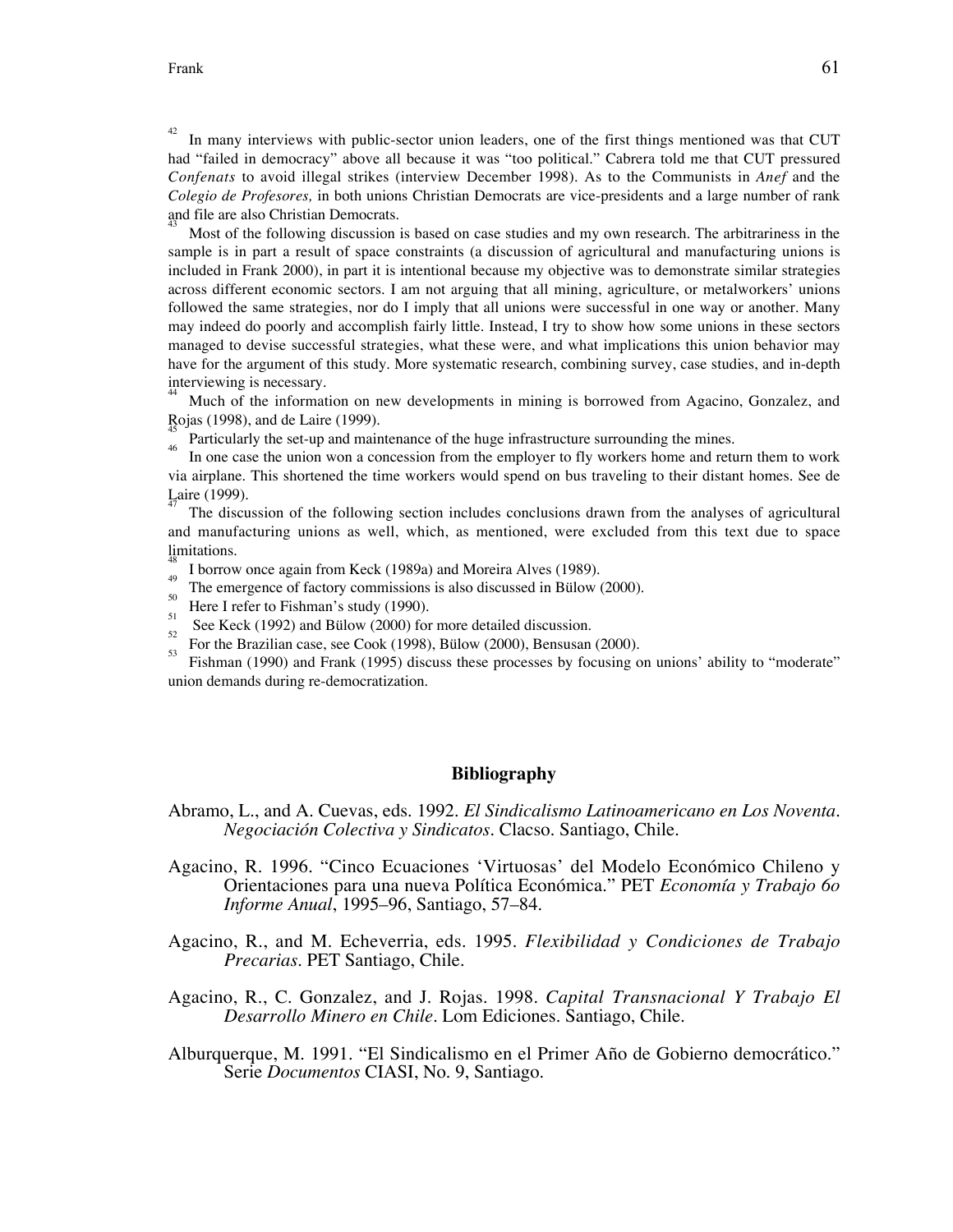- Alburquerque, M., and E. Rivera. 1990. "El Debate en Torno a la Concertación Social y Económica." *Proposiciones* 18, SUR, Santiago, 85–110.
- Allamand, A. 1999. "Las paradojas de un legado." In Drake, P. Jaksic, I., eds., *El modelo chileno Democracia y desarrollo en los noventa*. Lom Ediciones, Santiago, 169–190.
- Angell, Alan. 1972. *Politics and the Labour Movement in Chile*. Oxford University Press: London and New York.
- Barrera, M., and S. Valenzuela. 1986. "The Development of Labor Movement Opposition to the Military Regime." In J.S. and A. Valenzuela, eds. *Military Rule in Chile. Dictatorship and Oppositions*. Johns Hopkins University Press: Baltimore and London, 230–69.
- Bartell, E. 1992. "Business Perceptions and the Transition to Democracy in Chile." University of Notre Dame, Kellogg Institute for International Studies Working Paper #184.
- Bensusan, G. 2000. "El impacto de la reestructuración neoliberal: comparación de las estrategias sindicales en Argentina, Brazil, Mexico, Canada y Estados Unidos." Paper presented at the XXII International Congress of the Latin American Studies Association (LASA), 16–18 March, Miami.
- Bülow, M. von. 2000. "O Movimiento Sindical Brasileiro Nos Anos 90." Paper presented at the XXII International Congress of the Latin American Studies Association (LASA), 16–18 March, Miami.
- Campero, G. 1992. and R. Cortázar. 1986. "Logics of Union Action in Chile." University of Notre Dame, Kellogg Institute for International Studies Working Paper #85.
- Campero, G., and J. Valenzuela. 1981. *El Movimiento Sindical Chileno en el Capitalismo Autoritario*. ILET: Santiago.
- Castillo, M., M. Dini, and C. Maggi. 1996. "Reorganización industrial y estrategias competitivas en Chile." In J. Katz, ed. *Estabilización Macroeconómica, Reforma Estructural Y Comportamiento Industrial. Estructura y Funcionamiento del Sector Manufacturero Latinoamericano en Los Años 90.* Cepal/IDRC-Alianza Editorial, Buenos Aires 1996, 223–57.
- CERC (Centro de Estudios de la Realidad Contemporanea) "Barómetro CERC." March 1999, July 1999, September 1999, December 1999. Santiago.
- CIASI (Centro de Investigación y Asesoría Sindical). 1995. *Serie Documentos*, No. 11. Negociación Colectiva.
- Concertación (de Partidos por la Democracia). 1989. *Programa de Gobierno*. Santiago.
- \_\_\_\_\_\_. 1988. *Compromiso Económico y Social de la Campaña por el No*. Santiago.
- Collier, R.B., and D. Collier. 1991. *Shaping the Political Arena: Critical Junctures, Trade Unions, and the State in Latin America*. Princeton University Press: Princeton, NJ.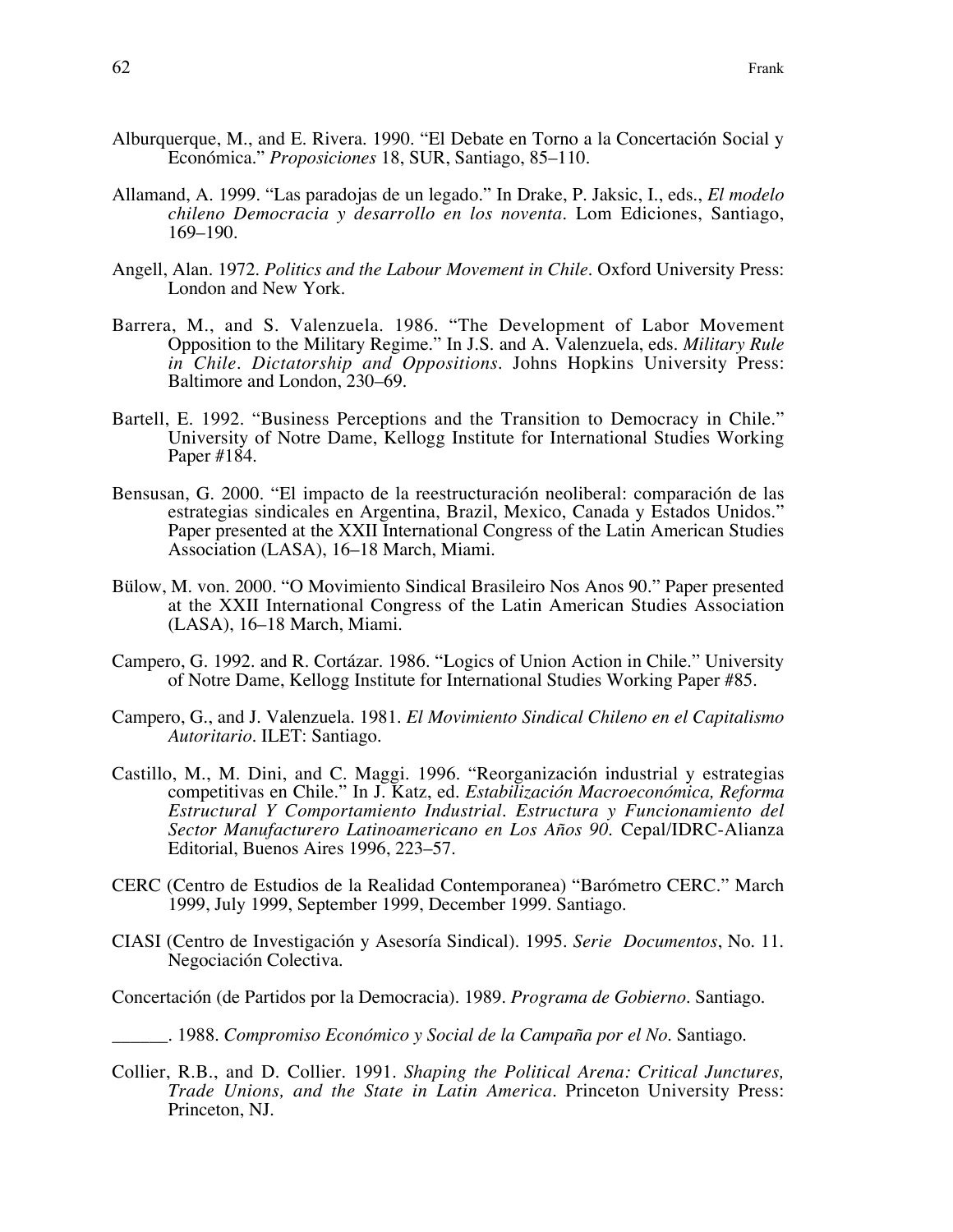\_\_\_\_\_\_. 1979. "Inducements versus Constraints: Disaggregating 'Corporatism'" *American Political Science Review* 73: 4 (December), 967–86.

- Cook, M.L. 1998. "Toward Flexible Industrial Relations? Neo-liberalism, Democracy, and Labor Reform in Latin America." *Industrial Relations* Vol. 37 No. 3, 311–37.
- Cortázar, R. 1993. *Política Laboral en el Chile Democrático. Avances y Desafíos en los Noventa*. Dolmen.
- CUT (Central Unitaria de Trabajadores). 1998. Reglamiento de Funcionamiento del Colegio Electoral Nacional. Mimeo, Santiago.
- \_\_\_\_\_\_. 1991. "Bases para una Estratégia de Desarrollo Nacional. Propuesta para el Primer Congreso." Santiago, October, mimeo.
- \_\_\_\_\_\_. 1991a. "Nuevas Orientaciones para la Acción Sindical de la CUT. Propuesta para el Primer Congreso." Santiago, Oct., mimeo.
- \_\_\_\_\_\_ 1991b. "Orientaciones para el Fortalecimiento y Desarrollo Orgánico de la CUT." Propuesta para el Primer Congreso." Santiago, October, mimeo.
- \_\_\_\_\_\_. 1990b. *La CUT frente a la situación política del país*. Santiago.
- \_\_\_\_\_\_. 1989. *Propuesta de la CUT para la Transición a la Democracia*. Santiago.

\_\_\_\_\_\_. *Union y Trabajo*. Informativo de la Central Unitaria de Trabajadores, No. 1 (March 1990) - No. 22 (April 1992).

- CUT and Confederación de la Producción y el Comercio (CPC) and Gobierno (1991). *Acuerdo Marco*, Santiago, April.
- CUT, CPC, and Gobierno. 1990. *Acuerdo Marco*, Santiago, May.
- CUT and CPC. 1990a. *Marco de Referencia para el Diálogo*, Santiago. January.
- Díaz, A. 1993. "Restructuring and the Working Classes in Chile. Trends in Waged Employment, Informality and Poverty, 1973–90." United Nations Research Institute for Social Development, UNRISD, *Discussion Paper* 47, Geneva.
- Díaz, E. 1993a. El Proceso de Calidad Total. Nociones Fundamentales, Serie *Documentos* CIASI, No. 10, Santiago.
	- \_\_\_\_\_\_. 1991. "Hacia un nuevo Proyecto del Sindicalismo." Serie *Documentos*, No. 7, CIASI, Santiago.

\_\_\_\_\_\_. 1990. "Trabajadores/Empresarios. Desafío de Futuro." Serie *Documentos*, No. 6, CIASI, Santiago.

\_\_\_\_\_\_. 1988. "El Principio de Libertad Sindical y su Vigencia en Chile." Serie *Documentos*, No. 2, CIASI, Santiago.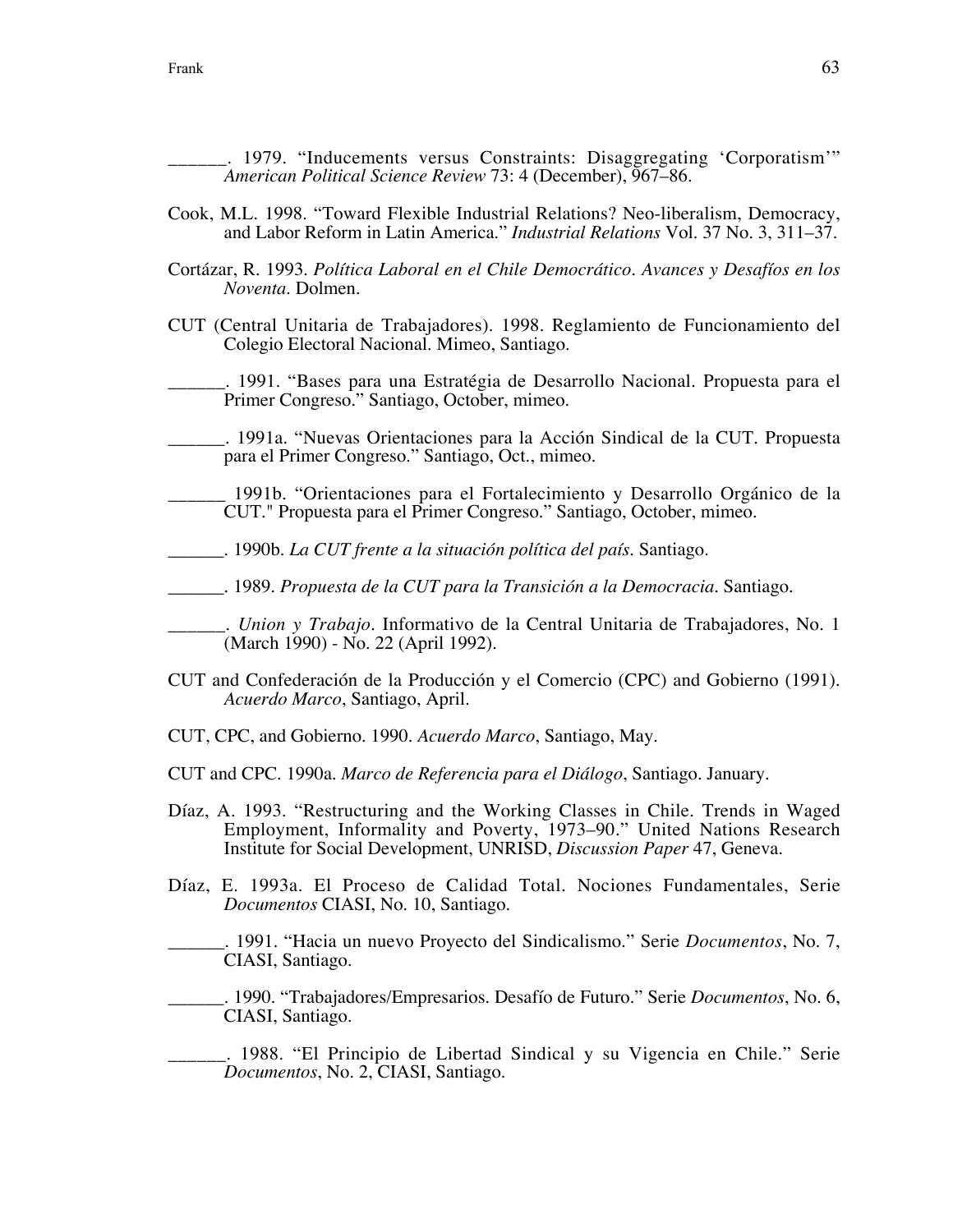- Dirección del Trabajo. 1999. "¿Empresas sin trabajadores? Legislacion sobre las empresas de trabajo temporal." *Cuadernos de Investigacion* No. 10, Santiago, Chile.
	- \_\_\_\_\_\_. 1998. ENCLA 98 Encuesta Laboral Informe Ejecutivo. Departamento de Estudios. Santiago.
	- \_\_\_\_\_\_. 1998a. Informativo del Departamento de las Relaciones Laborales de la Dirección del Trabajo para Organizaciones Sindicales, Empresas y Usuarios en general. Santiago, Chile.
		- \_\_\_\_\_\_\_. "Sindicalismo en la empresa moderna: ni ocaso, ni crísis terminal." *Cuaderno de Investigacion* No 4, 1997.
		- \_\_\_\_\_\_. Temas Laborales, Año 1, No 1 (Sept 1995); Año 1, No 2 (Jan 1996); Año 1, No 3 (May 1996); Año 1, No. 4 (Sept 1996); Año 2, No 5 (Jan 1997a).
	- \_\_\_\_\_\_. 1996. "Tendencias Sindicales: Análisis de Una Década." *Cuaderno de Investigacion* 2.
	- \_\_\_\_\_\_. 1995. "Como Operan las Normas de Negociación Colectíva y de Organizaciones Sindicales." *Cuaderno de Investigacion* 1,Santiago, Chile.

\_\_\_\_\_\_. 1994. "Informe Estadístico Trimestral de Negociación Colectiva." Drake, P. and I. Jaksic, eds. 1999. *El modelo chileno Democracia y desarrollo en los noventa*. Lom Ediciones, Santiago.

- Drake, P. 1996. *Labor Movements and Dictatorships: The Southern Cone in Comparative Perspective*. Johns Hopkins University Press, Baltimore.
- Echeverria, M., V. Solis, and V. Uribe-Echevarria. (1998) "El Otro Trabajo. El suministro de personas en las empresas." *Cuadernos de Investigación* No 7, Dirección del Trabajo, Santiago, Chile.
- Epstein, E. 1989. "Labor Populism and Hegemonic Crisis in Argentina." In E. Epstein (ed.), *Labor Autonomy and the State in Latin America*. Unwin Hyman, Boston MA, 13–38.
- Espinosa, A., and L. Abramo. 1992. *Los Empresarios en la Transición Democrática*. ILET, Santiago.
- Espinoza, M. 1996. "A Proposito de las Reformas Laborales: Politizar el Debate para desideologizar las Posiciones." *Serie Publicaciones Analisis Laboral*, No 1, Fundacion Friedrich Ebert, Santiago, 6–14.
- Falabella, G. 1993. "Reestructuración y Respuesta Sindical. La Experiencia en Santa Maria, Madre de la Fruta Chilena." *Economia y Trabajo* 1 (2): 239–261.
	- \_\_\_\_\_\_. 1980. *Labour under Authoritarian Regimes: The Chilean Union Movement 1973–1979*. Ph.D. Dissertation, University of Sussex, England.
- Fishman, R. 1990. *Working-Class Organization and the Return to Democracy in Spain*. Cornell University Press, Ithaca, NY.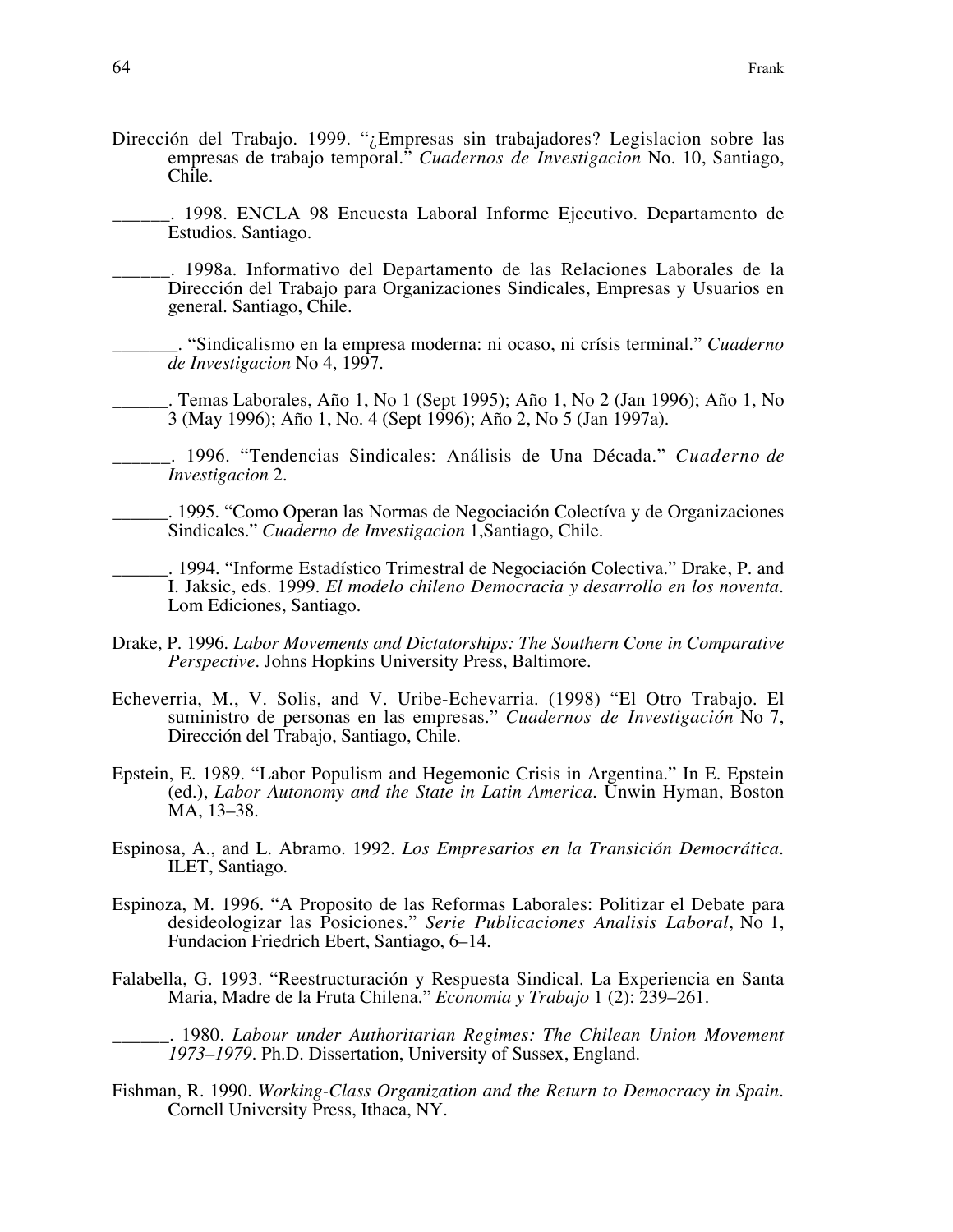- Flaño, N., and G. Jimenez. 1987. *Empleo, Política Económica y Concertación. ¿Que Opinan los Empresarios?* ICHEH, Santiago.
- Flisfisch, A. 1984. "Consenso, Pacto, Proyecto Y Estabilidad Democrática." *Documento de Trabajo*, No. 4, CED.
- Foxley, A. 1993. *La economia política de la transición. El camino al dialogo*. Santiago, Ediciones Dolmen.

\_\_\_\_\_\_.1989. "Bases para el Desarrollo de la Economía Chilena: Una Visión alternativa." *Colección Estudios CIEPLAN*, 26, 175–186.

\_\_\_\_\_\_. 1982. "Algunas condiciones para una democratización estable: el caso de Chile." *Col. Estudios Cieplan*, 9, 139–170.

Frank, V. 2000. "Labor Movement Strategies in Democratic Chile, 1990–2000." Kellogg Institute for International Studies, University of Notre Dame, mimeo.

\_\_\_\_\_\_\_. 1995a. "Acuerdos y Conflictos: ¿Signos contradictorios de nuevas relaciones laborales en la Transición chilena a la Democracia?" *Estudios Sociológicos*, Vol. XII, No. 36, Colégio de México, 585–615.

\_\_\_\_\_\_\_. 1995b. "Sindicalismo y Democracia en Chile: Percepciones,Esperanzas, Novedades y Posibilidades." *Revista de Economía y Trabajo*, Año II, No. 4 (July-Sept.), PET, Santiago, 77–107.

\_\_\_\_\_\_\_. 1995. Plant level leaders, the union movement, and the return to democracy in Chile. Ph.D. Dissertation University of Notre Dame.

Frías, P. 1998. "Perspectiva del Estado de las Relaciones Laborales en Chile: Del Gobierno Autoritario a La Transición Democratica. Dirección del Trabajo, Departamento de Relaciones Laborales," Santiago, mimeo.

\_\_\_\_\_\_. 1996. "Desarrollo del Sindicalismo Chileno: 1995–96." PET *Economia y Trabajo 6o Informe Annual*, 1995–1996, Santiago, 203–222.

\_\_\_\_\_\_. 1995. "Sindicalismo y desarrollo de acción contestataria." PET *Economía y Trabajo 5o Informe Anual*, 1994–1995, Santiago, 57–74.

\_\_\_\_\_\_. 1989. *El Movimiento Sindical Chileno en la Lucha por la Democracia*. PET, Santiago.

\_\_\_\_\_\_. 1987. "El Movimiento Sindical Chileno en el Primer Año de Transición a la Democracia (1990–1991)." *Documento de Trabajo*, No. 84, PET, Santiago.

- Fuentes, C. 1999. "Partidos y coaliciones en el Chile de los '90. Entre pactos y proyectos." In Drake, P. Jaksic, I. (eds). *El modelo chileno Democracia y desarrollo en los noventa*. Lom Ediciones, Santiago, 191–219.
- Garretón, M.A. 1995. *Hacia una Nueva Era Política. Estudio sobre las Democratizaciones*. Fondo de Cultura Economica. Mexico.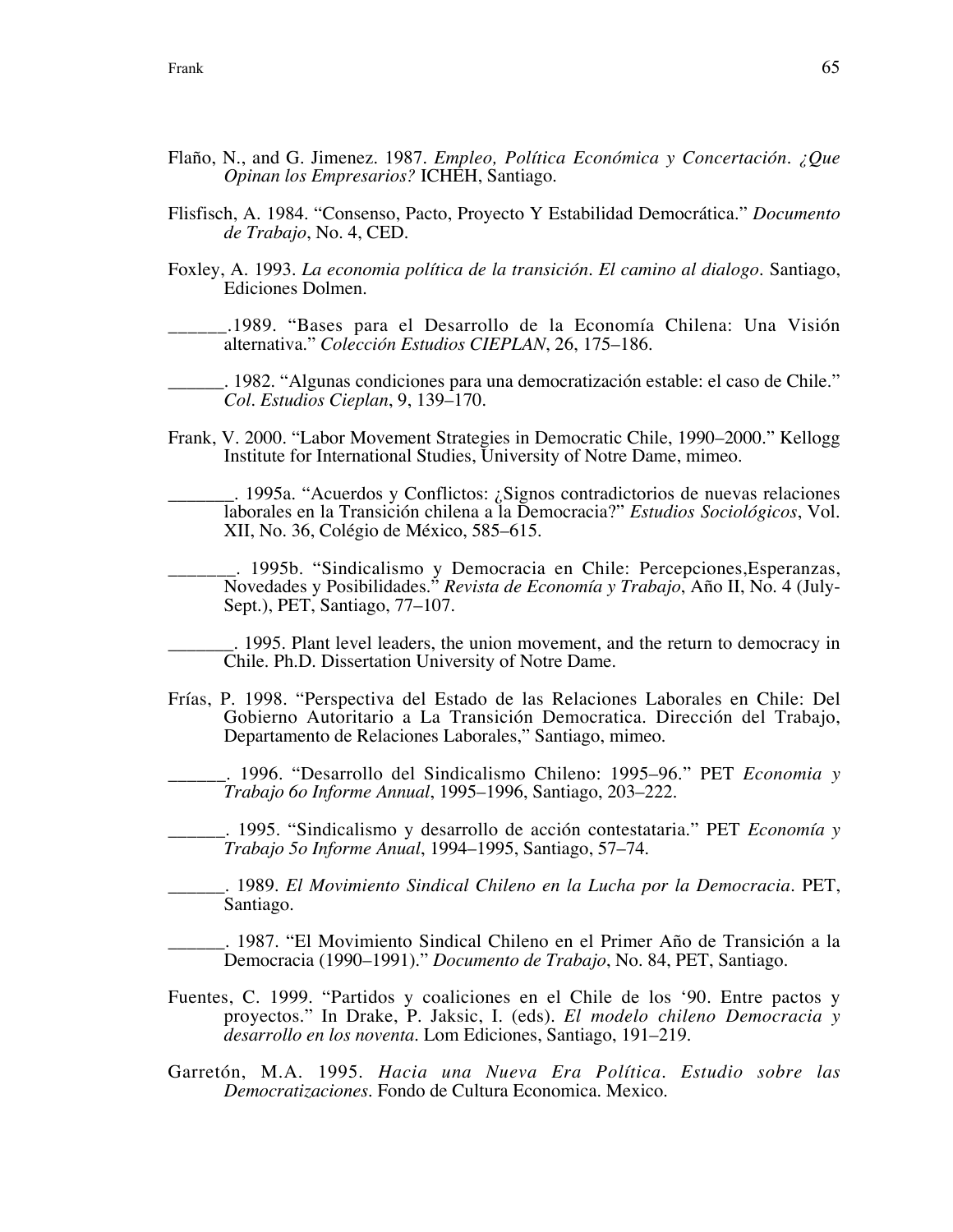\_\_\_\_\_\_. 1987. *Reconstruir la Política. Transición y Consolidación Democrática en Chile*. Ed. Andante, Santiago.

- Henriquez Riquelme, H. 1999. "Las relaciones laborales en Chile: Un sistema colectivo o un amplio espacio para la dispersión?" In Drake, P. Jaksic, I. (eds). *El modelo chileno Democracia y desarrollo en los noventa*. Lom Ediciones, Santiago, 88–92.
- Herrera, G. 1995. "Tendencias del cambio tecnológico en la industria chilena." PET *Economía y Trabajo 5o Informe Anual*, 1994–1995, Santiago, 75–94.
- Huneeus, C. 1998. "Malestar y Desencanto en Chile. Legados del Autoritarismo y Costos de la Transición." *Papeles de Trabajo*, PEP, Corporación Tiempo 2000, Santiago.
- Keck, M. 1989. "The New Unionism in the Brazilian Transition." In A. Stepan (ed.) *Democratizing Brazil. Problems of Transition and Consolidation*, Oxford University Press, NY, 252–298.
	- \_\_\_\_\_\_. 1989a. *The Workers' Party and Democratization in Brazil*. Yale University Press, New Haven CT.
- Klubock, T. 1998. *Contested Communities. Class, Gender, and Politics in Chile's El Teniente Copper Mine, 1904–1951*. Duke University Press, Durham NC.
- Lagos, R. 1995. "Effects of Extreme De-regulation of the Labour Market: Chile 1974–1990." OIT, Chile.
- de Laire, F. 1999. "La trama invisible o los claroscuros de la flexibilidad. Producir, construir y proveer servicions bajo jornadas excepcionales en la mineria privada y en sus eslabonamientos de subcontratacion." *Cuadernos de Investigación* No 8, Dirección del Trabajo, Santiago, Chile.
- Landsberger, H. et al. 1984. "The Chilean Labor Union Leader" A Preliminary Report on his Background and Attitudes. *Industrial and Labor Relations Review*, Vol 17, No. 3, April, 399–421.
- Lopez D. 1995. "El proyecto de reforma laboral: avances y desafios." PET *Economía y Trabajo 5o Informe Anual*, 1994–1995, Santiago, 95–114.
- Mainwaring, S., and M. Torcal. 1998. "Social Cleavages, Political Heritages, and Post-Authoritarian Party Systems: Chile in the 1990s." Paper presented to the XXI International Congress, LASA, Chicago.
- Martínez, J., and A. Díaz. 1996. *Chile The Great Transformation*. Brookings Institution, Washington DC, UN Research Institute for Social Development, Geneva.
- Maturana, V. 1991. "Primer Semestre 1991: Más Huelgas, Pero Más Cortas." Unpublished document, CIASI.

\_\_\_\_\_\_. 1987. "Y los trabajadores. ¿Cuando?" *Revista Cambio*, (Sept-Oct), No. 7, 18-23.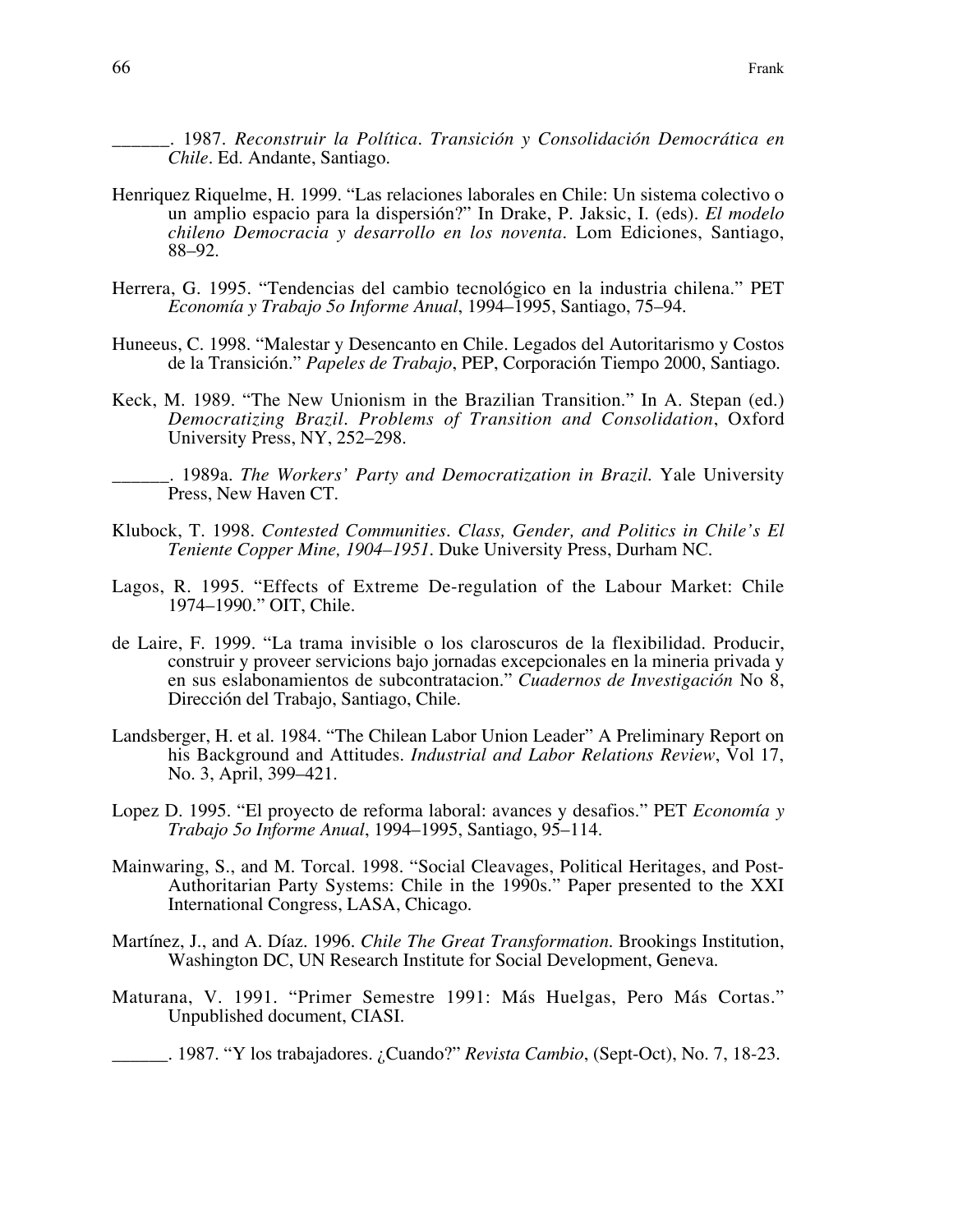- McGuire, J. 1989. "Argentine Unions since 1955: Power and Politicization in a weak Party System." University of Notre Dame, Kellogg Institute for International Studies *Working Paper* #129.
- Meller, P. 1999. "Pobreza y distribución del ingreso en Chile (década de los noventa)." In Drake, P., Jaksic, I., eds., *El modelo chileno Democracia y desarrollo en los noventa*. Lom Ediciones, Santiago, 39–64.
- Ministerio de Economía, Fomento y Reconstrucción. 1994. *Chile: Centro Nacional de La Productividad y la Calidad*. Santiago.
- Ministerio de Planificación y Cooperación MIDEPLAN (1996). *Documentos/Economicos*. Empleo y Remuneraciones 1995.
- Ministerio de Trabajo y Previsión Social. 1992. *Nuevo Código del Trabajo*.
- Montero, C. 1990. "La Evolución del Empresario Chileno. ¿Surge Un Nuevo Actor?" *Colección Estudios CIEPLAN*, No. 30, 91–122.
- Moore, B. (1978). *Injustice. The Social Bases of Obedience and Revolt*. M.E. Sharpe, Armonk, NY.
- Moreira Alves, M.H. (1989). "Trade Unions in Brazil: A Search for Autonomy and Organization." In E. Epstein (ed.), *Labor Autonomy and the State in Latin America*. Unwin Hyman, Boston, MA, 39–72.
- Nolte, D. 1986. Zwischen Rebellion und Integration. Gewerkschaften in der Chilenischen Politik. Breitenbach Verlag, Saarbruecken.
- O'Donnell, G. 1997. *Contrapuntos. Ensayos escogidos sobre autoritarismo y democratizacion.* Paidos, Buenos Aires, Barcelona, Mexico.
	- \_\_\_\_\_\_. 1996. *"Illusions about Consolidation." Journal of Democracy* 7, No. 2 (April 1996), 34–51.
	- \_\_\_\_\_\_. 1992. "Transitions, Continuities, and Paradoxes." In S. Mainwaring, G. O'Donnell, S. Valenzuela, eds. *Issues in Democratic Consolidation*. University of Notre Dame Press, Notre Dame, IN.
- \_\_\_\_\_\_. 1986. Ph. Schmitter, L. Whitehead, eds., *Transitions from Authoritarian Rule*, 4 vols. Johns Hopkins University Press, Baltimore and London.
- Ortega-Frei, E. 1992. *Historia de una Alianza. El Partido Socialista de Chile y el Partido Democrata-Christiano, 1973–1988*. CED-CESOC.
- Perlman, S. 1928. *A Theory of the Labour Movement*. New York: Macmillan.
- PET (Programa de Economía y de Trabajo). *Informe Anual*, 1991, 1992, 1993, 1994, 1995, 1996, 1997, 1998. Santiago de Chile.
- Petras, J., F.I. Leiva, and H. Veltmeyer. 1994. *Democracy and Poverty in Chile: The Limits to Electoral Politics*. Westview Press, Boulder.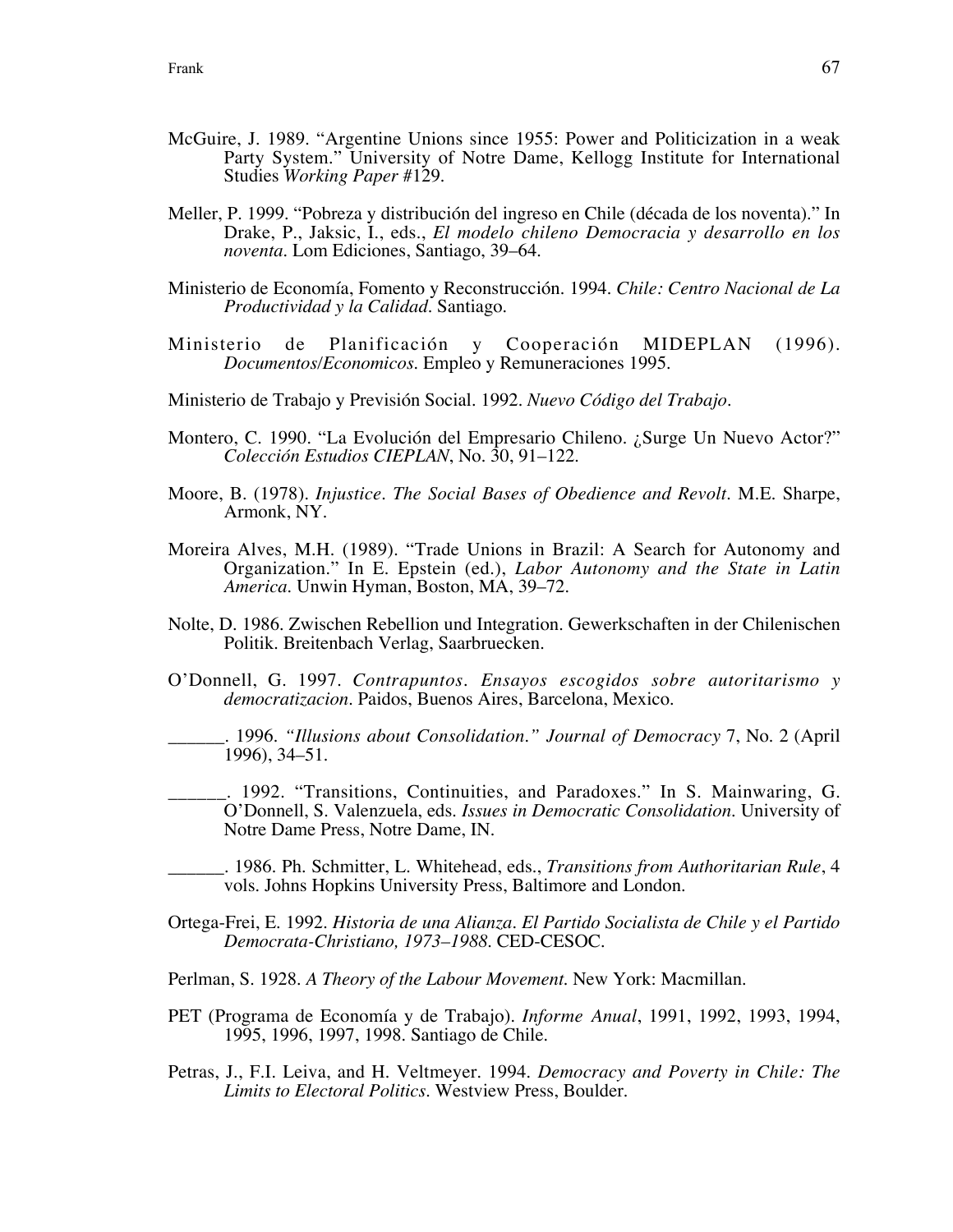- Raczynski, D. 1999. "Políticas sociales en los años noventa en Chile. Balance y desafío." In Drake, P., Jaksic, I., eds., (1999). *El modelo chileno Democracia y desarrollo en los noventa*. Lom Ediciones, Santiago, 125–154.
- Reca, I. 1996. "Condiciones Laborales del Profesorado en el Sector Munizipalizado de la Educación, Chile 1993–95." PET *Economía y Trabajo 6o Informe Anual*, 1995–1996, Santiago, 179–202.
- *Reflexión y liberación*. 1996. Año VIII, No 30 (Junio-Julio-Agosto), Santiago.
- Ruíz-Tagle J. 1996. "Desarrollo Social y Políticas Publicas en Chile: 1985–1995." PET *Economía y Trabajo 6o Informe Anual*, 1995–1996, Santiago, 7–56.
- Santibañez, C.G. 1998. "Notas sobre empleo precario y precarización del empleo en Chile." PET *Economía y Trabajo 70 Informe Anual*, 1997–1998, Santiago, 51–88.
- Schedler, A. 1992. "Condiciones y Racionalidades de la Concertación Social." *Documento de Trabajo* 23, FLACSO, Santiago, Chile.
- Segundo Gobierno de la Concertación. "Un Gobierno para los nuevos tiempos: Bases Programáticas del Segundo Gobierno de la Concertación," n.d.
- Stillerman, J. 1998. "The Paradoxes of Power: The Unintended Consequences of Military Rule for Chilean Working-Class Mobilization." In *Political Power and Social Theory.* Vol. 12, Jai Press Inc., Stamford, CT, 97–140.
- \_\_\_\_\_\_. 1998a. "Beneath the Transition: Grassroots Challenges to National Labor Leaders in Contemporary Chile." Paper presented to the XXI International Congress, LASA, Chicago.
	- \_\_\_\_\_\_. 1997. "Militant Trade-Unionist or Happy Consumer? The Ambiguities of Working-Class Identity in Post Pinochet Chile." Paper presented at the XX International LASA Conference, Guadalajara, Mexico.
- di Tella, T., L. Brams, JD. Reynaud, and A. Touraine. 1967. *Sindicato y Comunidad. Dos tipos de estructura sindical latinoamericano*. Editorial del Instituto, Buenos Aires.
- Valenzuela, A. 1978. *The Breakdown of Democratic Regimes: Chile*. Johns Hopkins University Press, Baltimore, MD.
- Valenzuela, S. 1999. "Los escollos de la redemocratización chilena." *Boletin SAAP*. Primavera, Año 5, No. 9, 111–128.
	- \_\_\_\_\_\_. 1994. "Recasting State-Union Relations in Latin America." In C. Bradford, Jr. (ed), *Redefining the State.* Paris, OECD, 133–149.
	- \_\_\_\_\_\_. 1993. "Sindicalismo, desarrollo económico y democracia: Hacia un nuevo modelo de organización laboral en Chile." *Economía y Trabajo* Año 1, No 2, 67–97.
		- \_\_\_\_\_\_. 1989. "Labor Movements in transitions to Democracy: A framework for Analysis." *Comparative Politics* 21 (4): 445–472.